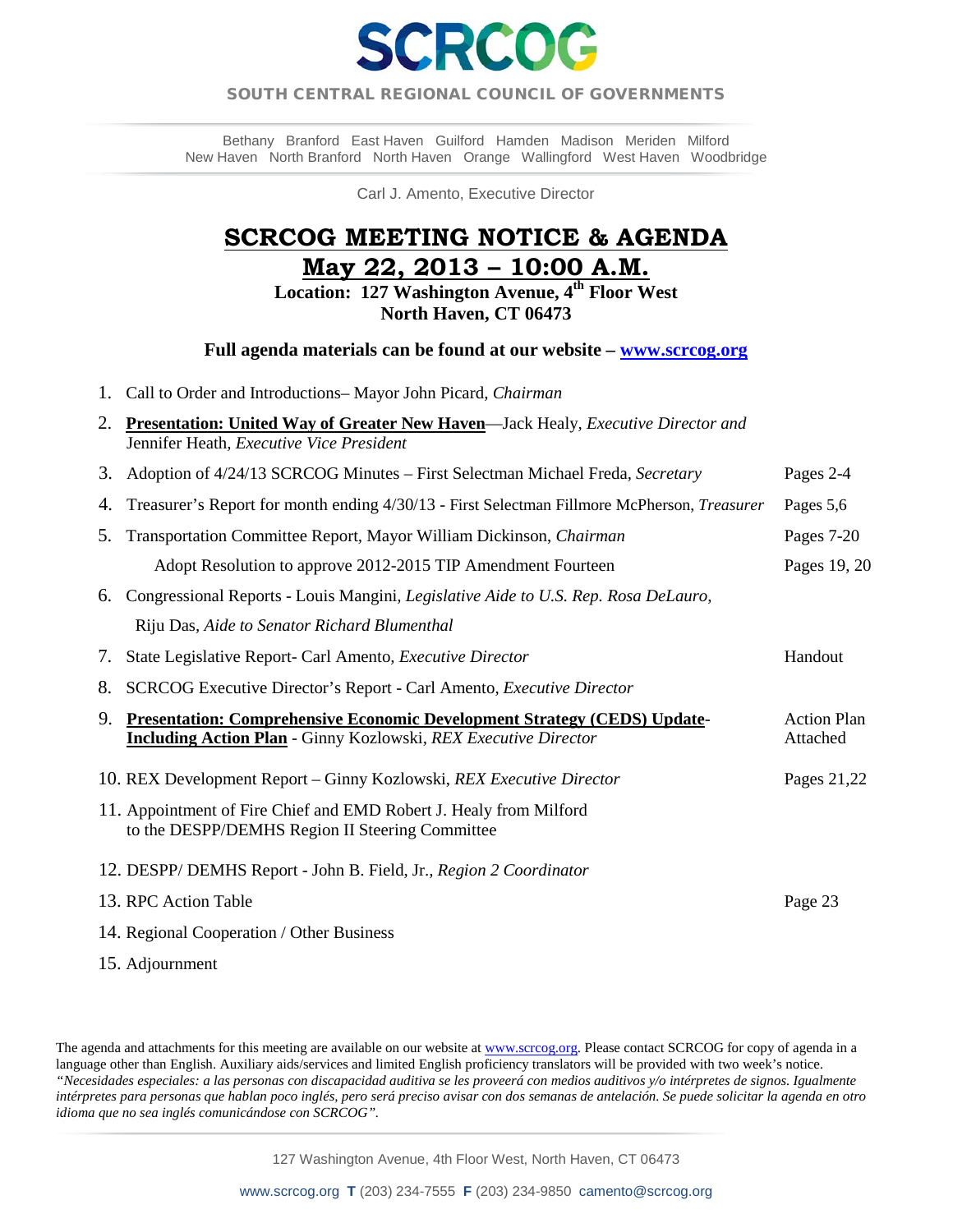SOUTH CENTRAL REGIONAL COUNCIL OF GOVERNMENTS

*Planning for Our Region's Future*

Bethany Branford East Haven Guilford Hamden Madison Meriden Milford New Haven North Branford North Haven Orange Wallingford West Haven Woodbridge

Carl J. Amento, Executive Director

| TO:      | <b>SCRCOG Board</b>                             |
|----------|-------------------------------------------------|
| FROM:    | <b>First Selectman Michael Freda, Secretary</b> |
| DATE:    | May 15, 2013                                    |
| SUBJECT: | <b>SCRCOG Minutes of April 24, 2013</b>         |

| Present: |  |  |
|----------|--|--|
|          |  |  |

İ

| Bethany             | First Selectwoman Derrylyn Gorski                                                        |
|---------------------|------------------------------------------------------------------------------------------|
| Guilford            | First Selectman Joseph S. Mazza                                                          |
| Hamden              | Mayor Scott Jackson-Vice Chairman                                                        |
| Madison             | First Selectman Fillmore McPherson -- Treasurer                                          |
| Meriden             | Lawrence Kendzior, City Manager, <i>proxy</i> for Mayor Michael Rohde                    |
| Milford             | Mayor Benjamin Blake                                                                     |
| New Haven           | Mayor John DeStefano, Jr.                                                                |
| North Branford      | Michael Paulhus, Town Manager, <i>proxy</i> for Mayor Anthony Candelora                  |
| North Haven         | First Selectman Michael Freda – Secretary                                                |
| Orange              | First Selectman James Zeoli                                                              |
| Wallingford         | Mayor William Dickinson                                                                  |
| West Haven          | Mayor John Picard - Chairman                                                             |
| <b>SCRCOG Staff</b> | Carl J. Amento – <i>Executive Director</i>                                               |
|                     | Steve Dudley, Al Ruggiero, Jim Rode, Eugene Livshits, Chris Rappa, Alicia Leite (intern) |

*Other Guests:* Miriam Brody, *Hamden-North Haven League of Voters*; Donna Carter and Mary Bigelow, *Greater New Haven Transit District*; Barbara Malmberg, *REX Development*; Louis Mangini, *Office of Congresswoman Rosa DeLauro*; Riju Das, *Office of Senator Richard Blumenthal*; Robert Michalik, *Office of Senator Christopher Murphy*; Tom Carriglio, *United Illuminating;* William Villano, *Regional Workforce Alliance*; Edgar Wynkoop, *CDOT;*

### 1. **Call to order and Introductions:**

Chairman John Picard called the meeting to order at 10:15 a.m. Chairman Picard asked the members around the table to share remembrances of Woodbridge First Selectman Ed Sheehy, who passed away suddenly on Monday. Guests introduced themselves and all observed a moment of silence in paying respect to First Selectman Sheehy. News articles and a copy of First Selectman Sheehy's obituary were at the top of each member's agenda packets.

### 2 **Adoption of March 31, 2013 SCRCOG meeting minutes:**

First Selectman Freda presented the minutes as shown on Pages 2-4 of the agenda packet. Mayor Dickinson moved that the minutes be approved. First Selectwoman Gorski seconded the motion. It was approved unanimously.

### 3 **Treasurer's Report for month ending March 31, 2013:**

First Selectman McPherson presented the Treasurer's Report which is found on pages 5 and 6 of the agenda packet. Our balance sheet shows that we have \$498,628 in cash and investments and \$147,924 due from CT DOT for transportation planning. Expenses seemed appropriate for the month. First Selectman McPherson moved for acceptance of the Treasurer's Report. First Selectman Mazza seconded the motion, which carried unanimously.

127 Washington Avenue, 4th Floor West, North Haven, CT 06473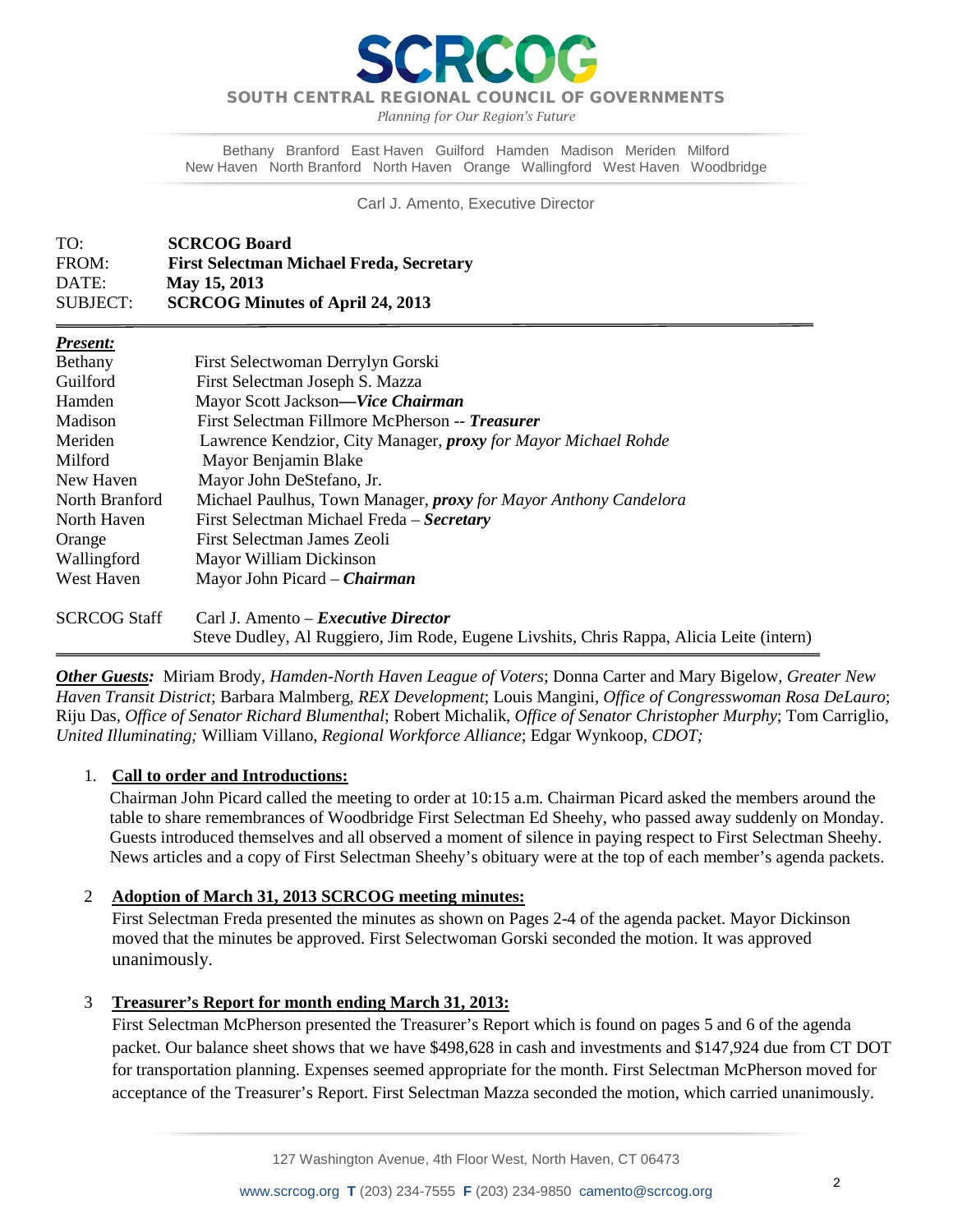### 4**. Transportation Committee Report**:

Mayor Dickinson presented the Transportation Committee Report contained on pages 7-15 of the agenda packet. Mayor Dickinson moved for the approval of 2012-2015 TIP Amendment Thirteen found on pages 12-13 of the agenda packet. First Selectwoman Gorski seconded the motion. It passed unanimously. Mayor Dickinson moved for adoption of a Resolution found on pages 14 and 15 of the agenda packet concerning the proposed Local Capital Transportation Program (Senate Bill 849). First Selectman McPherson seconded the motion, which was approved unanimously.

### 5. **Congressional Reports:**

Louis Mangini, Legislative Aide to U.S. Representative Rosa DeLauro, deferred to the reports from his colleagues. Riju Das, Aide to Senator Richard Blumenthal, noted that the Senator is among 33 bipartisan cosponsors of legislation to restore funding that threatens to close traffic control towers at airports across the country including the tower at Tweed New Haven Airport. Robert Michalik, Aide to Senator Christopher Murphy, reported that the comment period regarding the CDBG Action Plan closes this Friday. He also announced that the Connecticut Congressional delegation is sponsoring a roundtable discussion for municipal officials concerning Hurricane Sandy on Friday, May 3<sup>rd</sup> from 11:30 am to 1 pm at the Sound School in New Haven. Executive Director Amen to was asked to send a reminder notice to all SCRCOG members.

### 6. **State Legislative Report:**

 Executive Director Amento reviewed a 28-page handout report on the status of bills before the General Assembly pertaining to municipal and regional issues.

### 7. **SCRCOG Executive Director's Report:**

Executive Director Amento reported that, as instructed by the SCRCOG Board, he had sent a letter dated March 28<sup>th</sup> to the Deputy Commissioner of the state's Department of Emergency Management and Public Protection requesting an extension from 72 hours to seven days of the eligible reimbursement timeframe for the February 8- 9 Snowstorm. An April 5th letter from the Deputy Commissioner indicated that the State was diligently pursuing such an extension. Copies of both letters were distributed to SCRCOG members. Amento referred to copies of news reports regarding the proposed Tweed tower closure that were added to each member's agenda packets at the table. He also reviewed the Northeast Corridor (NEC) FUTURE Preliminary Alternatives Report and a news article concerning the Workshop held on April 8<sup>th</sup> at Gateway Community College in New Haven. These items had also been added to the member's agenda packets at the table. Amento and REX Executive Director Kozlowski participated in the NEC FUTURE Workshop. Amento also reported on the MORE Commission Regional Entities Subcommittee and distributed a presentation by CDOT proposing fewer Metropolitan Planning Organizations. Amento concluded his report by noting that the Quarterly Report of CTRides had been added to the member's agenda packets at the table.

### 8. **REX Development Report:**

Barbara Malmberg presented for Executive Director Ginny Kozlowski who was away on business. Malmberg referred to Kozlowski's REX Executive Director Report on pages 16 and 17 of the agenda packet. She noted that the development of the Region's Comprehensive Economic Development Plan Update was nearing completion, and would be ready for SCRCOG approval next month.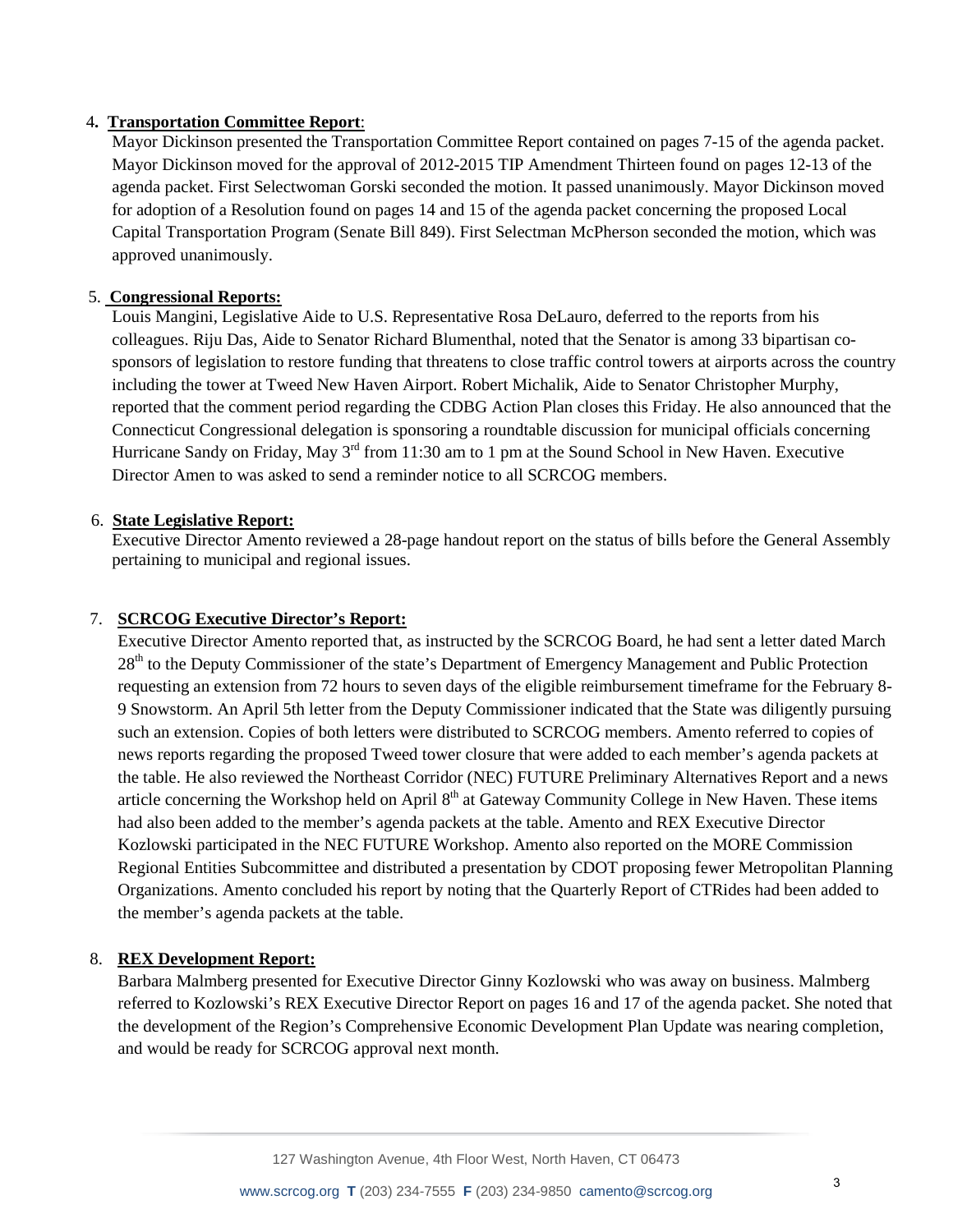### 9. **DESPP/ DEMHS Report:**

Region 2 Coordinator John Field was not in attendance.

### 10. **RPC Action Table for March:**

The Action Table for April on page 18 of the agenda packet was reviewed.

### 11. **Regional Cooperation/ Other Business:**

Chairman Picard said that the Executive Committee had earlier begun reviewing the SCRCOG proposed budget for next year which led to a discussion of SCRCOG's mission and future direction. Chairman Picard indicated that he would set up two meetings during May-June to discuss SCRCOG's mission and future direction. Mayor DeStefano announced that the REX Board and the New Haven Economic Development Corporation Board had both agreed in principle to a merger of the two organizations with Ginny Kozlowski serving as Executive Director of both organizations. REX would move out of its present offices at SCRCOG to the EDC offices in New Haven in May.

First Selectman Freda asked the other members about being approached by Mayors Against Illegal Guns. Mayor DeStefano pointed out that it is a project of the U.S. Conference of Mayors and that Mayor Bloomberg of New York City and Mayor Menino of Boston had signed on to the campaign. Mayor Jackson noted that 8-10 mayors from Connecticut had signed on to the campaign.

### 12. **Adjournment:**

First Selectman Mazza moved for adjournment. Mayor Blake seconded the motion and all approved. The meeting adjourned at 10:50 a.m.

Respectfully submitted,

First Selectman Michael Freda, Secretary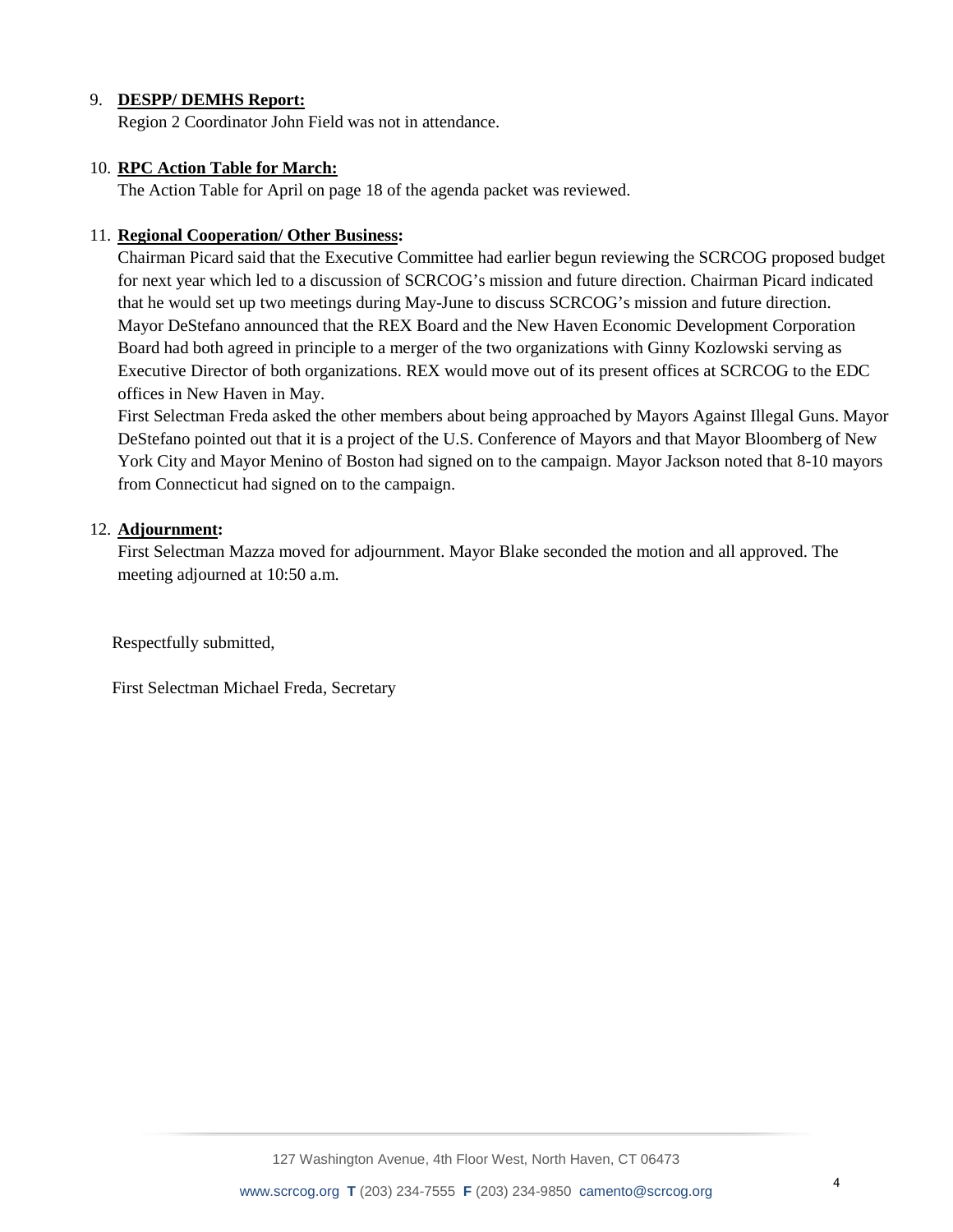### *BALANCE SHEET - April, 2013*

| <b>ASSETS</b>                                   |          |
|-------------------------------------------------|----------|
| <b>Cash and Investments</b>                     |          |
| First Niagara Bank                              | 180,787  |
| Connecticut Short-Term Investment Fund - SCRCOG | 255,186  |
| <b>Total Cash and Investments</b>               | 435,973  |
| <b>Accounts Receivable</b>                      |          |
| Connecticut Department of Transportation        | 192,451  |
| <b>DESPP</b> - Homeland Security Planning       | $\Omega$ |
| RPA - Sustainable Communities                   | 4,683    |
| OPM - RPI Grants                                | $\Omega$ |
| CT DEEP - Regional Hazard Mitigation Plan       | 115,703  |
| Shoreline Greenways Trail - Federal Share       | 4,570    |
| <b>Amount for Accrued Leave</b>                 | 11,058   |
| Pre-Paid Expense & Other Receivables            | 13,955   |
| <b>Total Accounts Receivable</b>                | 342,418  |
| <b>Property and Equipment</b>                   |          |
| <b>COG</b> Equipment                            | 19,940   |
| <b>Total Property &amp; Equipment</b>           | 19,940   |
| <i><b>TOTAL ASSETS</b></i>                      | 798,331  |

| <b>Liabilities</b>                                    |           |
|-------------------------------------------------------|-----------|
| <b>Accounts Payable</b>                               | $-928$    |
| <b>Accrued Payroll Taxes</b>                          | 6         |
| Deferred Revenue - Municipal                          | 39,771    |
| <b>RPI Grant - GIS Project</b>                        | 22,005    |
| <b>RPI Grant - Shared Services</b>                    | 12,867    |
| Shoreline Greenways Trail - Municipal Share - H074(1) | 12,893    |
| Shoreline Greenways Trail - Municipal Share - H103(1) | 4,027     |
| <b>Total Current Liabilities</b>                      | 90,640    |
| <b>Fund Balance</b>                                   |           |
| Estimated Fund Balance - July 1, 2012                 | 714,953   |
| <b>Amount for Accrued Leave</b>                       | 11,058    |
| Investment in Equipment                               | 19,940    |
| <b>Fund Change</b>                                    | $-38,260$ |
| Fund Balance - April, 2013                            | 707,691   |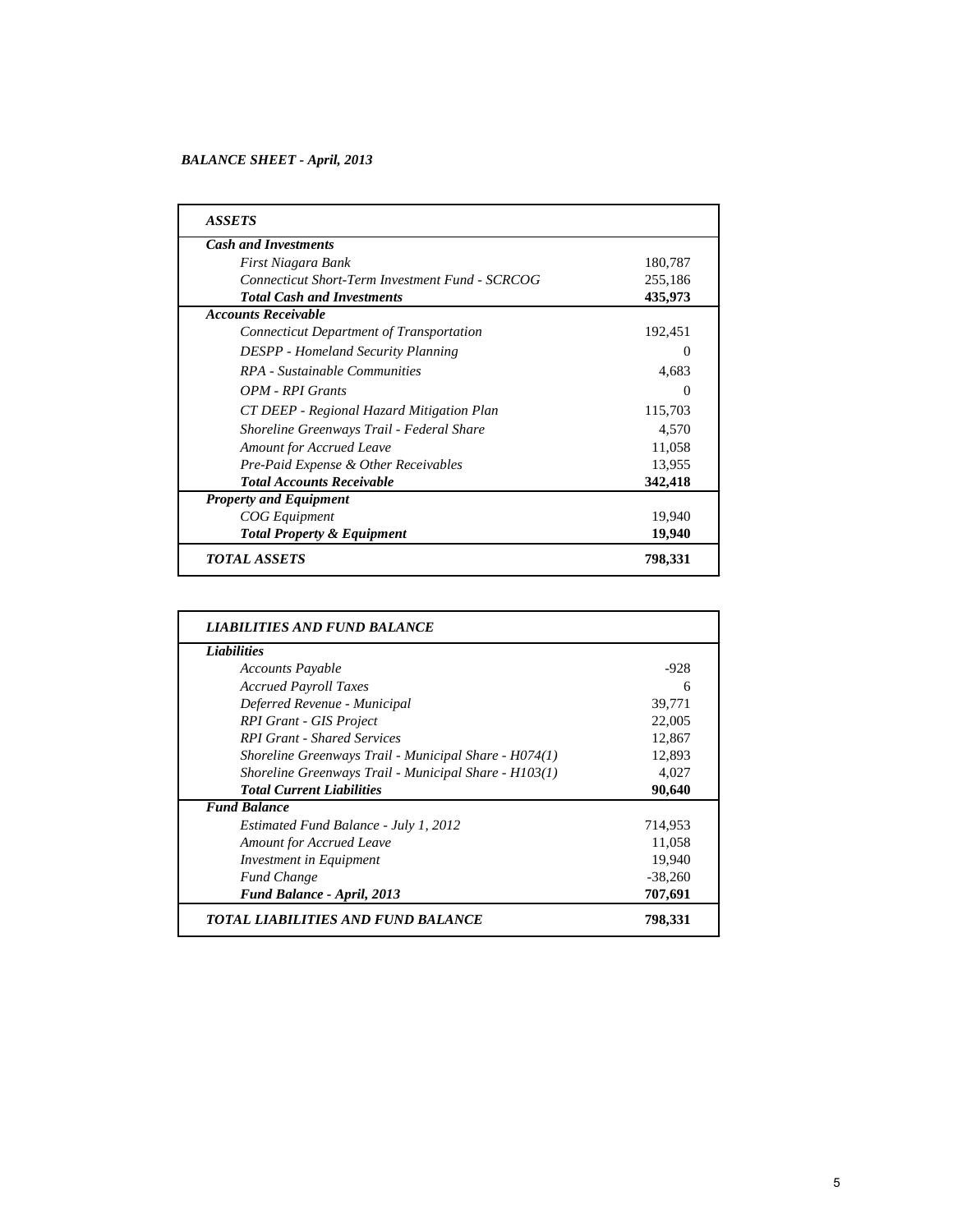# *Statement of Resources and Expenditures - April, 2013*

| <b>Resources</b>                                     | FY 13 Budget | Month of Apr, 2013 | To Date |
|------------------------------------------------------|--------------|--------------------|---------|
| <b>Municipal Contribution</b>                        | 154,100      | 12,842             | 128,417 |
| <b>SCRCOG Reserve Account</b>                        | 10,000       | 0                  | 10,000  |
| <b>ConnDOT</b> - Transportation Planning             |              |                    |         |
| U.S. Dept of Transportation                          | 1,023,305    | 75,621             | 484,375 |
| <b>Connecticut Dept of Transportation</b>            | 127,914      | 9,453              | 60,547  |
| <b>Connecticut Office of Policy &amp; Management</b> |              |                    |         |
| Regional Planning                                    | 14,000       | 0                  | 0       |
| <b>RPI Grant - GIS Project</b>                       | 159,370      | 13,053             | 27,995  |
| <b>RPI Grant - Shared Services</b>                   | 16,960       | 1,708              | 2,133   |
| <b>Federal Emergency Management Agency</b>           |              |                    |         |
| <b>Hazard Mitigation Plan</b>                        | 175,500      | 108,631            | 131,420 |
| Municipal - In-Kind Contribution                     | 58,500       | 0                  | 0       |
| <b>Emergency Response Planning</b>                   |              |                    |         |
| DESPP - FY 09 NHASH Grant                            | 16,300       | 0                  | 16,265  |
| <b>Sustainable Communities Grant</b>                 |              |                    |         |
| Sustainable Communities Reg Planning Grant           | 20,000       | 589                | 21,354  |
| <b>REX</b> Development                               |              |                    |         |
| Reimbursement for SCRCOG Support                     | 10,000       | 0                  | 0       |
| <i>Interest</i>                                      | 1,200        | 17                 | 350     |
| <b>TOTAL</b>                                         | 1,787,149    | 221,912            | 882,856 |

| <i>Expenses</i>                               | FY 13 Budget | Month of Apr, 2013 | To Date  |
|-----------------------------------------------|--------------|--------------------|----------|
| <b>Total Labor - Salaries &amp; Benefits</b>  | 618,100      |                    | 509,784  |
| <b>Salaries</b>                               |              | 32,981             | 355,250  |
| <b>Fringe Benefits</b>                        |              | 40,063             | 154,534  |
| <b>Travel</b>                                 | 8,930        | 65                 | 4,546    |
| <b>Data Process</b>                           | 65,226       | 10,035             | 15,736   |
| <b>General Operations</b>                     | 158,860      |                    |          |
| Rent                                          | 0            | 15,986             | 91,225   |
| Postage & Telephone                           | $_{0}$       | 191                | 2,788    |
| <b>Print &amp; Reproduction</b>               | 0            | 0                  | 361      |
| <b>Office Supplies</b>                        | $_{0}$       | 72                 | 1,270    |
| Equipment Maintenance                         | $\theta$     | 1,176              | 8,700    |
| <i>Publications</i>                           | $_{0}$       | $\mathbf{\Omega}$  | 964      |
| <b>Insurance &amp; Professional Services</b>  |              | 44                 | 6,559    |
| Meeting Expenses & Advertising                |              | 98                 | 4,297    |
| Miscellaneous & Equipment Use                 | $_{0}$       | $\overline{0}$     | 1,172    |
| <b>Transportion Consultants</b>               | 515,000      | 39,405             | 94,968   |
| <b>Capital Purchase</b>                       | 40,300       | 2,866              | 15,537   |
| <b>FEMA</b> - PreDisaster Mitigation Plan     | 205,750      | 6,265              | 126,536  |
| <b>NHASH Grant</b>                            | 16,300       | 0                  | 16,409   |
| <b>ROOF</b> - Regional Foreclosure Protection | 10,000       | $\bf{0}$           | 10,000   |
| <b>Regional GIS Program</b>                   | 61,714       | $\bf{0}$           | $\bf{0}$ |
| <b>Shard Services Study</b>                   | 15,000       | $\bf{0}$           | 0        |
| <b>Contingencies</b>                          | 71,969       | 0                  | 0        |
| <b>TOTAL</b>                                  | 1,787,149    | 149,246            | 884,445  |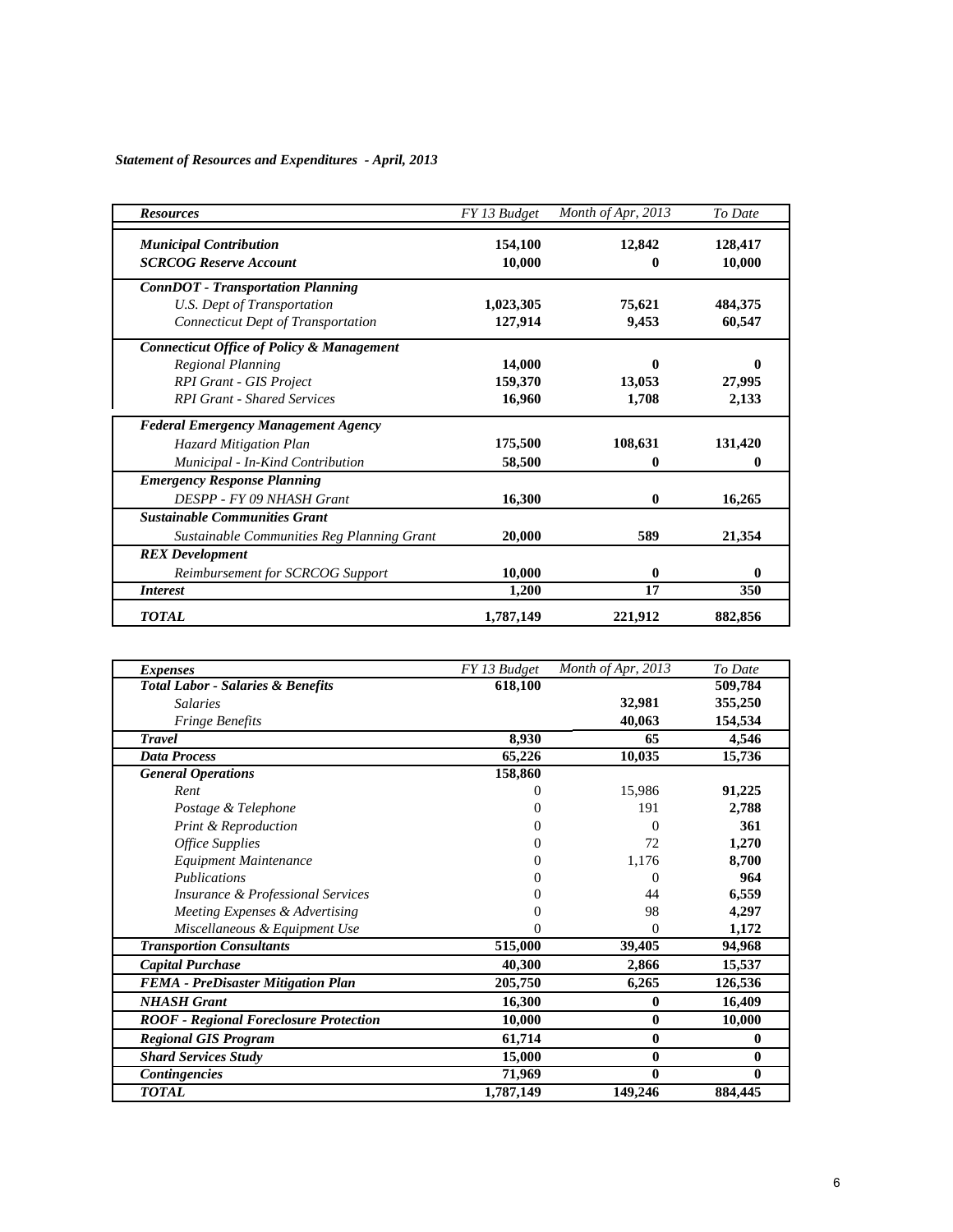# **South Central Regional Council of Governments** 2012-2015 TRANSPORTATION IMPROVEMENT PROGRAM Amendment Number 14

| Project<br><b>Changes</b><br>Reason<br>Project | 0014-0177<br>0043-0126  | 2011-A21-1<br>2007-054            | Replace Bridge 02675 over Sybil Creek<br>Amendment 13 changes the source of funds from STPA to STPNH<br>In order for funds to be obligated they must be moved to the current fiscal year.<br>Shoreline Greenway Trail EH, BFD, GLFD |
|------------------------------------------------|-------------------------|-----------------------------------|-------------------------------------------------------------------------------------------------------------------------------------------------------------------------------------------------------------------------------------|
| <b>Changes</b>                                 |                         |                                   | Amendment 14 removes this project from the TIP                                                                                                                                                                                      |
| Reason                                         | from being shown twice. |                                   | Work will be completed under different project numbers. Action necessary to prevent funding                                                                                                                                         |
| <b>Project</b>                                 | 0043-0128               | 2013-A13-1                        | Replace Bridge 01665 O/ Farm River                                                                                                                                                                                                  |
| <b>Changes</b>                                 |                         |                                   | Amendment 13 introduces project to TIP to be funded using STPNH dollars                                                                                                                                                             |
| Reason                                         |                         |                                   | In order for funds to be obligated they must be moved to the current fiscal year.                                                                                                                                                   |
| Project                                        | 0059-0157               | 2011-A21-2                        | Replace Bridge 02677 over Stream                                                                                                                                                                                                    |
| <b>Changes</b>                                 |                         |                                   | Amendment 13 moves ROW to FY13 and replaces STPA with STPNH.                                                                                                                                                                        |
| Reason                                         |                         |                                   | In order for funds to be obligated they must be moved to the current fiscal year.                                                                                                                                                   |
| Project                                        | 0098-0101               | 2013-A13-2                        | Replace Bridge 01127 O/ Farm Riv                                                                                                                                                                                                    |
| <b>Changes</b>                                 |                         |                                   | Amendment 13 introduces project to TIP to be funded using STPNH dollars                                                                                                                                                             |
| Reason                                         |                         |                                   | In order for funds to be obligated they must be moved to the current fiscal year.                                                                                                                                                   |
| Project                                        | 0098-0102               | 2011-A0-16                        | Replace Bridge 02489 o/ Munger Brook                                                                                                                                                                                                |
| <b>Changes</b>                                 |                         |                                   | Amendment 14 removes this project from the TIP                                                                                                                                                                                      |
| Reason                                         |                         |                                   | A recent inspection was ordered and the bridge was upgraded. Because of the upgrade it no<br>longer qualified for the replacement program and the project was removed.                                                              |
| Project                                        | 0092-0531               | 1999-009                          | I-95/I-91/Rt 34 Interchange Reconstruction E                                                                                                                                                                                        |
| <b>Changes</b>                                 |                         | Amendment 14 increases NHPP funds |                                                                                                                                                                                                                                     |
| Reason                                         |                         |                                   | As work continues this action is necessary to maintain project schedule No change to total cost.<br>Reduction will be applied to FYI at a later date.                                                                               |
| Project                                        | 0092-0532               | 1999-002                          | I-95: Quinnipiac River Bridge Construction B                                                                                                                                                                                        |
| <b>Changes</b>                                 |                         |                                   | Amendment 14 replaces BRX funds with NHPP                                                                                                                                                                                           |

**Reason** As work continues NHPP funds are introduced for the current fiscal year to replace BRX funds No change to total cost. Reduction will be applied to FYI at a later date.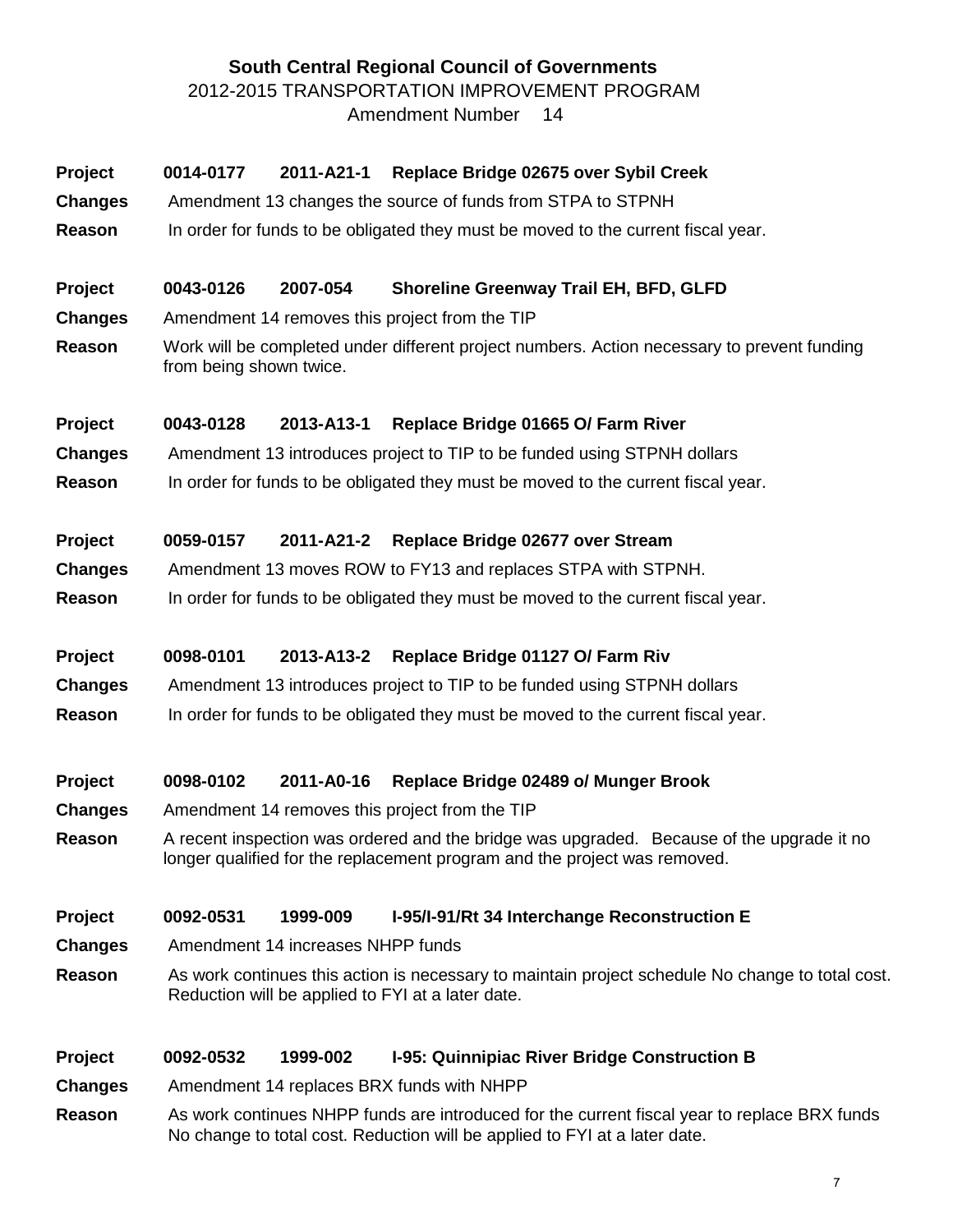# **Project 0098-0093 1999-110 Rte 80: Rte 22 to West of Rte 139 Widening**

- **Changes** Amendment 14 moves funds to FY13 reduces amount and changes source
- **Reason** Action is necessary to maintain schedule. In order for NHPP funds to be used they must be shown in the appropriate fiscal year

### **Project 0167-0100 1999-122 Route 63:Route 67 Intersection Improvements**

- **Changes** Amendment 13 moves funds to FY13 and adds STPB funding
- **Reason** In order for funds to be obligated they must be moved to the current fiscal year.

### **Project 0170-3217 2013-A14-1 Dev countermeasures- off ramp wrong way Drivers**

- **Changes** Amendment 14 introduces new project.
- **Reason** Study to review field conditions and develop construction plans to reduce the instances of drivers traveling the wrong way on Connecticut's freeways and highways. The location of existing wrong-way signing and pavement markings at the 700 off-ramps will be reviewed by an on-call consultant and plans developed to reduce wrong-way entries.

### **Project 0171-0375 2013-A14-2 Replace VMS: I-91, 84, 384, CT2, 5, 15, and 20**

- **Changes** Amendment 14 introduces new project
- **Reason** Project to replace existing variable message signs using the existing support structures on I-91, I-84, Rte 2 and other major roadways serving District 1. Project will include a new sign on Rte 2 West and replacement of portable signs on Rte 9 and Rte 15.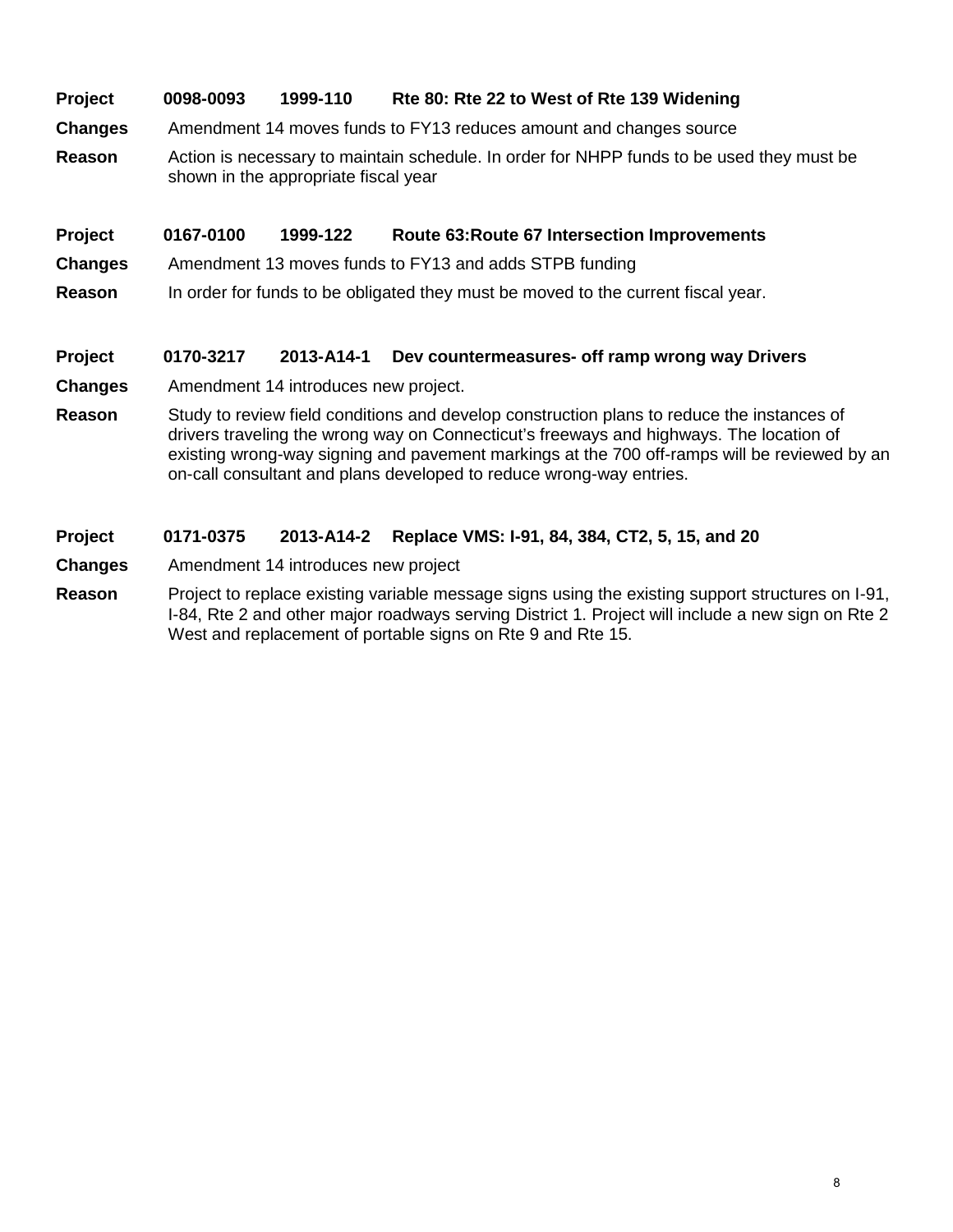### **State Project 0014-0177 SCRCOG # 2011-A21-1**

**Municipality** Branford

Proposed

**Project Name** Replace Bridge 02675 over Sybil Creek

**Description** Project for the Replacement of Bridge 02675 which carries Rte 146 over Sybil Creek. Only ROW phase at this time

| <b>Current TIP Funding (In Thousands)</b>  |              |              |              |          |      |       |          |            |  |
|--------------------------------------------|--------------|--------------|--------------|----------|------|-------|----------|------------|--|
| <b>Funding</b>                             | <b>Phase</b> |              | <b>Prior</b> | 2012     | 2013 | 2014  | 2015     | <b>FYI</b> |  |
| <b>STPA</b>                                | <b>ROW</b>   | Federal      |              |          | 60   |       |          |            |  |
|                                            |              | <b>State</b> |              |          | 15   |       |          |            |  |
|                                            | <b>CON</b>   | Federal      |              |          |      | 2,240 |          |            |  |
|                                            |              | <b>State</b> |              |          |      | 560   |          |            |  |
| <b>Total Cost</b>                          | \$2,875      |              | 0            | $\Omega$ | 75   | 2,800 | $\Omega$ | 0          |  |
| <b>Proposed TIP Funding (In Thousands)</b> |              |              |              |          |      |       |          |            |  |
|                                            |              |              |              |          |      |       |          |            |  |
| <b>Funding</b>                             | <b>Phase</b> |              | <b>Prior</b> | 2012     | 2013 | 2014  | 2015     | <b>FYI</b> |  |
| <b>STPNH</b>                               | <b>ROW</b>   | Federal      |              |          | 60   |       |          |            |  |
|                                            |              | <b>State</b> |              |          | 15   |       |          |            |  |
| <b>STPA</b>                                | <b>CON</b>   | Federal      |              |          |      | 2,240 |          |            |  |
|                                            |              | <b>State</b> |              |          |      | 560   |          |            |  |

## **Amendment Notes**

FY10 TIP Amend 21 introduces new project. FY12 TIP Amendment 5 increases ROW funds. FY12 Amend 10 moves ROW to FY13. FY12 TIP Amend 14 changes STPA to STPNH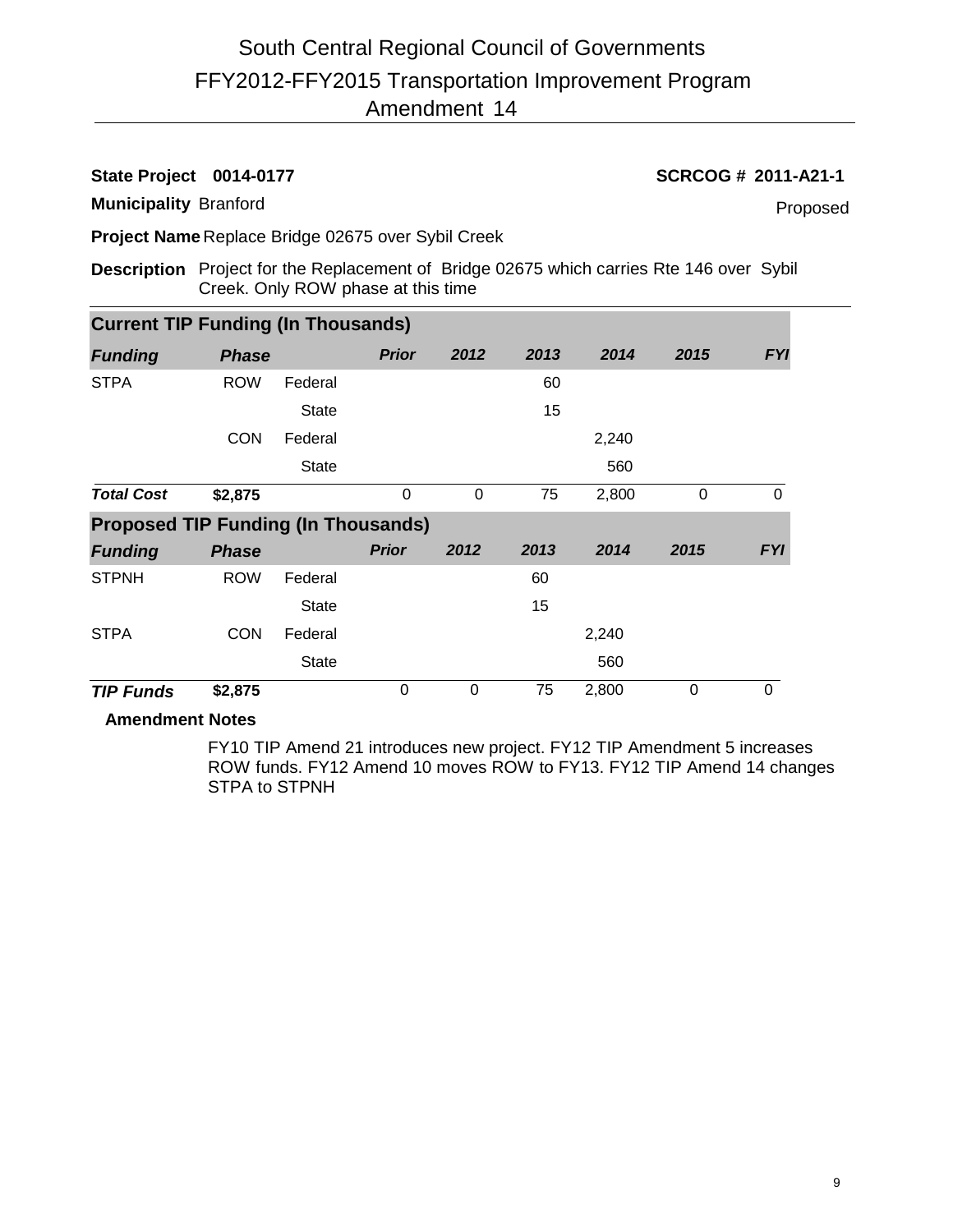## **State Project 0043-0126 SCRCOG # 2007-054**

**Municipality** East Haven

Delete

**Project Name**Shoreline Greenway Trail EH, BFD, GLFD

**Description** Shoreline Greenway Trail in EH, BFD, GFD project to begin study to evaluate cost, route etc. may lead to design and construction HPP# 1197 and HPP 3882

| <b>Current TIP Funding (In Thousands)</b>  |              |         |              |          |          |      |          |            |
|--------------------------------------------|--------------|---------|--------------|----------|----------|------|----------|------------|
| <b>Funding</b>                             | <b>Phase</b> |         | <b>Prior</b> | 2012     | 2013     | 2014 | 2015     | <b>FYI</b> |
| <b>HPP</b>                                 | <b>CON</b>   | Federal |              |          | 1,440    |      |          |            |
|                                            |              | Local   |              |          | 160      |      |          |            |
| <b>Total Cost</b>                          | \$1,600      |         | 0            | 0        | 1,600    | 0    | $\Omega$ | 0          |
| <b>Proposed TIP Funding (In Thousands)</b> |              |         |              |          |          |      |          |            |
| <b>Funding</b>                             | <b>Phase</b> |         | <b>Prior</b> | 2012     | 2013     | 2014 | 2015     | <b>FYI</b> |
| <b>HPP</b>                                 | <b>CON</b>   | Federal |              |          | 0        |      |          |            |
|                                            |              | Local   |              |          | 0        |      |          |            |
| <b>TIP Funds</b>                           | \$0          |         | $\Omega$     | $\Omega$ | $\Omega$ | 0    | 0        | 0          |

### **Amendment Notes**

FY07 TIP Amend 7 introduces new project, FY07 TIP Amend 9 adds ROW and CON phase funding. Project moved into FY10 TIP ROW moved from FFY09 to FFY10. FY10 TIP Amend 7 moves ROW from FY10 to FY11. FY10 TIP Amend 20 moves ROW from FY11 to FY12 FY12 TIP Amend 1 deletes ROW phase. FY12 TIP Amend 14 deletes project

### **State Project 0043-0128 SCRCOG # 2013-A13-1**

Proposed

**Municipality** East Haven

**Project Name** Replace Bridge 01665 O/ Farm Riv

**Description** Replacement of bridge 01665 which carries Route 100 over the Farm River in East Haven

# **Current TIP Funding (In Thousands)**

| <b>Proposed TIP Funding (In Thousands)</b> |              |              |              |      |      |      |      |            |  |  |  |  |
|--------------------------------------------|--------------|--------------|--------------|------|------|------|------|------------|--|--|--|--|
| <b>Funding</b>                             | <b>Phase</b> |              | <b>Prior</b> | 2012 | 2013 | 2014 | 2015 | <b>FYI</b> |  |  |  |  |
| <b>STPNH</b>                               | <b>ROW</b>   | Federal      |              |      | 160  |      |      |            |  |  |  |  |
|                                            |              | <b>State</b> |              |      | 40   |      |      |            |  |  |  |  |
| <b>TIP Funds</b>                           | \$200        |              | 0            |      | 200  |      |      |            |  |  |  |  |

### **Amendment Notes**

Amendment 14 introduces project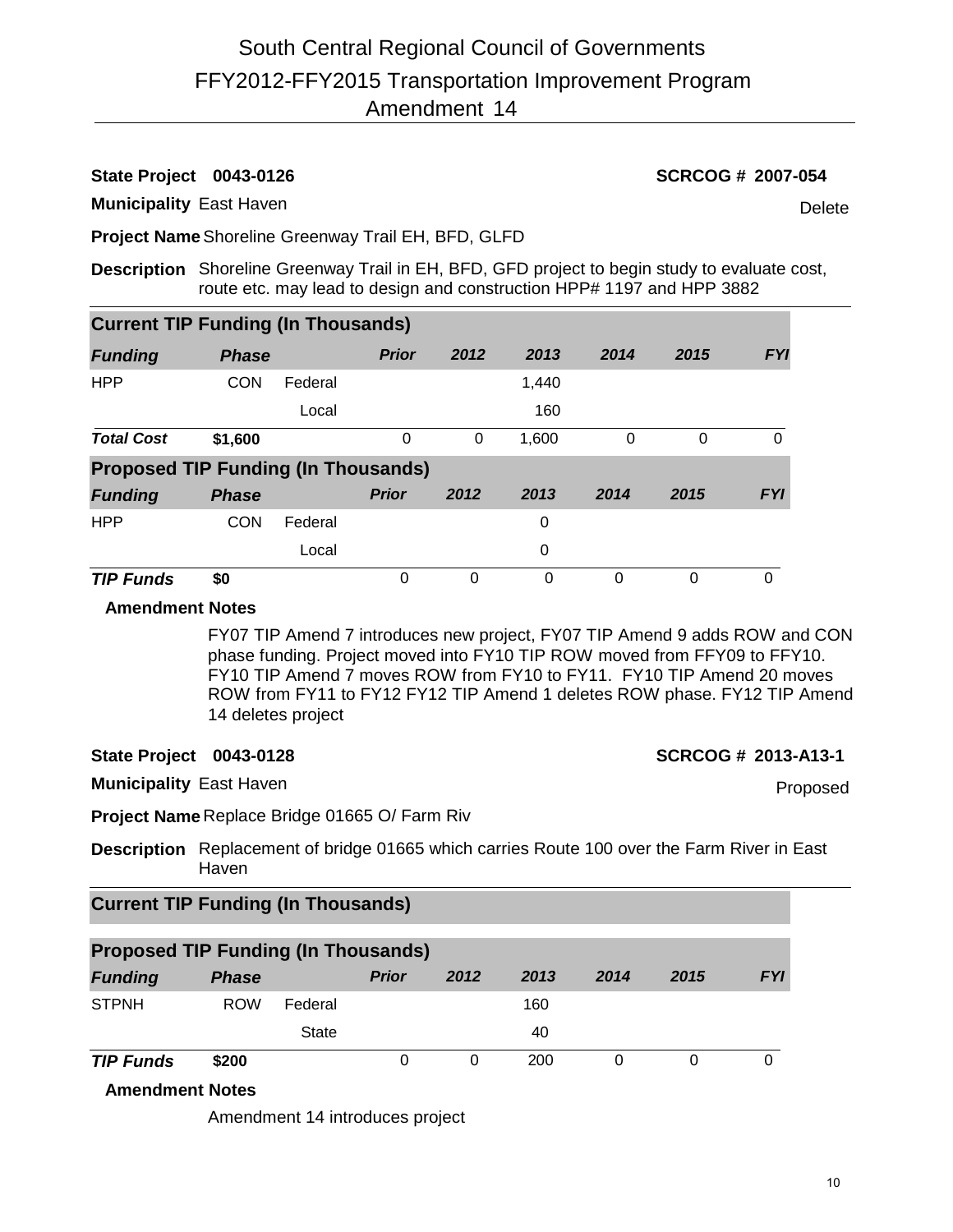**State Project 0059-0157 SCRCOG # 2011-A21-2**

**Municipality** Guilford

Proposed

**Project Name** Replace Bridge 02677 over Stream

**Description** Project for the Replacement of Bridge 02677 which carries Rte 146 over an unnamed Stream. Only ROW phase at this time

| <b>Current TIP Funding (In Thousands)</b>  |              |              |              |      |      |       |          |            |  |  |  |  |
|--------------------------------------------|--------------|--------------|--------------|------|------|-------|----------|------------|--|--|--|--|
| <b>Funding</b>                             | <b>Phase</b> |              | <b>Prior</b> | 2012 | 2013 | 2014  | 2015     | <b>FYI</b> |  |  |  |  |
| <b>STPA</b>                                | <b>ROW</b>   | Federal      |              | 40   |      |       |          |            |  |  |  |  |
|                                            |              | <b>State</b> |              | 10   |      |       |          |            |  |  |  |  |
|                                            | <b>CON</b>   | Federal      |              |      |      | 1,920 |          |            |  |  |  |  |
|                                            |              | <b>State</b> |              |      |      | 480   |          |            |  |  |  |  |
| <b>Total Cost</b>                          | \$2,450      |              | 0            | 50   | 0    | 2,400 | $\Omega$ | 0          |  |  |  |  |
| <b>Proposed TIP Funding (In Thousands)</b> |              |              |              |      |      |       |          |            |  |  |  |  |
| <b>Funding</b>                             | <b>Phase</b> |              | <b>Prior</b> | 2012 | 2013 | 2014  | 2015     | <b>FYI</b> |  |  |  |  |
| <b>STPNH</b>                               | <b>ROW</b>   | Federal      |              |      | 40   |       |          |            |  |  |  |  |
|                                            |              | <b>State</b> |              |      | 10   |       |          |            |  |  |  |  |
| <b>STPA</b>                                | <b>CON</b>   | Federal      |              |      |      | 1,920 |          |            |  |  |  |  |
|                                            |              |              |              |      |      |       |          |            |  |  |  |  |
|                                            |              | <b>State</b> |              |      |      | 480   |          |            |  |  |  |  |

### **Amendment Notes**

FY10 TIP Amend 21 introduces new project. FY12 TIP Amend 14 moves ROW to FY13 and replaces STPA with STPNH.

### **State Project 0061-TMPI SCRCOG # 2013-A14-3**

**Municipality** Hamden

Proposed

**Project Name** Hamden Signals

**Description** Complete replacement of 7 existing Signals Whitney Ave @ Worth, Dixwell, School, Washington, Church Dr, Rte 40 and Dixwel @ Washington Ave.

# **Current TIP Funding (In Thousands)**

| <b>Proposed TIP Funding (In Thousands)</b> |              |         |              |      |      |      |      |            |  |  |  |
|--------------------------------------------|--------------|---------|--------------|------|------|------|------|------------|--|--|--|
| <b>Funding</b>                             | <b>Phase</b> |         | <b>Prior</b> | 2012 | 2013 | 2014 | 2015 | <b>FYI</b> |  |  |  |
| <b>STPNH</b>                               | PD.          | Federal |              |      | 200  |      |      |            |  |  |  |
| <b>TIP Funds</b>                           | \$200        |         |              |      | 200  |      |      |            |  |  |  |

### **Amendment Notes**

Amendment 14 introduces new project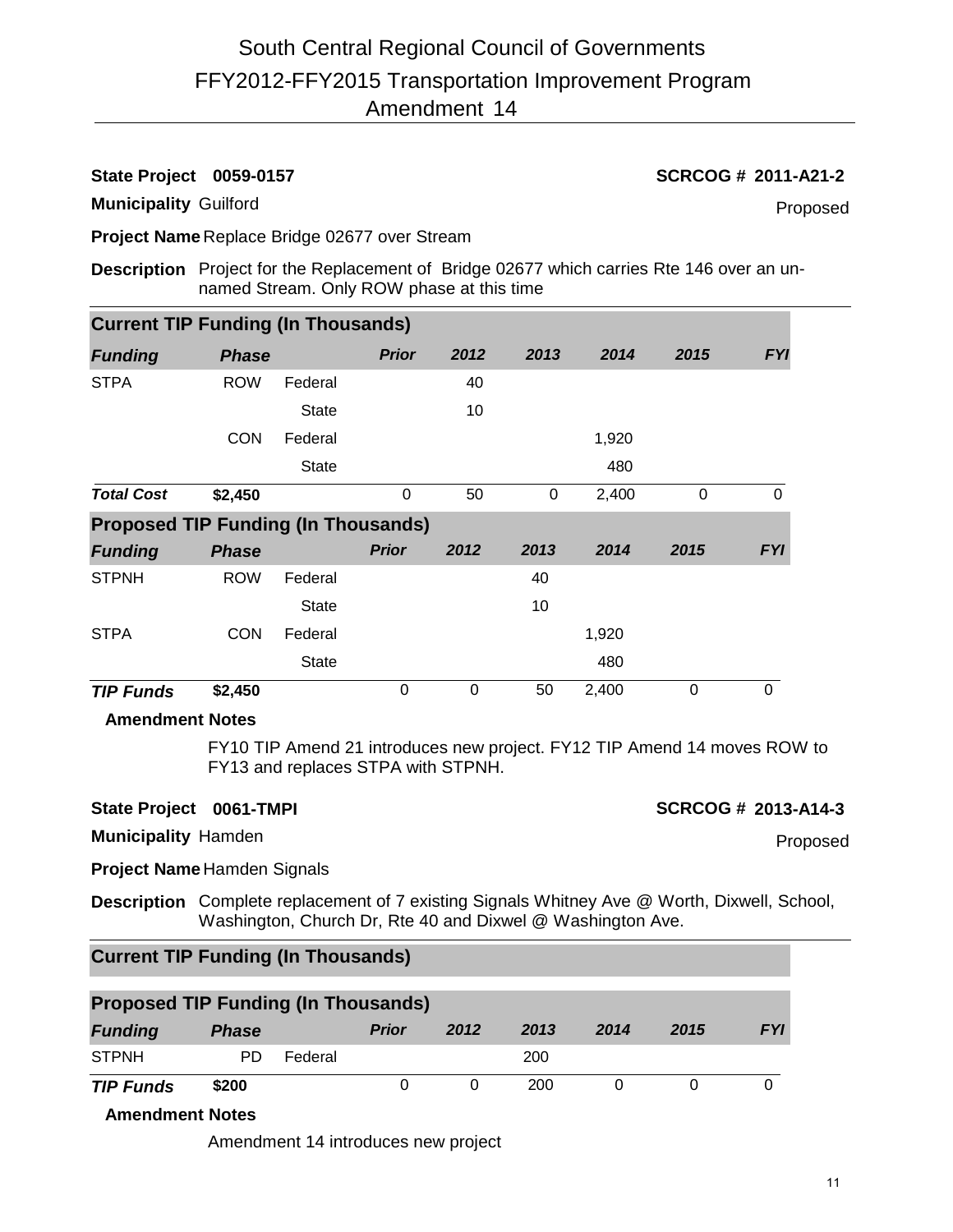# **State Project 0092-0531 SCRCOG # 1999-009**

**Municipality** New Haven

Proposed

**Project Name** I-95/I-91/Rt 34 Interchange Reconstruction E

**Description** Reconstruct I-95/I-91/Rt 34 interchange to accommodate new 10-lane Quinnipiac River Bridge and reconfigure nb I-95 to Rt 34 ramp as a "right hand take off". Post-FY05 CN with Surface Transportation Program statewide and National Highway System support.

| <b>Current TIP Funding (In Thousands)</b> |                                            |              |             |        |        |        |            |  |  |  |  |  |
|-------------------------------------------|--------------------------------------------|--------------|-------------|--------|--------|--------|------------|--|--|--|--|--|
| <b>Funding</b>                            | <b>Phase</b>                               | <b>Prior</b> | 2012        | 2013   | 2014   | 2015   | <b>FYI</b> |  |  |  |  |  |
| $I-M$                                     | CON AC-Entry                               |              | $\pmb{0}$   |        |        |        |            |  |  |  |  |  |
|                                           | Federal                                    | 21,521       | 10,000      |        | 9,770  | 28,000 | 30,714     |  |  |  |  |  |
|                                           | State                                      | 3,216        | 1,111       |        | 1,086  | 3,111  | 3,413      |  |  |  |  |  |
| I-MD                                      | Federal                                    | 950          |             |        |        |        |            |  |  |  |  |  |
| <b>NHPP</b>                               | Federal                                    |              |             | 14,000 |        |        |            |  |  |  |  |  |
|                                           | State                                      |              |             | 1,556  |        |        |            |  |  |  |  |  |
| <b>NHS</b>                                | <b>AC-Entry</b>                            |              | 0           |        |        |        |            |  |  |  |  |  |
|                                           | Federal                                    | 19,009       | 11,256      |        |        |        |            |  |  |  |  |  |
|                                           | State                                      | 2,112        | 1,251       |        |        |        |            |  |  |  |  |  |
| <b>STPA</b>                               | Federal                                    | 34,570       |             | 31,000 | 28,570 | 28,000 | 29,800     |  |  |  |  |  |
|                                           | State                                      | 3,841        |             | 3,444  | 7,143  | 3,111  | 3,311      |  |  |  |  |  |
| <b>Total Cost</b>                         | \$334,866                                  | 85,219       | 23,618      | 50,000 | 46,569 | 62,222 | 67,238     |  |  |  |  |  |
|                                           | <b>Proposed TIP Funding (In Thousands)</b> |              |             |        |        |        |            |  |  |  |  |  |
| <b>Funding</b>                            | <b>Phase</b>                               | <b>Prior</b> | 2012        | 2013   | 2014   | 2015   | <b>FYI</b> |  |  |  |  |  |
| <b>HPP</b>                                | <b>CON</b><br>Federal                      |              |             | 1,440  |        |        |            |  |  |  |  |  |
|                                           | State                                      |              |             | 360    |        |        |            |  |  |  |  |  |
| I-M                                       | <b>AC-Entry</b>                            |              | $\mathbf 0$ |        |        |        |            |  |  |  |  |  |
|                                           | Federal                                    | 21,521       | 10,000      |        | 9,770  | 28,000 | 30,714     |  |  |  |  |  |
|                                           | <b>State</b>                               | 3,216        | 1,111       |        | 1,086  | 3,111  | 3,413      |  |  |  |  |  |
| I-MD                                      | Federal                                    | 950          |             |        |        |        |            |  |  |  |  |  |
| <b>NHPP</b>                               | Federal                                    |              |             | 26,000 |        |        |            |  |  |  |  |  |
|                                           | State                                      |              |             | 2,889  |        |        |            |  |  |  |  |  |
| <b>NHS</b>                                | <b>AC-Entry</b>                            |              | 0           |        |        |        |            |  |  |  |  |  |
|                                           | Federal                                    | 19,009       | 11,256      |        |        |        |            |  |  |  |  |  |
|                                           | State                                      | 2,112        | 1,251       |        |        |        |            |  |  |  |  |  |
| <b>STPA</b>                               | Federal                                    | 34,570       |             | 31,000 | 28,570 | 28,000 | 29,800     |  |  |  |  |  |
|                                           | <b>State</b>                               | 3,841        |             | 3,444  | 7,143  | 3,111  | 3,311      |  |  |  |  |  |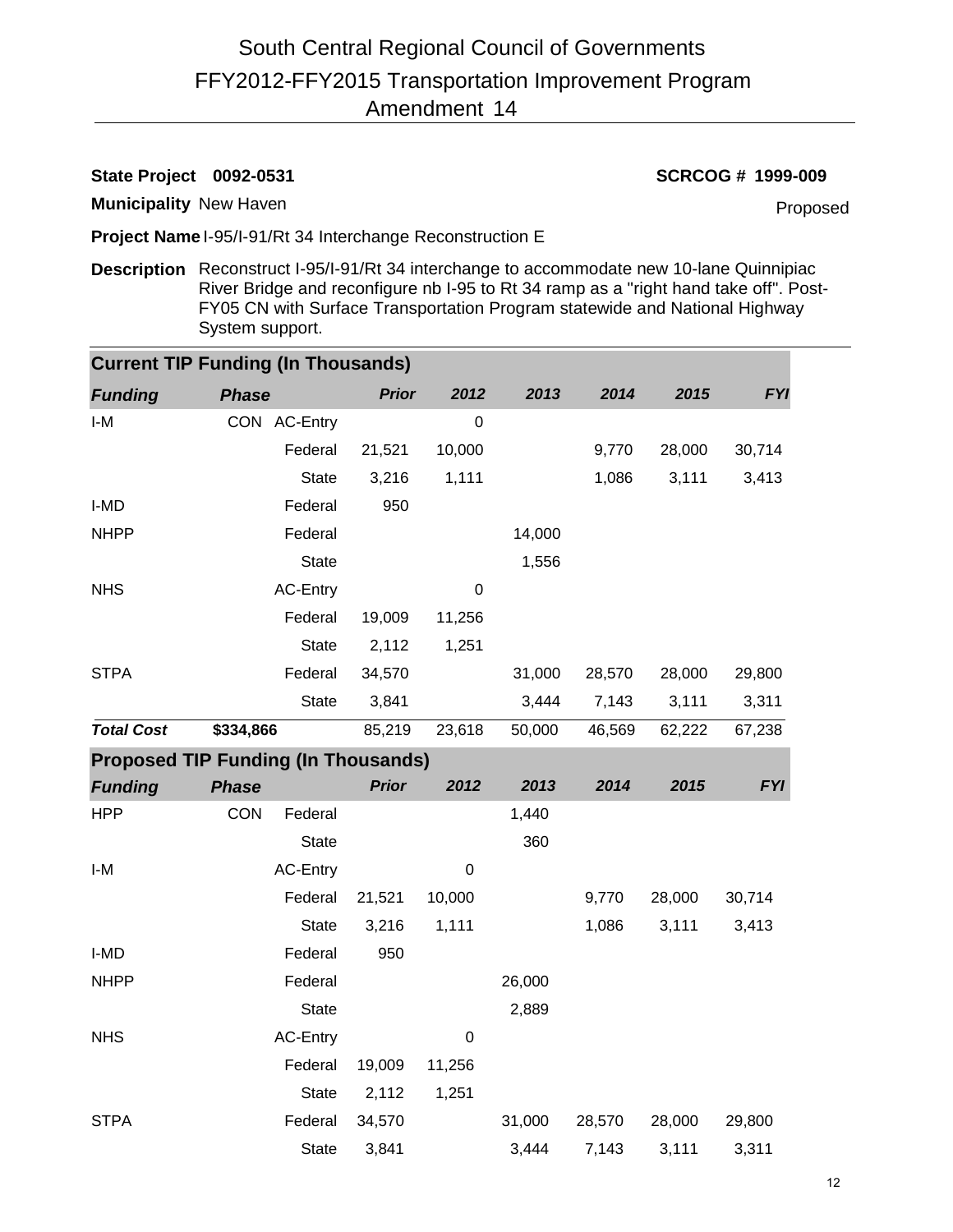| <b>TIP Funds</b> \$349,999<br>85,219 23,618 65,133 46,569 62,222 67,238 |
|-------------------------------------------------------------------------|
|-------------------------------------------------------------------------|

### **Amendment Notes**

FY10 TIP amend 5 adds NHS funds and adjusts \$ as project is ready to be advertised FY10 TIP Amend 9 moves funds from FFY11 to FFY10 FY10 TIP Amend 18 increases STPA funds for FY11 and add IMD funds. FY10 TIP Amend 23 reduces NHS funds for FY12. FY12 TIP Amend 4 adds I-M to FY12. FY12 TIP Amend 7 increases NHS for FY 12. FY12 TIP Amend 11 Adjusts Funds FY12 TIP Amend 13 increases STPA for FY13 FY12 TIP Amend 14 increases NHPP funds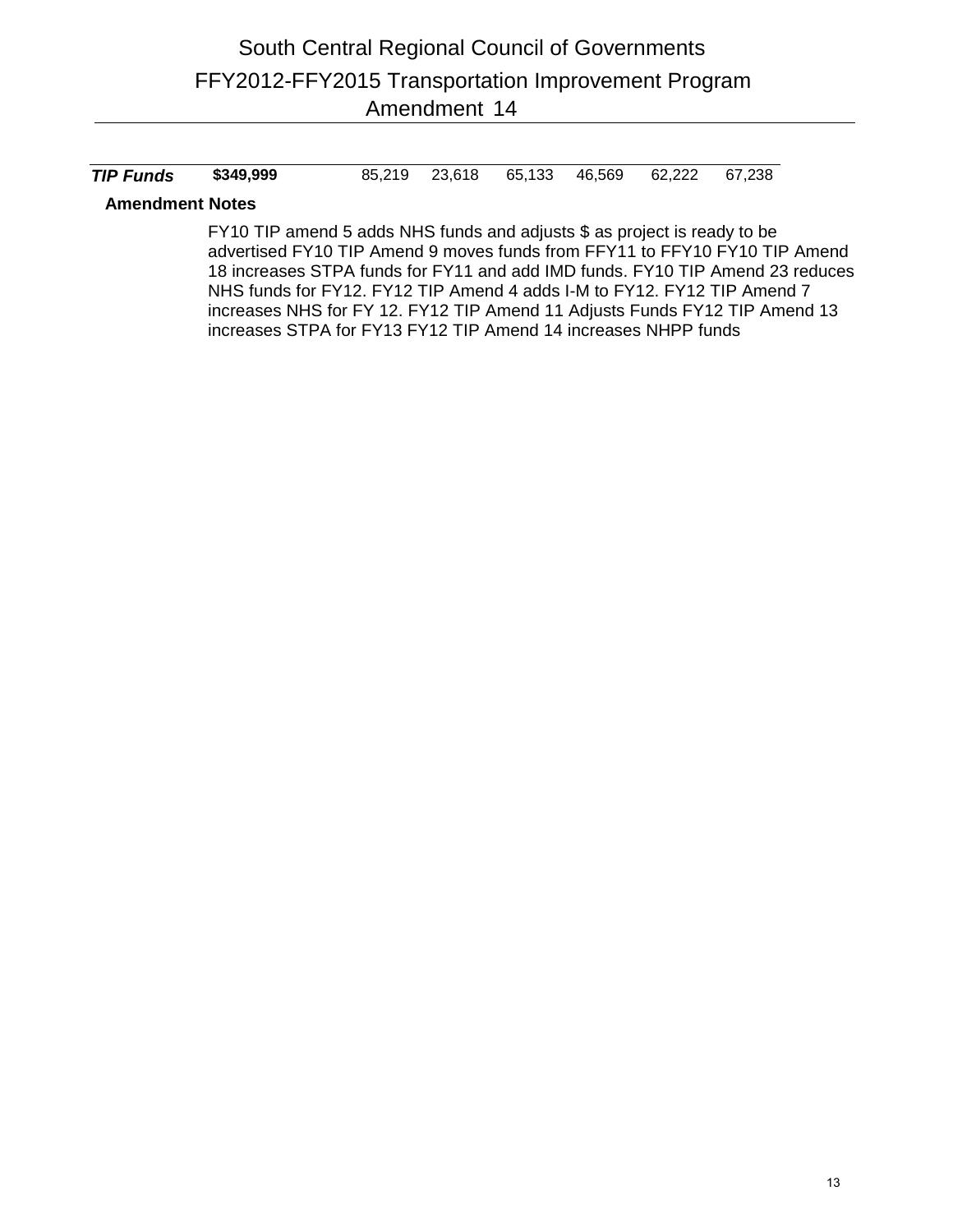### **State Project 0092-0532 SCRCOG # 1999-002**

**Municipality** New Haven

Proposed

**Project Name** I-95: Quinnipiac River Bridge Construction B

**Description** Construct a new 10-lane bridge across New Haven Harbor between Route 34/I-91 interchange and Stiles Street

| <b>Current TIP Funding (In Thousands)</b>  |                               |              |         |        |        |        |            |  |  |  |  |  |  |
|--------------------------------------------|-------------------------------|--------------|---------|--------|--------|--------|------------|--|--|--|--|--|--|
| <b>Funding</b>                             | <b>Phase</b>                  | <b>Prior</b> | 2012    | 2013   | 2014   | 2015   | <b>FYI</b> |  |  |  |  |  |  |
| <b>BRXZ</b>                                | AC-Entry<br>CON               |              | 0       |        |        |        |            |  |  |  |  |  |  |
|                                            | Federal                       |              | 103,103 | 22,380 | 23,370 | 74,525 | 143,648    |  |  |  |  |  |  |
|                                            | <b>State</b>                  |              | 15,406  | 3,344  | 3,492  | 11,136 | 21,465     |  |  |  |  |  |  |
| <b>Total Cost</b>                          | \$421,869                     | 0            | 118,509 | 25,724 | 26,862 | 85,661 | 165,113    |  |  |  |  |  |  |
| <b>Proposed TIP Funding (In Thousands)</b> |                               |              |         |        |        |        |            |  |  |  |  |  |  |
| <b>Funding</b>                             | <b>Phase</b>                  | <b>Prior</b> | 2012    | 2013   | 2014   | 2015   | <b>FYI</b> |  |  |  |  |  |  |
| <b>BRXZ</b>                                | <b>AC-Entry</b><br><b>CON</b> |              | 0       |        |        |        |            |  |  |  |  |  |  |
|                                            | Federal                       |              | 103,103 |        | 23,370 | 74,525 | 143,648    |  |  |  |  |  |  |
|                                            | <b>State</b>                  |              | 15,406  |        | 3,492  | 11,136 | 21,465     |  |  |  |  |  |  |
| <b>NHPP</b>                                | Federal                       |              |         | 33,000 |        |        |            |  |  |  |  |  |  |
|                                            | <b>State</b>                  |              |         | 4,931  |        |        |            |  |  |  |  |  |  |
| <b>TIP Funds</b>                           | \$434,076                     | 0            | 118,509 | 37,931 | 26,862 | 85,661 | 165,113    |  |  |  |  |  |  |

### **Amendment Notes**

FY07TIP Amendment 1 accurately displayed Q Bridge project FY07 TIP Amendment 4 moves 52.7M from FFY 05,06 into FFY07. FY07 TIP Amend 5 moves IMD & SEC117 Funds From FY05 TIP into FY07 TIP. FY07 TIP Amend 9 reduces funds as 92-613, 92-617 are added to TIP as breakout projects. The project cost is decreased FY07 TIP Amend 11 redistributes funds as breakout Projects # 092-618 is added to the TIP Project cost is increased. FY07 TIP Amend 14 NCIIP funds moved to #92- 618. FY07 TIP Amend 23 shifts all unobligated funds from FFY08 to FFY09 as project is ADV 2/4/09. Bridge funds increased by \$60M for FFY10. Project moved into FY10 TIP FY10 TIP Amend 6 increases FFY10 funds & Decreases FFY11 Funds. FY10 TIP moves BRXZ funds from FY12 to FY11. FY12 TIP includes ongoing project. FY12 TIP Amend 4 add BRXZ to FY12. FY12 TIP Amend 6 moves BRXZ funds from 14 to 12 and replaces state Bonds funds with BRXZ funds. FY12 TIP Amend 7 increases BRX for FY12 .FY12 TIP Amend 14 replaces BRX with NHPP in FY13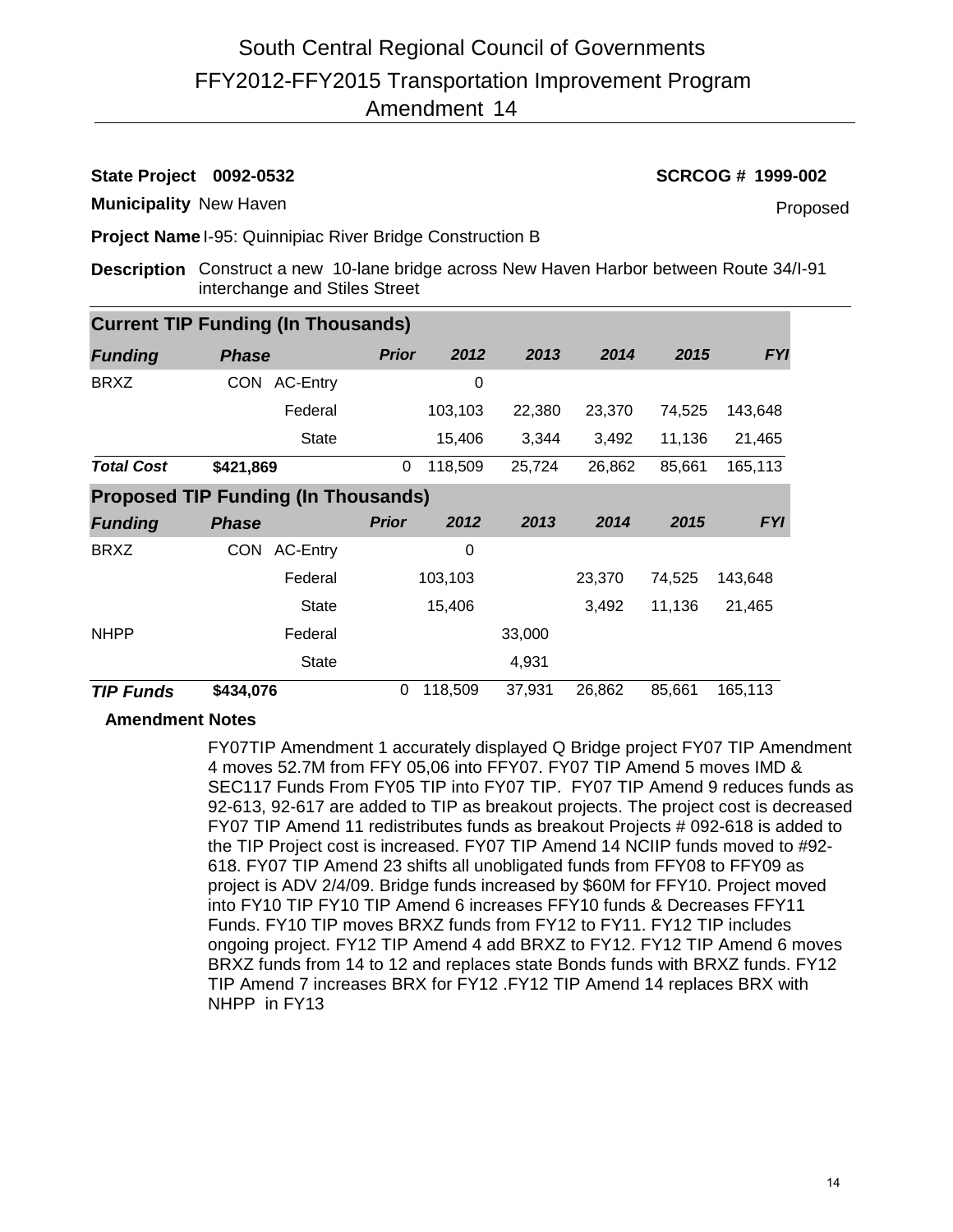### **State Project 0098-0093 SCRCOG # 1999-110**

**Municipality** North Branford

Proposed

**Project Name** Rt 80: Rt 22 to West of Rt 139 Widening

**Description** Widen from two to four lanes from easterly leg of Route 22 (North Branford Center) to west of (including) railroad bridge w/o Rt 139.

| <b>Current TIP Funding (In Thousands)</b> |                                            |              |        |        |      |          |            |  |  |  |  |  |  |
|-------------------------------------------|--------------------------------------------|--------------|--------|--------|------|----------|------------|--|--|--|--|--|--|
| <b>Funding</b>                            | <b>Phase</b>                               | <b>Prior</b> | 2012   | 2013   | 2014 | 2015     | <b>FYI</b> |  |  |  |  |  |  |
| <b>STPA</b>                               | AC-Entry<br><b>CON</b>                     |              | 0      |        |      |          |            |  |  |  |  |  |  |
|                                           | Federal                                    |              | 12,000 |        |      |          |            |  |  |  |  |  |  |
|                                           | <b>State</b>                               |              | 3,000  |        |      |          |            |  |  |  |  |  |  |
| <b>Total Cost</b>                         | \$15,000                                   | 0            | 15,000 | 0      | 0    | $\Omega$ | 0          |  |  |  |  |  |  |
|                                           | <b>Proposed TIP Funding (In Thousands)</b> |              |        |        |      |          |            |  |  |  |  |  |  |
| <b>Funding</b>                            | <b>Phase</b>                               | <b>Prior</b> | 2012   | 2013   | 2014 | 2015     | <b>FYI</b> |  |  |  |  |  |  |
| <b>NHPP</b>                               | <b>AC-Entry</b><br><b>CON</b>              |              |        | 0      |      |          |            |  |  |  |  |  |  |
|                                           | Federal                                    |              |        | 500    |      |          |            |  |  |  |  |  |  |
|                                           | <b>State</b>                               |              |        | 9,500  |      |          |            |  |  |  |  |  |  |
| <b>TIP Funds</b>                          | \$10,000                                   | 0            | 0      | 10,000 | 0    | $\Omega$ | $\Omega$   |  |  |  |  |  |  |

### **Amendment Notes**

CON moved from FY05 to post-FY05 by FY03 TIP Amend 2 due to financial constraint; CN moved from FY05 to FY06 by FY05 TIP Amend 2. CON moved from FY 06 to FY 07 per FY05 TIP Amend 12. FY07 TIP Amend 2 moves CON out to FFY08. FY07 TIP Amend 13 Moves project to FFY10. Project moved into FY10 TIP CON increased \$8.7 M. FY!) TIP Amend 21 moves funds to FFY12 and decreases Fed amount. FYTIP Amend 23 adjusts funding levels. FY12 TIP Amend 14 moves funds to FY13 redueces amount and changes source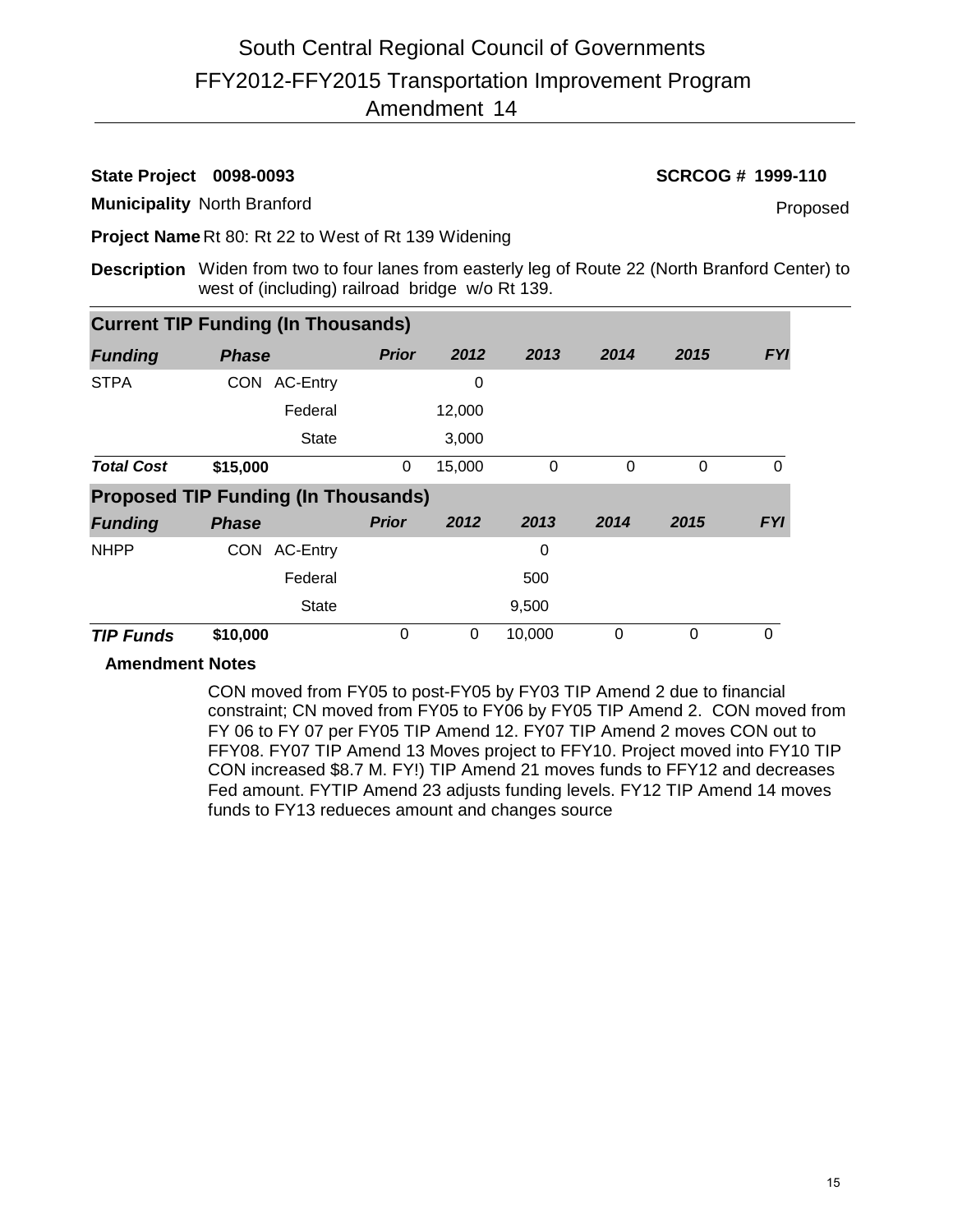# **State Project 0098-0101 SCRCOG # 2013-A13-2**

**Municipality** North Branford

**Project Name** Replace Bridge 01127 O/ Farm Riv

**Description** Replace Bridge 01127 which carries Route 80 over the Farm River in North Branford

# **Current TIP Funding (In Thousands)**

|                  | <b>Proposed TIP Funding (In Thousands)</b> |              |              |      |      |      |      |            |  |  |  |  |  |
|------------------|--------------------------------------------|--------------|--------------|------|------|------|------|------------|--|--|--|--|--|
| <b>Funding</b>   | <b>Phase</b>                               |              | <b>Prior</b> | 2012 | 2013 | 2014 | 2015 | <b>FYI</b> |  |  |  |  |  |
| <b>STPNH</b>     | <b>ROW</b>                                 | Federal      |              |      | 40   |      |      |            |  |  |  |  |  |
|                  |                                            | <b>State</b> |              |      | 10   |      |      |            |  |  |  |  |  |
| <b>TIP Funds</b> | \$50                                       |              |              | 0    | 50   |      |      |            |  |  |  |  |  |

**Amendment Notes**

Amendment 14 introduces project

# **State Project 0098-0102 SCRCOG # 2011-A0-16**

**Municipality** North Branford

**Project Name** Replace Bridge 02489 o/ Munger Brook

**Description** Replace Bridge 02489 in North Branford which carries Route 80 over Munger Brook

|                                            | <b>Current TIP Funding (In Thousands)</b> |              |              |      |      |       |      |            |  |  |  |  |  |
|--------------------------------------------|-------------------------------------------|--------------|--------------|------|------|-------|------|------------|--|--|--|--|--|
| <b>Funding</b>                             | <b>Phase</b>                              |              | <b>Prior</b> | 2012 | 2013 | 2014  | 2015 | <b>FYI</b> |  |  |  |  |  |
| <b>STPA</b>                                | <b>ROW</b>                                | Federal      |              | 40   |      |       |      |            |  |  |  |  |  |
|                                            |                                           | <b>State</b> |              | 10   |      |       |      |            |  |  |  |  |  |
|                                            | <b>CON</b>                                | Federal      |              |      |      | 1,600 |      |            |  |  |  |  |  |
|                                            |                                           | <b>State</b> |              |      |      | 400   |      |            |  |  |  |  |  |
| <b>Total Cost</b>                          | \$2,050                                   |              | 0            | 50   | 0    | 2,000 | 0    | 0          |  |  |  |  |  |
| <b>Proposed TIP Funding (In Thousands)</b> |                                           |              |              |      |      |       |      |            |  |  |  |  |  |
| <b>Funding</b>                             | <b>Phase</b>                              |              | <b>Prior</b> | 2012 | 2013 | 2014  | 2015 | <b>FYI</b> |  |  |  |  |  |
| <b>STPA</b>                                | <b>CON</b>                                | Federal      |              |      |      | 0     |      |            |  |  |  |  |  |
|                                            |                                           | <b>State</b> |              |      |      | 0     |      |            |  |  |  |  |  |
| <b>TIP Funds</b>                           | \$0                                       |              | 0            | 0    | 0    | 0     | 0    | 0          |  |  |  |  |  |
| A contract character of Alberta.           |                                           |              |              |      |      |       |      |            |  |  |  |  |  |

# **Amendment Notes**

FY12 TIP adds new project. FY12 TIP Amend 14 deletes project

**Delete** 

Proposed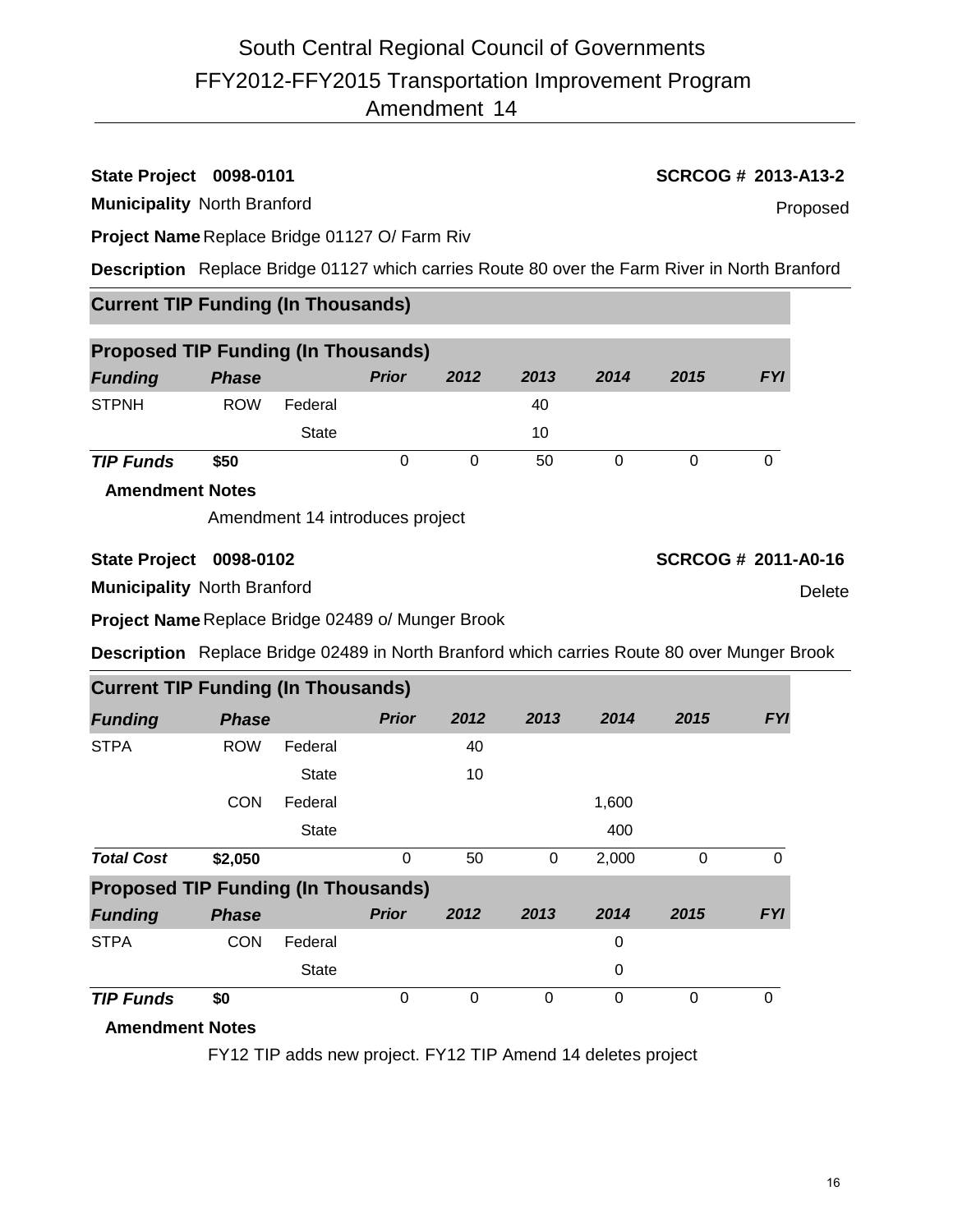### **State Project 0167-0100 SCRCOG # 1999-122**

**Municipality** Woodbridge

Proposed

**Project Name** Rt 63: Rt 67 Intersection Improvements

**Description** Add northbound Rt 63 left hand turn lane at Rt 67 by lowering Rt 63 vertical crest, reconstructing approx 300' of Rt 63 and constructing a retaining wall.

| <b>Current TIP Funding (In Thousands)</b>  |              |              |              |          |          |          |          |            |  |  |  |  |
|--------------------------------------------|--------------|--------------|--------------|----------|----------|----------|----------|------------|--|--|--|--|
| <b>Funding</b>                             | <b>Phase</b> |              | <b>Prior</b> | 2012     | 2013     | 2014     | 2015     | <b>FYI</b> |  |  |  |  |
| <b>STPA</b>                                | <b>CON</b>   | Federal      |              | 3,440    |          |          |          |            |  |  |  |  |
|                                            |              | <b>State</b> |              | 860      |          |          |          |            |  |  |  |  |
| <b>Total Cost</b>                          | \$4,300      |              | $\pmb{0}$    | 4,300    | $\Omega$ | $\Omega$ | $\Omega$ | $\Omega$   |  |  |  |  |
| <b>Proposed TIP Funding (In Thousands)</b> |              |              |              |          |          |          |          |            |  |  |  |  |
| <b>Funding</b>                             | <b>Phase</b> |              | <b>Prior</b> | 2012     | 2013     | 2014     | 2015     | <b>FYI</b> |  |  |  |  |
| <b>STPA</b>                                | <b>CON</b>   | Federal      |              |          | 2,405    |          |          |            |  |  |  |  |
|                                            |              | <b>State</b> |              |          | 601      |          |          |            |  |  |  |  |
| <b>STPBS</b>                               |              | Federal      |              |          | 1,035    |          |          |            |  |  |  |  |
|                                            |              | <b>State</b> |              |          | 259      |          |          |            |  |  |  |  |
| <b>TIP Funds</b>                           | \$4,300      |              | 0            | $\Omega$ | 4,300    | $\Omega$ | $\Omega$ | $\Omega$   |  |  |  |  |

### **Amendment Notes**

CN moved from FY03 to FY04 by FY01 Amend 7; ROW to FY03 per FY01 Amend 10. FY03 ROW moved to 100 percent state by FY03 Amend 4. Design began in fall, 2003. CN moved to FY06 by FY05 TIP Amend 2 and to FY07 by FY05 TIP Amend 9. Introduced to FY07 TIP with CON in FY08, FY07 TIP Amend 8 moves CON to FFY09 and increases cost. FY07 TIP Amend 13 moves CON to FFY10. Project moved into FY10 TIP CON cost increased \$1.7 M FY10 TIP Amend 7 moves CON from FFY10 to FFY11. FY10 TIP Amend 14 replaces STPR funds with STPA and increases amount. FY12 TIP includes ongoing project. FY12 TIP Amend 14 moves funds to FY13 and adds STPB funding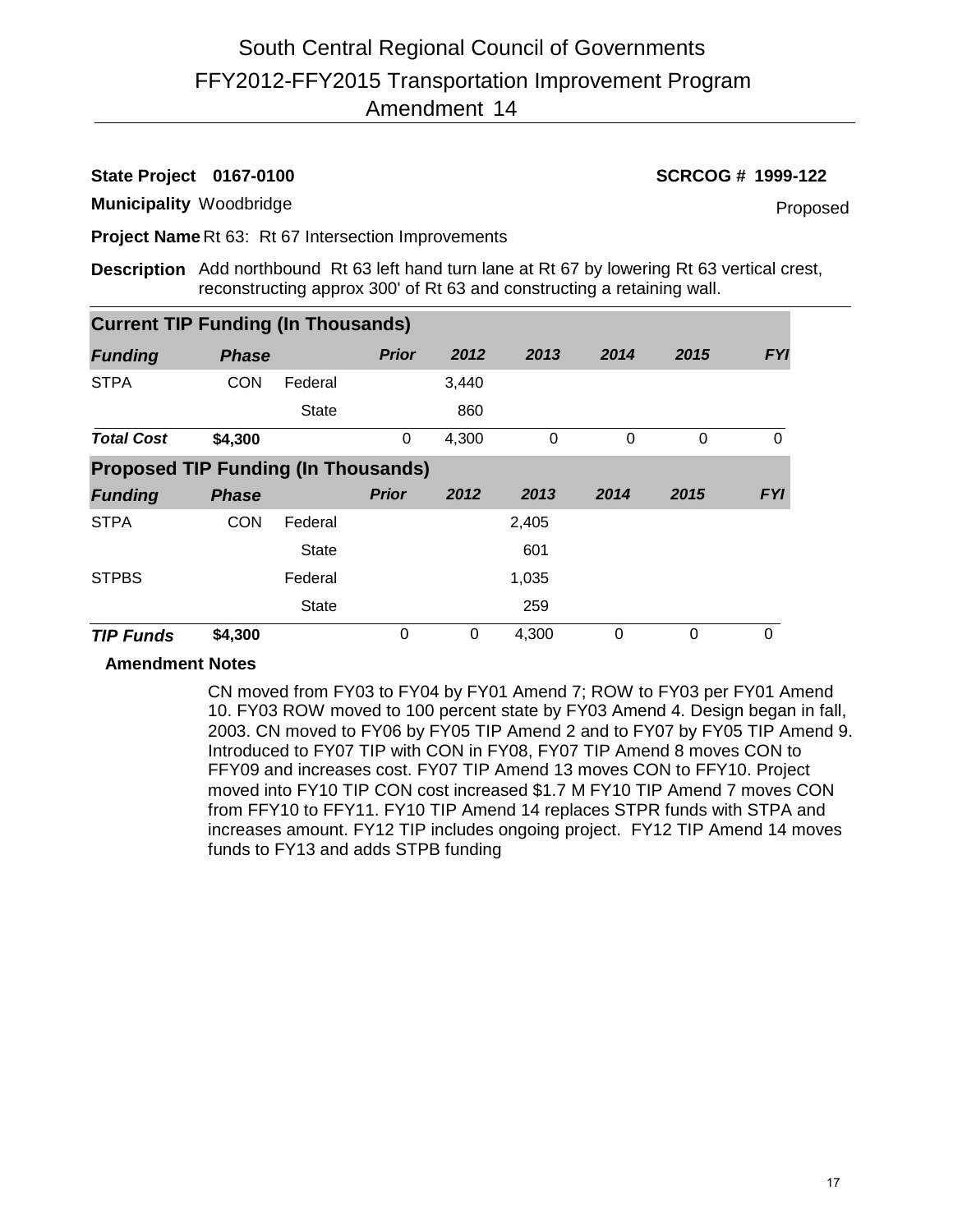### **Municipality** Statewide

**Project Name** Devlp countermeasures- off ramp wrong way drivers

**Description** Planning Study to review field conditions and develop construction plans to reduce the instances of drivers traveling the wrong way on CT's freeways and expressways

# **Current TIP Funding (In Thousands)**

| <b>Proposed TIP Funding (In Thousands)</b> |              |         |              |      |       |      |      |            |  |  |  |  |
|--------------------------------------------|--------------|---------|--------------|------|-------|------|------|------------|--|--|--|--|
| <b>Funding</b>                             | <b>Phase</b> |         | <b>Prior</b> | 2012 | 2013  | 2014 | 2015 | <b>FYI</b> |  |  |  |  |
| <b>NHPP</b>                                | PL           | Federal |              |      | 900   |      |      |            |  |  |  |  |
|                                            |              | State   |              |      | 100   |      |      |            |  |  |  |  |
| <b>TIP Funds</b>                           | \$1,000      |         |              |      | 1.000 |      |      |            |  |  |  |  |

### **Amendment Notes**

FY12 TIP Amend 14 Introduces new project.

## **State Project 0171-0375 SCRCOG # 2013-A14-2**

**Municipality** District 1

**Project Name** Replace VMS: I-91, 84, 384, CT2, 5, 15, 20

**Description** Project to replace existing variable message signs using existing structures on major roadways serving District 1.

# **Current TIP Funding (In Thousands)**

| <b>Proposed TIP Funding (In Thousands)</b> |              |         |              |      |      |      |       |            |  |  |  |  |
|--------------------------------------------|--------------|---------|--------------|------|------|------|-------|------------|--|--|--|--|
| <b>Funding</b>                             | <b>Phase</b> |         | <b>Prior</b> | 2012 | 2013 | 2014 | 2015  | <b>FYI</b> |  |  |  |  |
| <b>CMAQ</b>                                | PD.          | Federal |              |      |      | 319  |       |            |  |  |  |  |
|                                            | FD           | Federal |              |      |      | 137  |       |            |  |  |  |  |
|                                            | CON          | Federal |              |      |      |      | 6,500 |            |  |  |  |  |
| <b>TIP Funds</b>                           | \$6,956      |         | 0            | 0    | 0    | 456  | 6.500 |            |  |  |  |  |

**Amendment Notes**

FY12 TIP Amend 14 introduces new project

Proposed

**State Project 0170-3217 SCRCOG # 2013-A14-1**

Proposed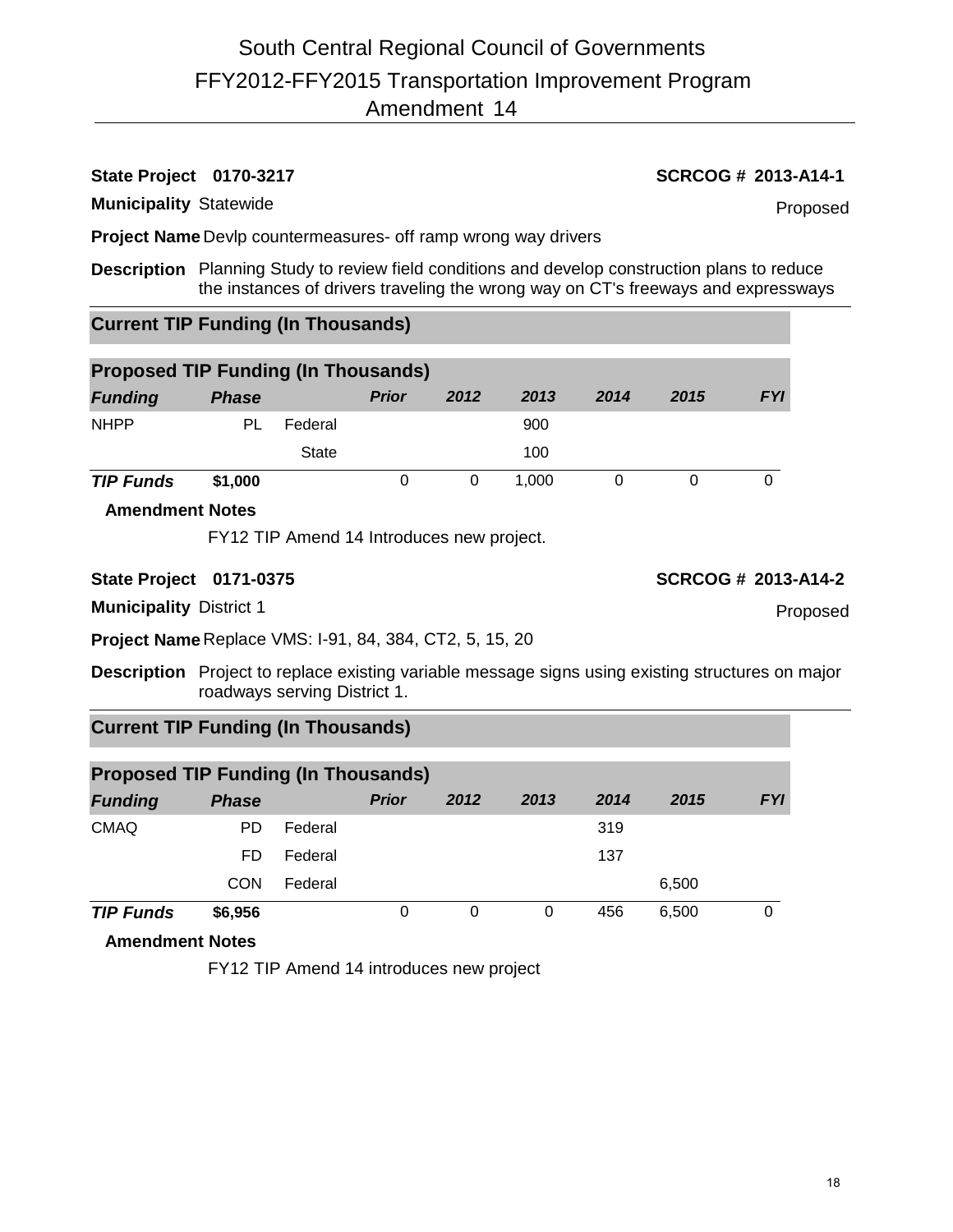SOUTH CENTRAL REGIONAL COUNCIL OF GOVERNMENTS

**ERCO** 

*Planning for Our Region's Future*

Bethany Branford East Haven Guilford Hamden Madison Meriden Milford New Haven North Branford North Haven Orange Wallingford West Haven Woodbridge

Carl J. Amento, Executive Director

### *Resolution*

*Fiscal Year 2012-Fiscal Year 2015 Transportation Improvement Program Amendment Fourteen*

- *Whereas:* U.S. Department of Transportation "Metropolitan Planning Regulations" (23 *CFR* 450) prescribe that each metropolitan planning organization maintain a financially constrained multi-modal transportation improvement program consistent with a *State Implementation Plan for Air Quality* (*SIP*) conforming to both U.S. Environmental Protection Administration-established air quality guidelines and *SIP*-established mobile source emissions budgets; and
- *Whereas:* The Council, per 23 *CFR* 450.324 and in cooperation with the Connecticut Department of Transportation (ConnDOT) and public transit operators and relying upon financial constraints offered by ConnDOT, adopted a *Fiscal Year 2012-Fiscal Year 2015 Transportation Improvement Program* on January 25, 2012, after finding the *Program* conforming per U.S. Environmental Protection Administration (U.S. EPA) final conformity rule (40 *CFR* 51 and 93) and relevant Connecticut Department of Transportation air quality conformity determinations: *Air Quality Conformity Reports: Fiscal Year 2012-2015 Transportation Improvement Program* and the Region's *Long-Range Transportation Plans—2011 to 2040, (April, 2011)*; and
- *Whereas:* The Council, on January 25, 2012, indicated that periodic *Program* adjustment or amendment was possible; and
- *Whereas:* Projects referenced in the Program amendment (below) are consistent with the region's long-range transportation plan (*South Central Regional Long Range Transportation Plan—2011 to 2040, (April, 2011))*; and
- *Whereas:* Council *Public Participation Guidelines: Transportation Planning* have been observed during the development of the proposed *Program* amendment (below); and
- *Whereas*: By agreement between the Council and the Connecticut Department of Transportation, public involvement activities carried out by the South Central Regional Council of Governments in response to U.S. Department of Transportation metropolitan planning requirements are intended to satisfy the requirements associated with development of a *Statewide Transportation Improvement Program* and/or its amendment; and
- *Whereas:* Council of Governments' review of transportation goals, projects and opportunities may result in further adjustment or amendment of the *Program*.

127 Washington Avenue, 4th Floor West, North Haven, CT 06473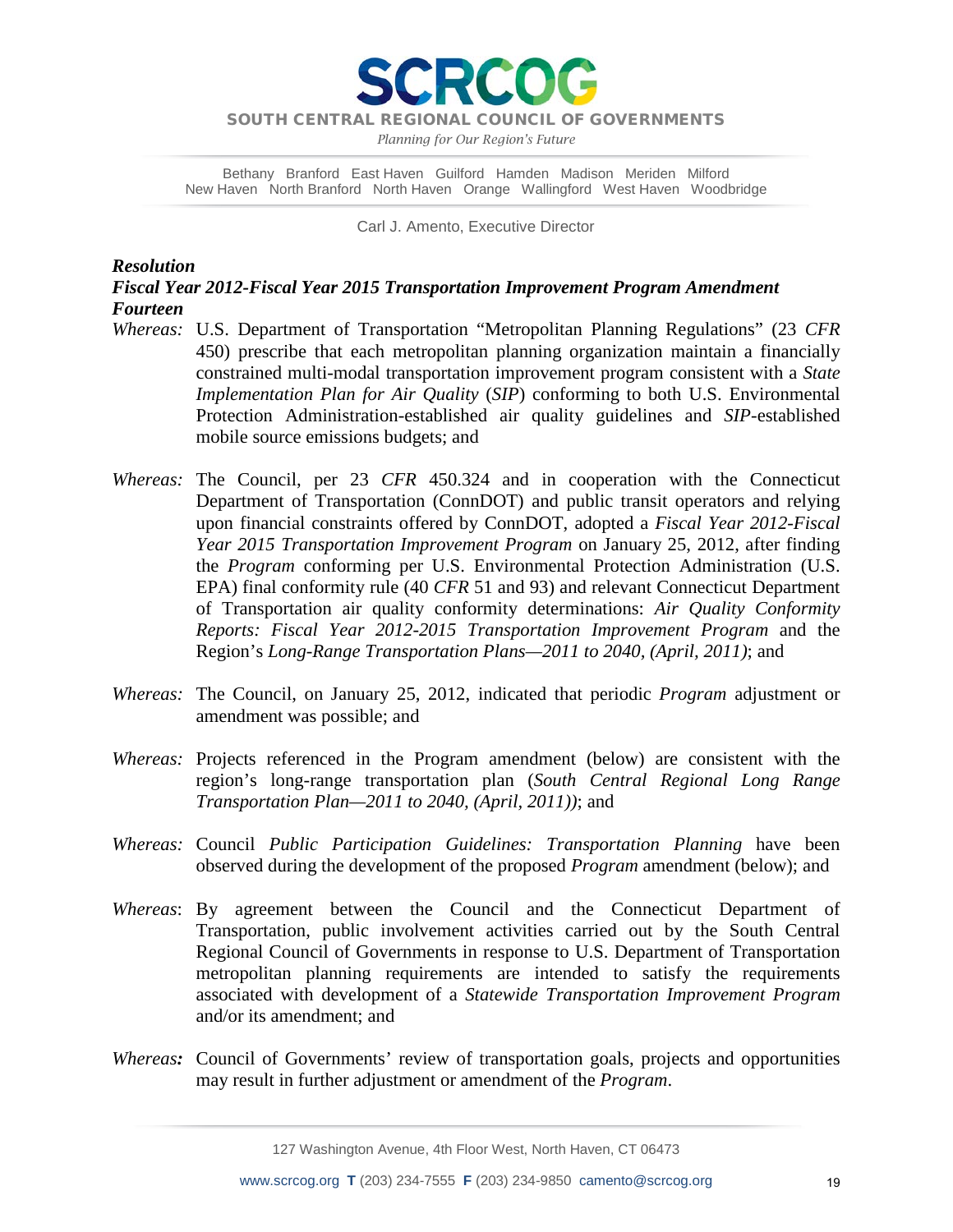

SOUTH CENTRAL REGIONAL COUNCIL OF GOVERNMENTS

*Planning for Our Region's Future*

Bethany Branford East Haven Guilford Hamden Madison Meriden Milford New Haven North Branford North Haven Orange Wallingford West Haven Woodbridge

Carl J. Amento, Executive Director

*Resolution Fiscal Year 2012-Fiscal Year 2015 Transportation Improvement Program Amendment Fourteen (continued)*

*Now, Therefore, Be It Resolved By the Council of Governments:*

The *Program Amendment Fourteen* shall be transmitted to the Connecticut Department of Transportation, for inclusion in the *State Transportation Improvement Program*

The undersigned duly qualified and acting Secretary of the South Central Regional Council of Governments certifies that the foregoing is a true and correct copy of a resolution adopted at a legally convened meeting of the South Central Regional Council of Governments on **May 22, 2013**

Date: **May 22, 2013**. By:

 First Selectman Michael Freda, *Secretary* South Central Regional Council of Governments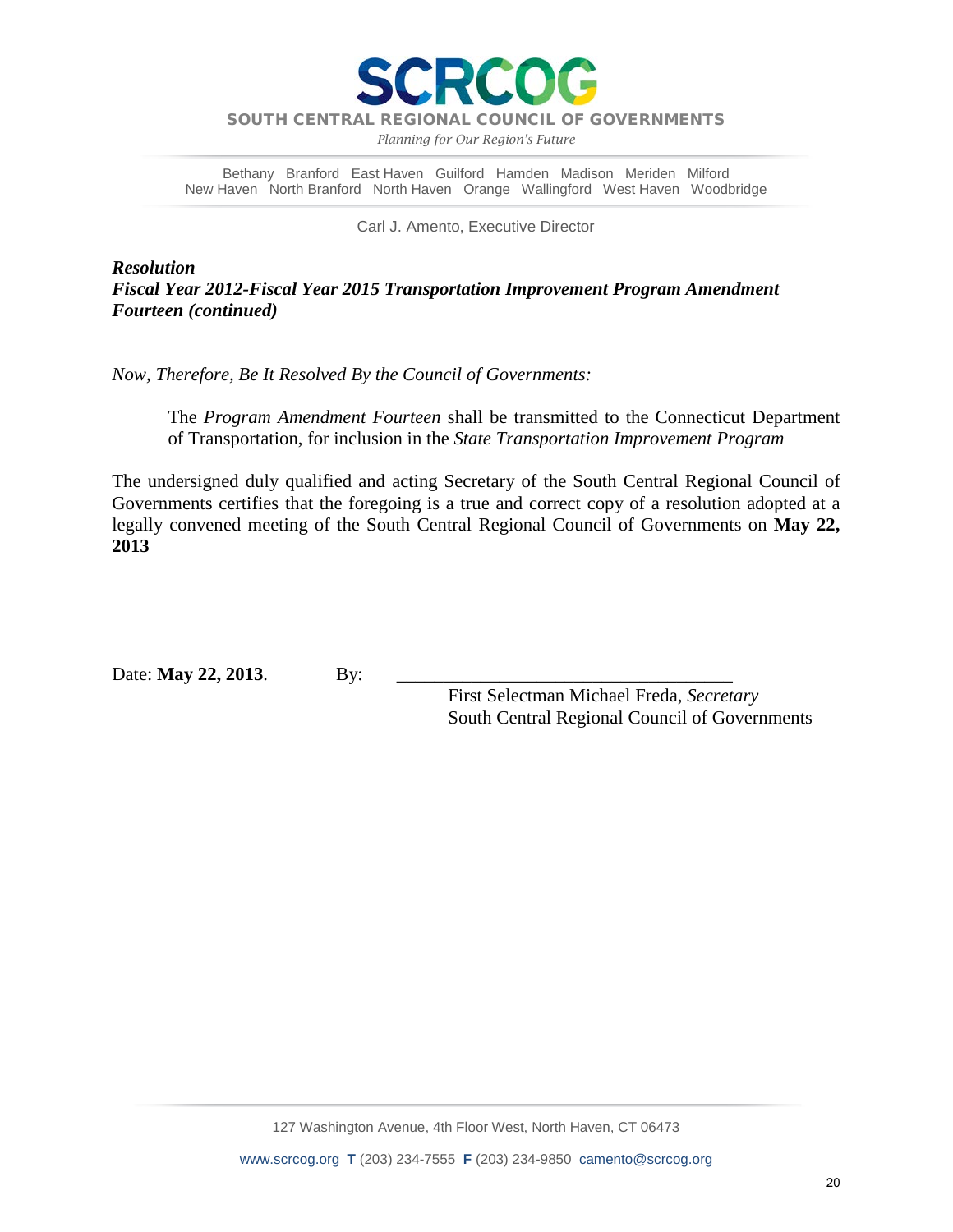$\Omega$ 



Executive Director's Report – May 16, 2013 Ginny Kozlowski

# **Brownfield Projects**

- Contract with Department of Economic and Community Development for Regional Brownfield Inventory Grant under review
- Application being prepared by the Town of Guilford for Brownfield assessment funding
- Submitted Newhall Asbestos clean-up scope to EPA for review
- RLF Loan modification increase to Church Street LLC to continue clean up of the Atlantic Wire site in Branford
- Will Warren is attending the 2013 EPA Conference in Atlanta
- Submitting EPA Grant Application of additional supplemental funding for the Revolving Loan Fund

# **Business Development**

- As part of the Comprehensive Economic Development Strategy process the Strategic Planning Committee has developed the Regional Action Agenda – the final draft 0f the 2013 Comprehensive Economic Development Strategy is completed and now is open for public comment through June 15
- REDFO Presentation on Friday, May 26 Noon, presentation by Susan Froshauer, CURE
- Executing a regional Cash Mob program to support local retailers (Madison, Guilford, Bethany, Wallingford, Milford, New Haven, Hamden, Branford and East Haven held). The next location for the Cash Mob will be held in West Haven at Metamorphosis. Date to be announced.
- 19 Business Outreach Meetings

# **Marketing**

- Media Hits:
	- o Posted 2013-14 Cultural & Visitor Guide available on all of the local Patches
	- o WTNH Connecticut Style: Iron Chef
	- o New Haven Register: Iron Chef
	- o New Haven Register: Tweed New Haven Sequestration Issues
- Inquiries:
	- o Amtrak Arrive Magazine
	- o Drive I-95: Food trucks & Wooster Street
	- o Smart Meetings: General information and seafood options for groups
	- o Press release about the new guide
	- o Bi-weekly feature in the New Haven Advocate highlighting summer attractions
- Get Away Day Collaboration at Grand Central Terminal, May 22, 2013
- Re-design of the MD&M display booth due this week
- Distributed 28,000 Cultural & Visitors Guides
- Posting a cooperative ad on Drive I-95's website

127 Washington Ave., 4th FL West, North Haven, CT 06473 **T** 203 821 3682 **F** 203 821 3683 www.rexdevelopment.org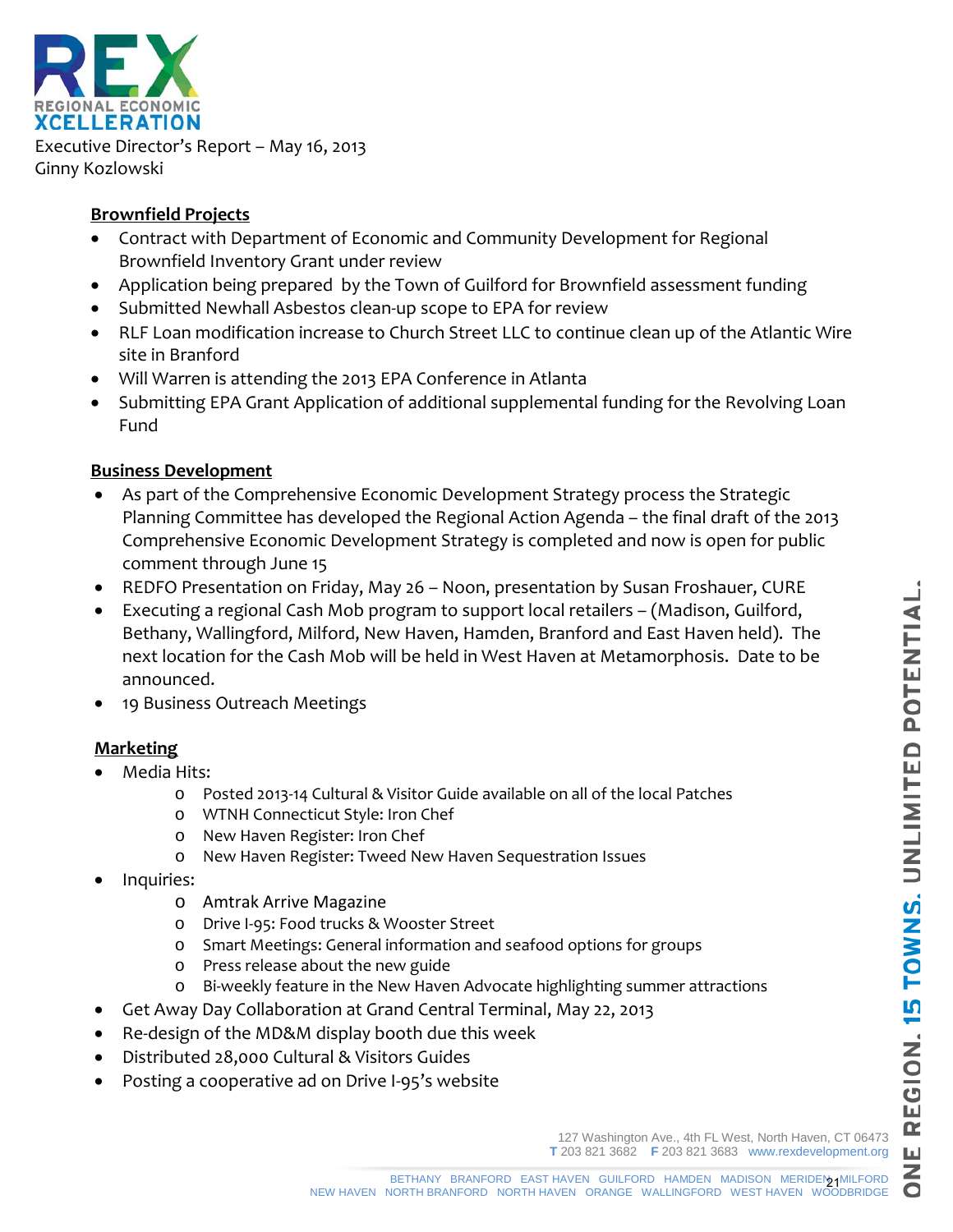

- Tradeshows
	- o BIOMEDevice Exposition & Conference, Boston, MA
	- o EASTEC, Springfield, MA
	- o 2013 National EPA Conference
	- Discover New England, Stowe, VT April 28 May 1, 2013
- Upcoming Tradeshows
	- o MD&M Philadelphia, PA June 18-20, 2013
	- o Connecticut Conference on Tourism Hartford, CT May 21, 2013
- Newsletters, calendar, website update and social media updates on-going

## **Administrative**

• Packing and moving office to 195 Church Street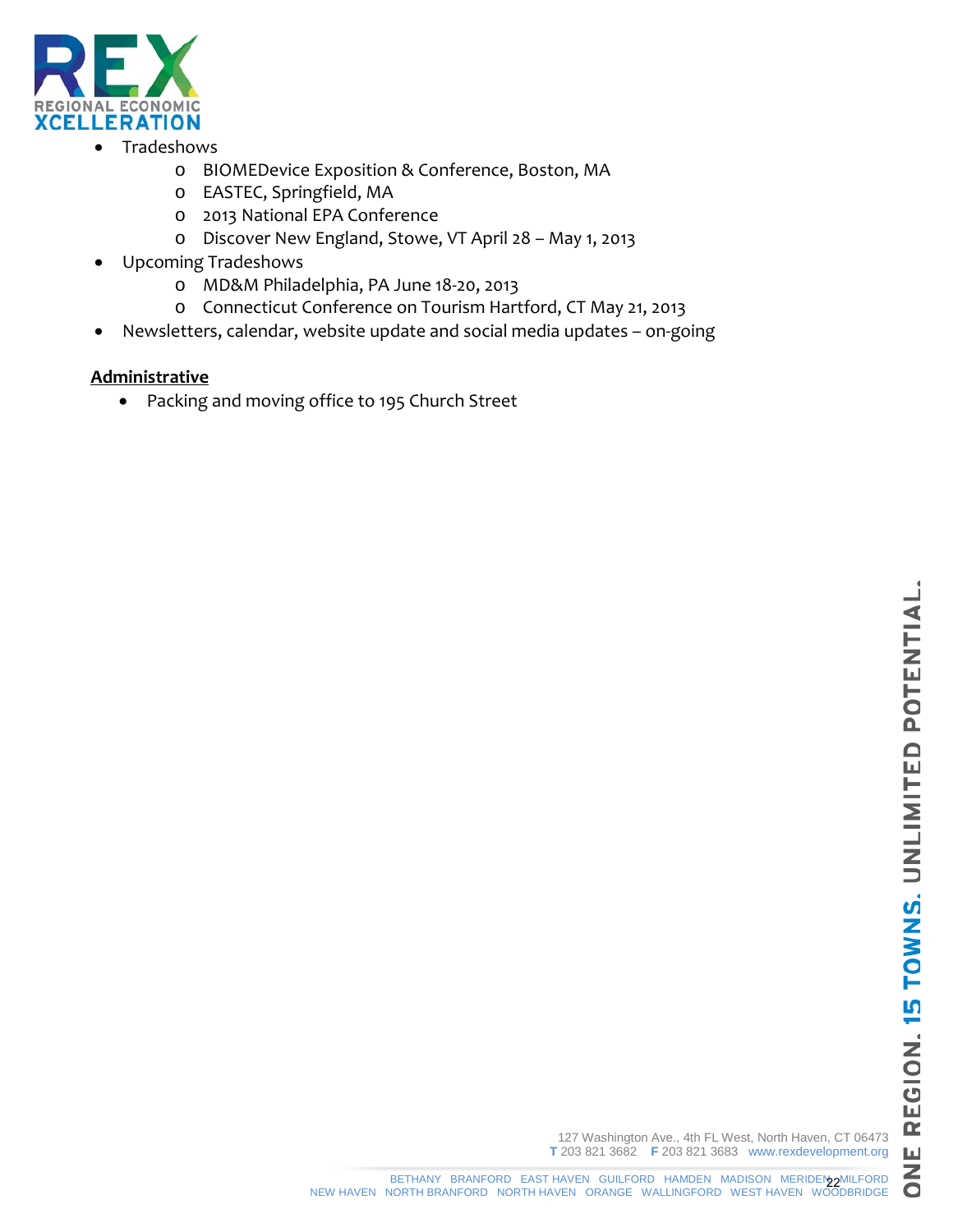|  |  | May 9, 2013 Action Table |  |
|--|--|--------------------------|--|
|--|--|--------------------------|--|

| <b>Ref.</b> # | <b>Received</b> | <b>Description</b>                                                                                                                                                    | <b>Adjacent</b><br><b>RPC Towns</b>                                            | <b>Abridged RPC Action</b>                                                                                                                                                                                                                                                                           |
|---------------|-----------------|-----------------------------------------------------------------------------------------------------------------------------------------------------------------------|--------------------------------------------------------------------------------|------------------------------------------------------------------------------------------------------------------------------------------------------------------------------------------------------------------------------------------------------------------------------------------------------|
| 2.1           | 04/12/13        | Town of Hamden:<br>Proposed Zoning<br><b>Regulation Amendments to</b><br>Flood Plain Zones and<br>Special Flood Hazard<br>Areas                                       | Bethany,<br>New Haven,<br>North Haven,<br>Wallingford,<br>Woodbridge           | By resolution, the RPC has determined that the<br>Proposed Zoning Regulation Amendments do not<br>appear to cause any negative inter-municipal<br>impacts to the towns in the South Central Region<br>nor do there appear to be any impacts to the<br>habitat or ecosystem of the Long Island Sound. |
| 2.2           | 04/24/13        | Town of Southington:<br>Proposed Zoning<br><b>Regulation Amendments to</b><br>Section 2-01.A.5 and<br>Section 2-18R<br>(Definitions)                                  | Meriden                                                                        | By resolution, the RPC has determined that the<br>Proposed Zoning Regulation Amendments do not<br>appear to cause any negative inter-municipal<br>impacts to the towns in the South Central Region<br>nor do there appear to be any impacts to the<br>habitat or ecosystem of the Long Island Sound. |
| 2.3           | 05/06/13        | Town of Hamden:<br>Proposed Zoning<br><b>Regulation Amendments to</b><br>Section 718.2.i - Review<br>by Independent<br>Consultants                                    | Bethany,<br>New Haven,<br>North Haven,<br>Wallingford,<br>Woodbridge           | By resolution, the RPC has determined that the<br>Proposed Zoning Regulation Amendments do not<br>appear to cause any negative inter-municipal<br>impacts to the towns in the South Central Region<br>nor do there appear to be any impacts to the<br>habitat or ecosystem of the Long Island Sound. |
| 2.4           | 05/06/13        | City of New Haven:<br>Proposed Zoning<br><b>Regulation Amendments to</b><br>Section 56 - Flood<br>Damage Prevention<br>District)                                      | East Haven,<br>Hamden,<br>North Haven,<br>Orange,<br>West Haven,<br>Woodbridge | By resolution, the RPC has determined that the<br>Proposed Zoning Regulation Amendments do not<br>appear to cause any negative inter-municipal<br>impacts to the towns in the South Central Region<br>nor do there appear to be any impacts to the<br>habitat or ecosystem of the Long Island Sound. |
| 2.5           | 05/06/13        | Town of Clinton:<br>Proposed Zoning<br><b>Regulation Amendments to</b><br>Sections 28.8 and 28.8.5 -<br>Temporary Signs and<br>Sections 10.33.4 (5) and<br>10.33.4(6) | Madison                                                                        | By resolution, the RPC has determined that the<br>Proposed Zoning Regulation Amendments do not<br>appear to cause any negative inter-municipal<br>impacts to the towns in the South Central Region<br>nor do there appear to be any impacts to the<br>habitat or ecosystem of the Long Island Sound. |

127 Washington Avenue, 4th Floor West, North Haven, CT 06473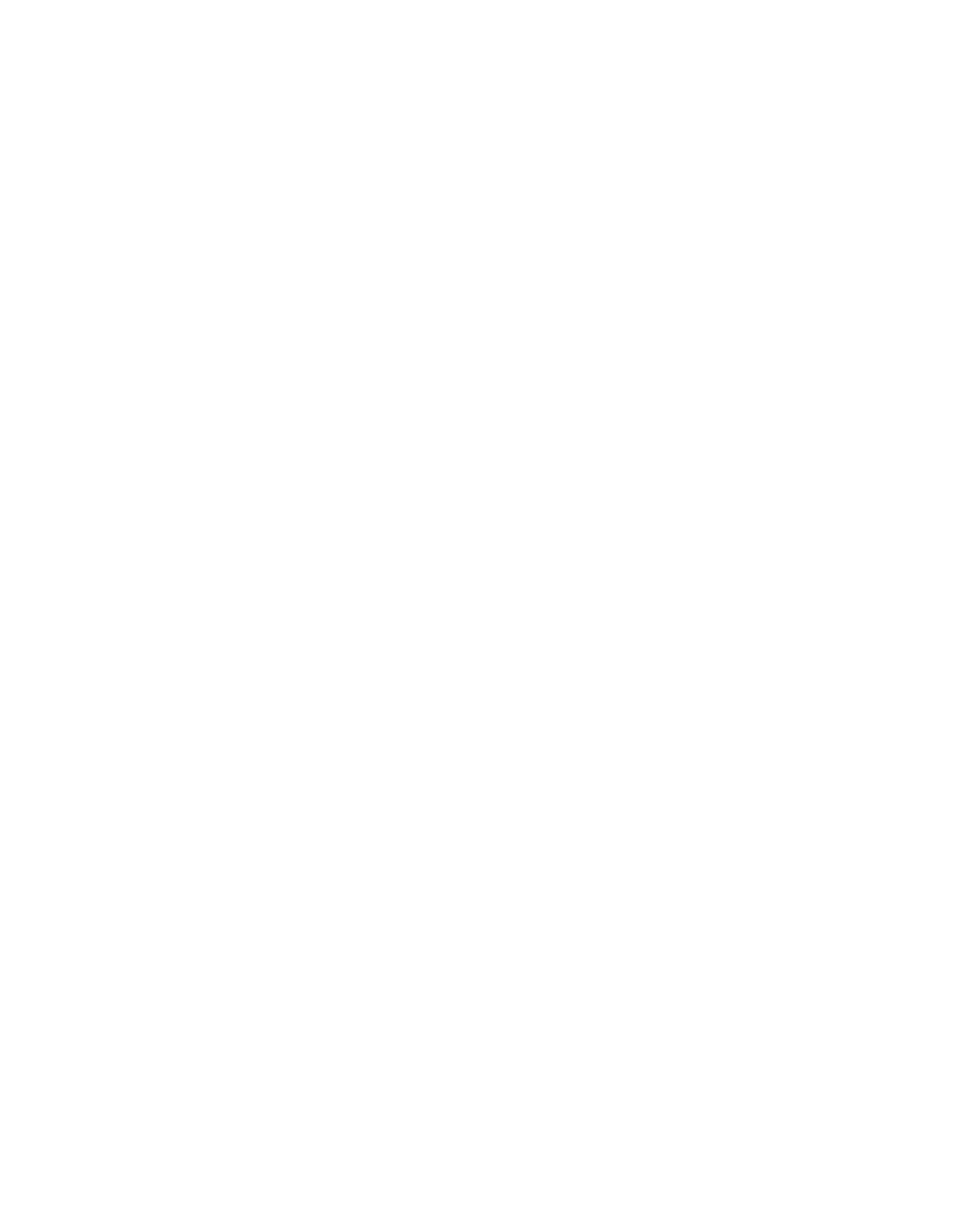In an effort to increase regional collaboration and reduce duplication of services throughout the region, a new GOALS & OBJECTIVESimplementation process for the 2013 update has been envisioned. As the previous CEDS recognized, the heart of the CEDS is the regional action agenda. This remains true in the five-year update with an emphasis on regional ନ୍ଦ collaboration and implementation. Similar to the 2008 CEDS update, the new agenda recognizes six major goals for the area to focus its economic development efforts. Over the course of the update process the strategic JECTIVES planning committee refined the past goals, recognizing the changes in the regional and national economy and the current economic development priorities for the region. The six goals are:

- ◆ Regional Marketing, Communications and Advocacy
- $\leftarrow$  Infrastructure
- ◆ Business Development and Retention
- Workforce Enhancement and Housing
- Real Estate, Land Use and Sustainability
- ◆ Funding and Implementation

As an update to the changing economy, the strategic planning committee revised the goal statements to better align with the current economic structure and priorities. The programmatic and policy initiatives, or objectives, were also refined to help the region realize its goals.

### *EvaluaƟon*

New to the five-year update is an evaluation of the performance of the policies and an implementation strategy to encompass involvement from the whole region. Through the planning process, the Strategic Planning Committee realized the importance of measuring the performance of the overall strategy. In an effort to increase transparency and effectiveness of the plan, a comprehensive evaluation strategy was developed by the committee. This process includes the establishment of implementation teams around each objective, output and efficiency measurements around the stated objectives, overall goal outcome indicators to show the progress (or lack thereof) of the entire region, and assessment of short term strategies or plans of action. The idea is for the implementation teams to champion a specific objective, continually updating strategies and measurements when needed, and working towards the effective implementation. This strategy will allow each team to have a specific focus and continually work to update and revise the agenda as needed, making the plan truly a working document. As the economy changes the working groups will have the opportunity to envision needed changes for the most effective outcome for the current economic environment.

### *Lead Implementers*

The Lead Implementers will be the champions of the implementation teams, driving the agenda and organizing the teams to continue to develop action items, measure success and delineate performance based timelines. The Lead Implementer will also be tasked to represent the team at quarterly Strategic Planning Meetings to report on the success of the specific objective. The duties and tasks of the lead implementer are outlined in a Memorandum of Understanding (MOU), attached as an appendix to this plan. Upon signing of the MOU and acceptance of the responsibilities, the lead will work with the team to achieve the suggested agenda and provide modifications or additions to the agenda items as deemed necessary. Many of the lead implementers were volunteers from the stakeholders present at the public forums during the outreach process.

The following are the six goals and 27 objectives recognized by the strategic planning committee, based on the assessment of the region and input gained through public outreach. In addition, each objective (where appropriate) has output and efficiency measurements to evaluate progress and each goal has an overall list of outcome indicators to measure the economic progress of the region as a whole. In order to achieve progress towards the goals, each objective has a list of short term action items to be performed by the implementation team, that will be continually assessed, updated and modified when deemed appropriate for success.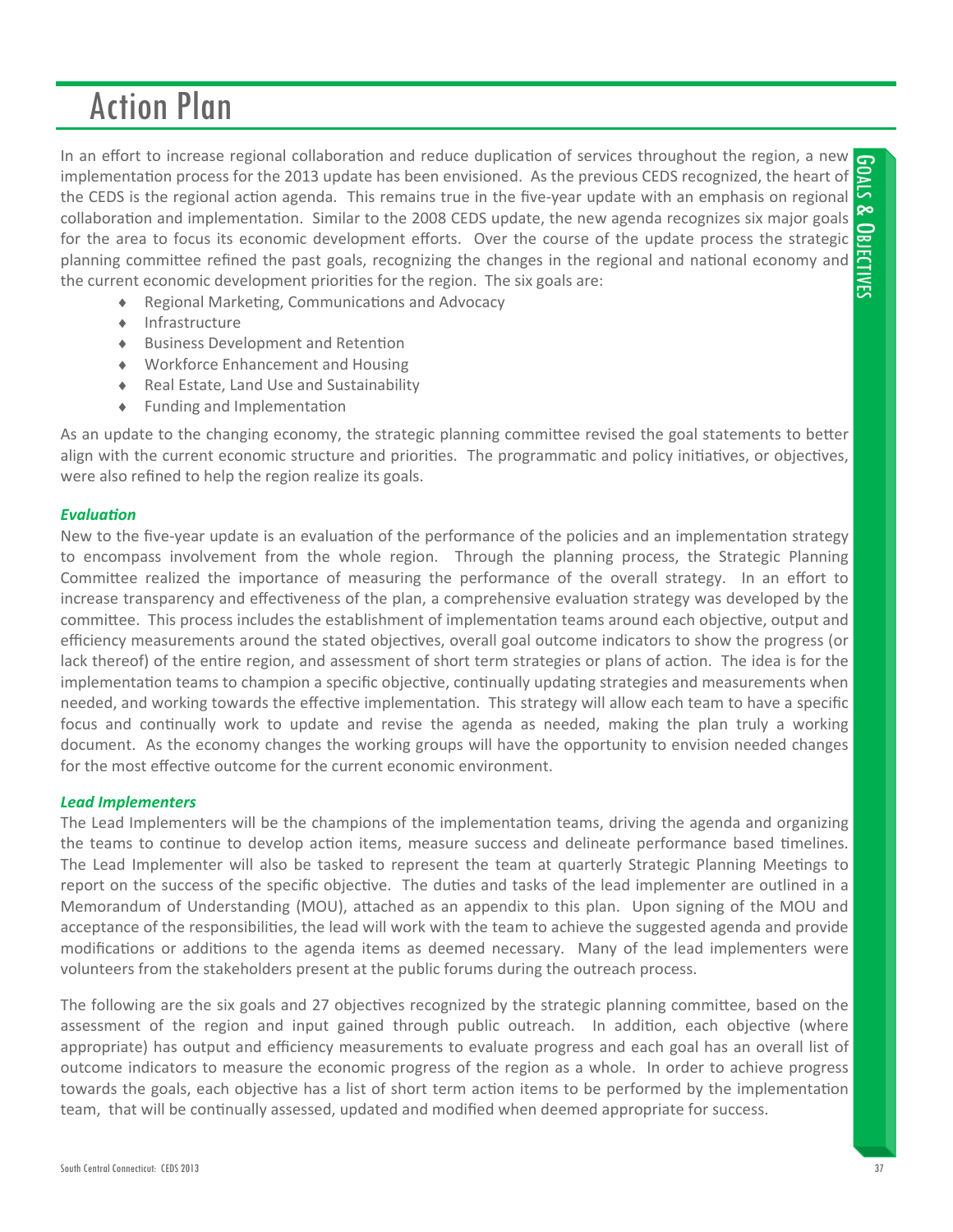Enhance the region's image as a desirable location and destination to live, work, play and operate a business through an aggressive, cooperative external and internal marketing program and creation of a credible regional economic **development team.**

| $\epsilon$ mance the region $\epsilon$ mage as a uestiable focation and destination to live, work, play and operate a business through an $\sigma$<br>aggressive, cooperative external and internal marketing program and creation of a credible regional economic<br>development team. |                |      |        |        |      |      |      |                                     |
|-----------------------------------------------------------------------------------------------------------------------------------------------------------------------------------------------------------------------------------------------------------------------------------------|----------------|------|--------|--------|------|------|------|-------------------------------------|
| <b>Overall Outcome Indicators</b>                                                                                                                                                                                                                                                       | <b>Current</b> | 2013 | Change | Rating | 2014 | 2015 | 2016 | $\sim 10^{-1}$<br>2017              |
| % increase in regional website traffic                                                                                                                                                                                                                                                  |                |      |        |        |      |      |      | <b>REGIONAL</b>                     |
| Annual unemployment rate                                                                                                                                                                                                                                                                |                |      |        |        |      |      |      |                                     |
| Total number of jobs/employment<br>(annual average)                                                                                                                                                                                                                                     |                |      |        |        |      |      |      | <b>MARKETING</b>                    |
| Total number of business<br>establishments                                                                                                                                                                                                                                              |                |      |        |        |      |      |      | ନ୍ଦ                                 |
| Growth of private sector payroll                                                                                                                                                                                                                                                        |                |      |        |        |      |      |      |                                     |
| <b>State Hotel Tax Collections</b>                                                                                                                                                                                                                                                      |                |      |        |        |      |      |      | <b><i><u>COMMUNICATIONS</u></i></b> |
| # of regional home sales                                                                                                                                                                                                                                                                |                |      |        |        |      |      |      |                                     |

# Objective 1: Regional Marketing, Communications and Advocacy

Enhance and implement the regional marketing and communications strategy in 2013 and beyond, including working from and with the State's marketing strategy.

### Output Measurements

- $\Diamond$  Number of business prospects contacted/attracted through marketing materials
- $\Diamond$  Amount of \$ administered toward marketing
- $\Diamond$  Number of trade shows attended
- $\Diamond$  Number of media outlets

### Lead Implementer

 $\Diamond$  REX Development

### Implementation Team

- $\Diamond$  DECD Representative
- $\Diamond$  Regional Economic Development Forum (REDFO)
- $\Diamond$  South Central Regional Council of Governments (SCRCOG)
- $\Diamond$  Visit New Haven
- $\Diamond$  Utilities
- $\Diamond$  Municipal Economic Development Organizations

### Short-Term/Immediate Action Items

- *Update the regional website*
- *Establish markeƟng commiƩee and coordinate with state let markeƟng efforts*
- *Generate addiƟonal funding for markeƟng campaign*
- *ConƟnue regional markeƟng campaign, drawing on cluster research to idenƟfy specific businesses to target, and to highlight regional assets*
- $\Diamond$  Establish regional awareness and buy-in of campaign **and** *a*  $\Box$  **38**
- *Periodically hold regional meeƟngs with commercial and industrial real estate brokers and site selectors*

# Objective 2: Regional Economic Program & Best Practices

Maintain an Economic Development Program, based on best‐ practices, education and training, throughout the next five years.

### Output Measurements

**POAL** 

- $\Diamond$  Number of programs
- $\Diamond$  Number of participants in REDFO

Lead Implementer

REX Development

### Implementation Team

- $\Diamond$  South Central Regional Council of Governments (SCRCOG)
- $\Diamond$  Regional Economic Development Forum (REDFO)
- $\Diamond$  Municipal Economic Development Organizations
- $\diamond$  Utilities
- $\Diamond$  CEDAS

- *Research best pracƟces for regional economic development training programs*
- *Reach out to key stakeholders who could assist in developing a program*
- *Based on research, develop an educaƟon program available to all municipaliƟes in the region*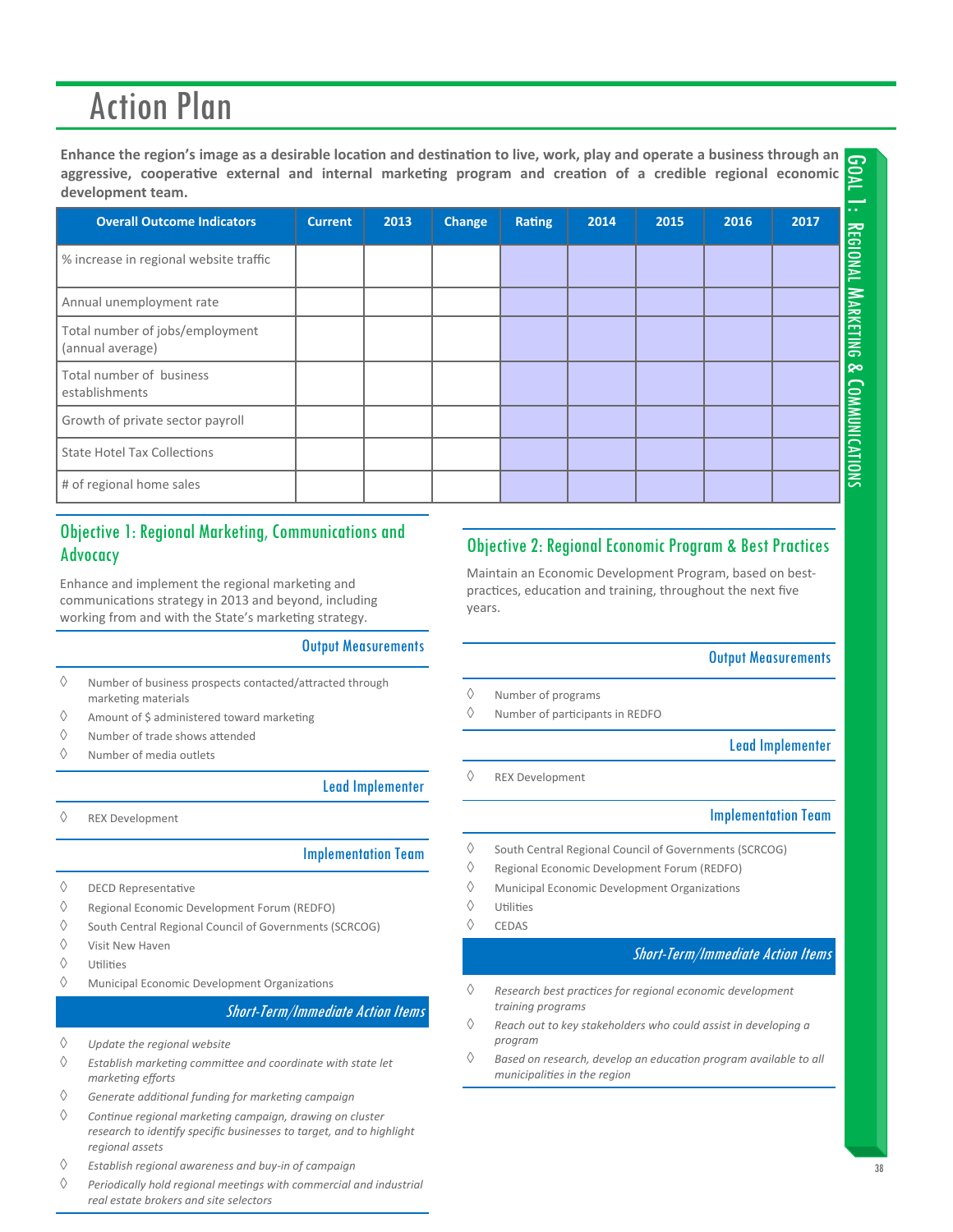Enhance the region's image as a desirable location and destination to live, work, play and operate a business through an aggressive, cooperative external and internal marketing program and creation of a credible regional economic **development team.**

# Objective 3: Advocacy

Collaborate as "one voice" and advocate for policy on the municipal, state and federal level, supporting the goals and objectives described here and supportive of economic development needs in the region.

### Output Measurements

- $\Diamond$  Annual approval of regional legislative agenda
- $\Diamond$  # of organizations supporting agenda
- $\Diamond$  # of municipalities/organizations supporting CEDS

### Lead Implementer

Greater New Haven Chamber of Commerce

### Implementation Team

- $\Diamond$  Regional Chambers of Commerce
- $\Diamond$  CCM
- $\Diamond$  Municipal legislative liaisons

### Short-Term/Immediate Action Items

- *Coordinate outreach strategies with all municipaliƟes in region*
- *ConƟnue implementaƟon and support of CEDS*
- *Coordinate regional legislaƟve agenda support and outreach, and seek approval in a Ɵmely manner*

## Objective 4: Regional Collaboration

Support and promote policies that would enforce regional collaboration and reduce competition among municipalities and other regions throughout the state.

### Output Measurements

- $\Diamond$  # of policies/studies introduced to combat regional competition
- $\Diamond$  # of shared services within the region
- $\Diamond$  \$ saved as a result of shared services

### Lead Implementer

 $\Diamond$  South Central Regional Council of Government

### Implementation Team

- $\Diamond$  Regional Chambers of Commerce
- $\Diamond$  Regional Economic Development Forum (REDFO)
- $\Diamond$  Chief Elected Officials & staff members
- $\Diamond$  Municipal economic development directors and commissions

- *Pending OPM funding, complete regional tax base sharing study*
- *Pending OPM funding, perform asset mapping project for region*
- *IniƟate conversaƟon regarding regional energy/sustainability plan*
- *ConƟnue regional advocacy, including representaƟon on the MORE commission and other outlets*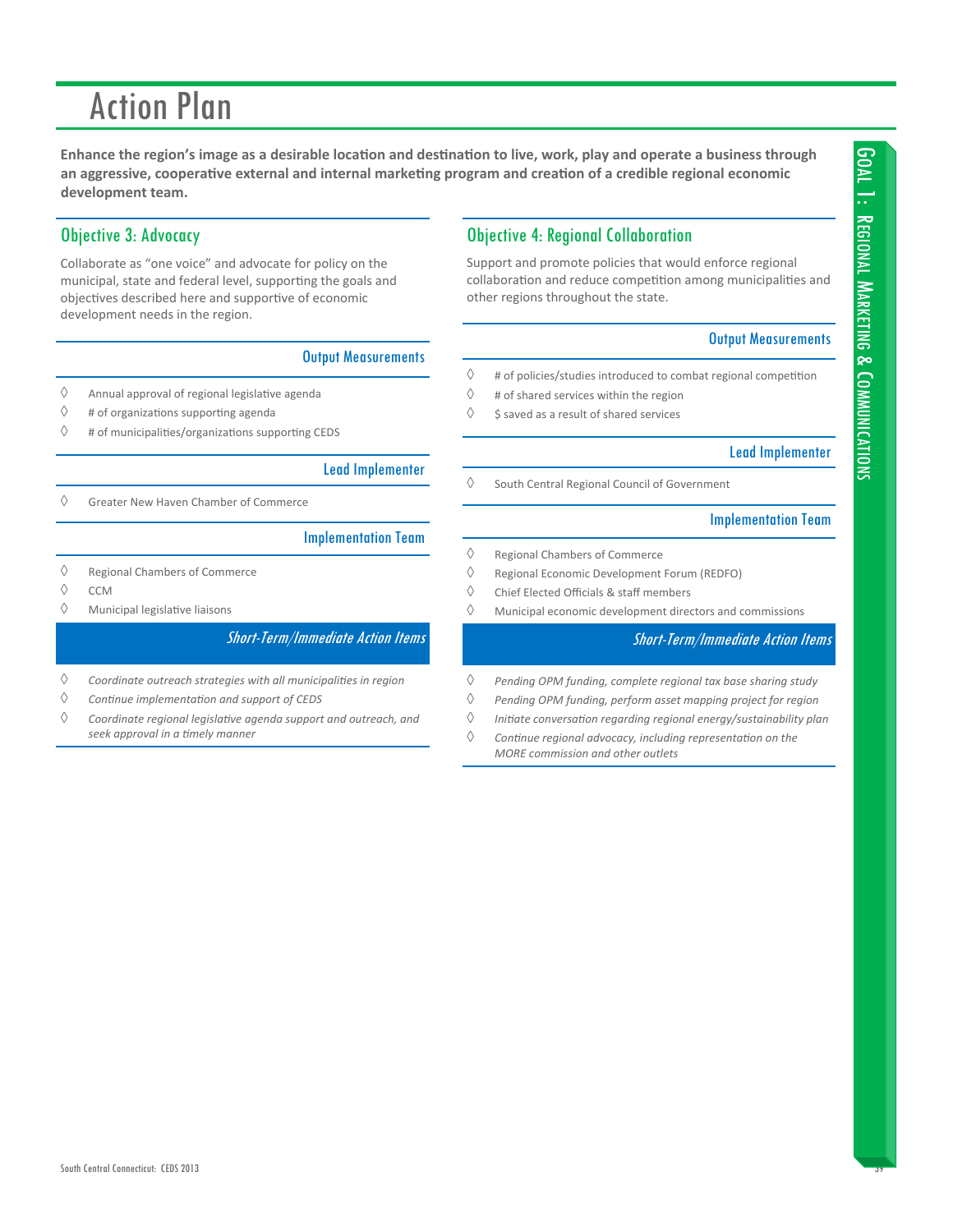|         | <b>Goal 1: Regional Marketing,</b><br><b>Communications &amp; Advocacy</b> | <b>Current</b> | 2013 | Change | <b>Rating</b> | 2014 | 2015 | 2016 | 2017 |                                     |
|---------|----------------------------------------------------------------------------|----------------|------|--------|---------------|------|------|------|------|-------------------------------------|
| 1.1     | Annual % website<br>traffic (REX)                                          |                |      |        |               |      |      |      |      | GOAL 1:                             |
| $1.1\,$ | Amount of \$<br>administered toward<br>marketing                           |                |      |        |               |      |      |      |      |                                     |
| 1.1     | # of trade shows<br>attended                                               |                |      |        |               |      |      |      |      |                                     |
| 1.1     | # of media outlets                                                         |                |      |        |               |      |      |      |      |                                     |
| 1.2     | # of business leads<br>attracted through<br>marketing materials            |                |      |        |               |      |      |      |      | REGIONAL MARKETING & COMMUNICATIONS |
| 1.2     | # of programs                                                              |                |      |        |               |      |      |      |      |                                     |
| 1.2     | # of participants at<br><b>REDFO</b>                                       |                |      |        |               |      |      |      |      |                                     |
| 1.3     | Annual approval of<br>regional legislative<br>agenda                       |                |      |        |               |      |      |      |      |                                     |
| $1.3\,$ | # of organizations<br>supporting agenda                                    |                |      |        |               |      |      |      |      |                                     |
| 1.3     | # of<br>municipalities/organi<br>zations endorsing the<br>CEDS             |                |      |        |               |      |      |      |      |                                     |
| 1.4     | # of policies/studies<br>introduced to<br>combat regional<br>competition   |                |      |        |               |      |      |      |      |                                     |
| 1.4     | # of shared services<br>within the region                                  |                |      |        |               |      |      |      |      |                                     |

\*Performance measures may be edited on an as needed basis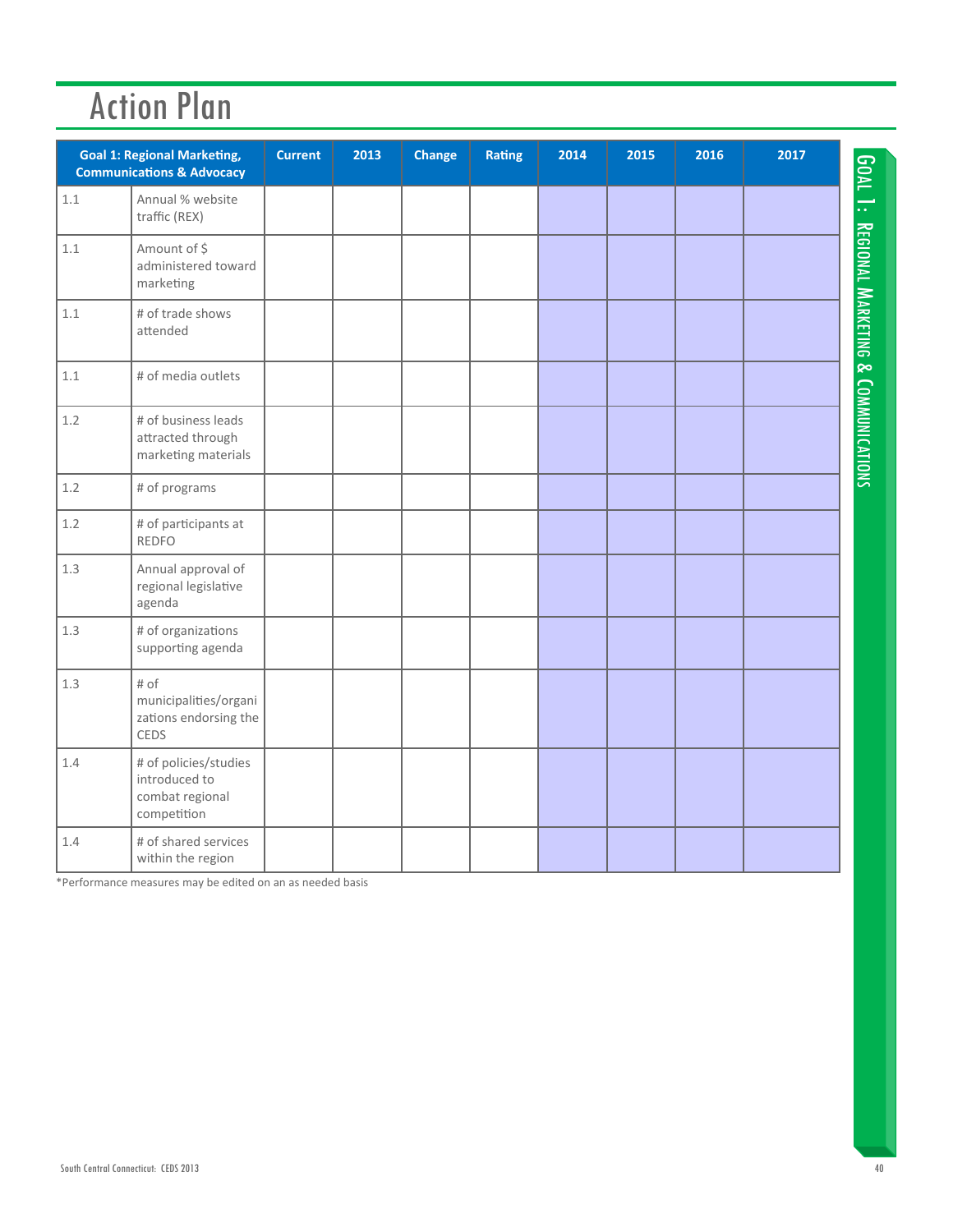Develop, maintain and effectively utilize an excellent, integrated, multi-modal transportation, communications and information system that facilitates the efficient and convenient movement of people, goods and data intra-regionally, **inter‐regionally and internaƟonally.**

| <b>Overall Outcome Indicators</b> | <b>Current</b> | 2013 | Change | Rating | 2014 | 2015 | 2016 | 2017 |
|-----------------------------------|----------------|------|--------|--------|------|------|------|------|
| % Broadband access in region      |                |      |        |        |      |      |      |      |
| # of shovel ready sites in region |                |      |        |        |      |      |      |      |
| # of commuters                    |                |      |        |        |      |      |      |      |
| % increase in exports/imports     |                |      |        |        |      |      |      |      |

# Objective 1: Tweed New Haven Regional Airport

Continue physical, structural and safety enhancements to airport to support a needed increase in air service.

Output Measurements

- $\Diamond$  \$ amount of investment in TWEED
- $\Diamond$  # of enplanements
- $\Diamond$  # of carriers

### Lead Implementer

 $\Diamond$  South Central Regional Council of Governments (SCRCOG)

### Implementation Team

- $\Diamond$  Tweed New Haven Regional Airport
- $\Diamond$  City of New Haven
- Town of East Haven
- $\Diamond$  Regional Chambers of Commerce

### Short-Term/Immediate Action Items

- *ConƟnue advocacy of TWEED, including collaboraƟon with State and other regional airports*
- *Maintain current service upon recent announcement of cuts*
- *ConƟnue efforts to modernize and expand TWEED*

### Objective 2: : Port of New Haven Dredging Project

Provide support for the dredging of New Haven Harbor. The Harbor, which has not been dredged since 2004, needs to be returned to its 35 foot depth and 400‐800 foot width to support port industries and deepwater cargo shipping. Currently, it is uncertain whether the federal government will provide the \$10 million needed to complete this project.

### Output Measurements

GOAL 2: INFRASTRUCTURE

GOAL 2: INFRASTRUCTURE

- Depth of harbor
- $\Diamond$  Width of harbor
- $\Diamond$  Reorganization of city and state port authorities
- $\Diamond$  Increase in # of ships/containers

 $\diamond$  # of jobs

### Lead Implementer

 $\Diamond$  South Central Regional Council of Governments (SCRCOG)

### Implementation Team

 $\Diamond$  City & State Port Authorities

- *Garner support and advocate for conƟnued federal funding*
- *Coordinate acƟon plan around potenƟal opportuniƟes and uses of port*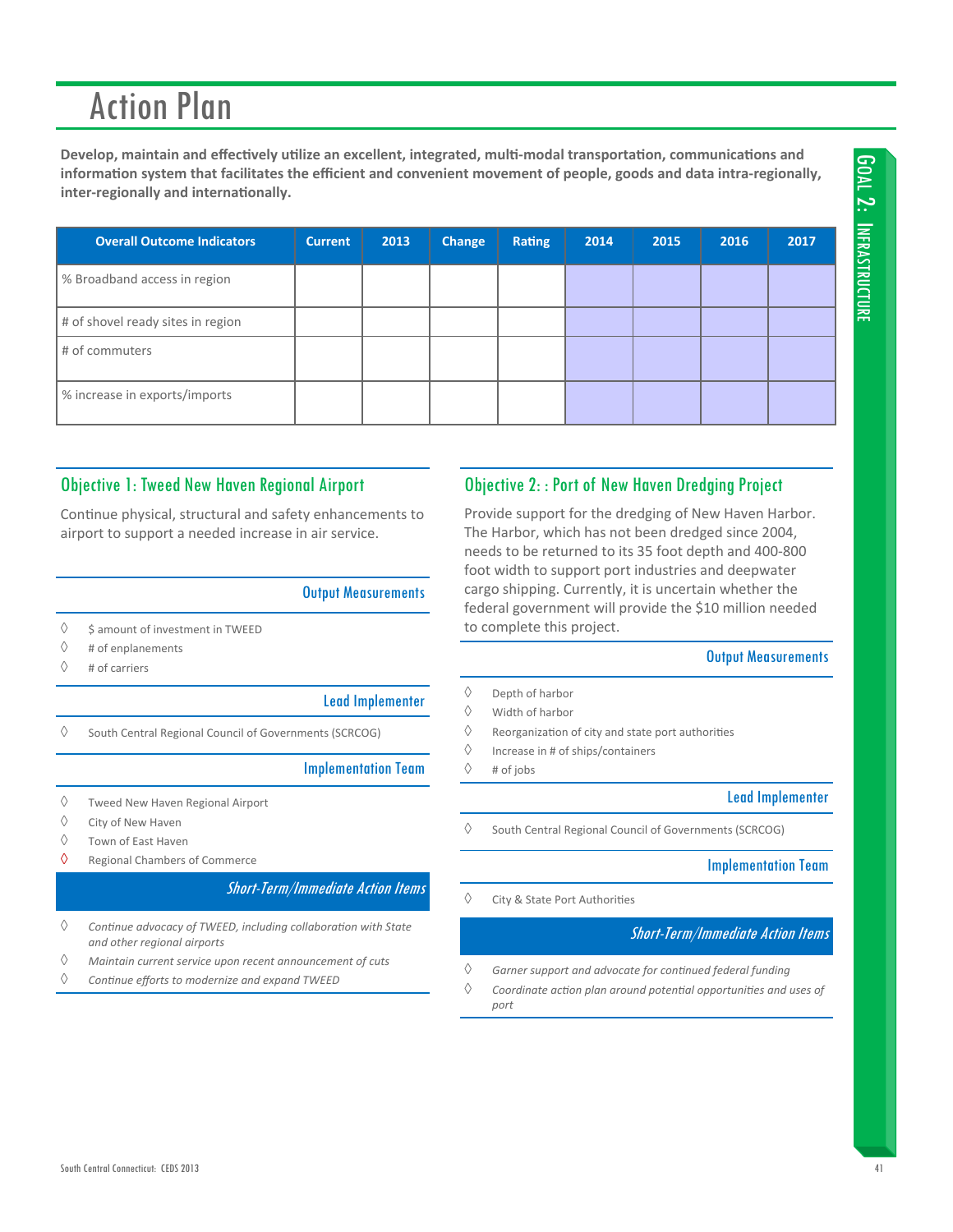#### South Central Connecticut- CEDS 2013

# **Action Plan**

Develop, maintain and effectively utilize an excellent, integrated, multi-modal transportation, communications and information system that facilitates the efficient and convenient movement of people and goods intra-regionally, interregionally and internationally.

# Objective 3: New Haven-Springfield and Shore Line **East/Metro-North Commuter Rail**

Complete the New Haven-Hartford-Springfield commuter rail line by 2016, with the goal of increasing annual trips by 1.26 million by 2030. Support rail service conducive to regional growth and increase rail service to both rail lines, while investing in necessary facilities and infrastructure, to include advocacy for Amtrak's NextGen High-speed Rail through New Haven, as opposed to inland routes.

### **Output Measurements**

- $\Diamond$ Annual trips (upon completion) of NHHS
- $\Diamond$ Public Investment in NHHS
- $\Diamond$ # of travelers on Shore Line East/Metro North

### **Lead Implementer**

 $\Diamond$ South Central Regional Council of Governments (SCRCOG)

### **Implementation Team**

- $\Diamond$ **Connecticut Department of Transportation**
- $\Diamond$ Municipalities with rail service
- ♦ Transportation authorities
- $\Diamond$ NHHS Corridor Advisory Committee representative

### **Short-Term/Immediate Action Items**

- $\Diamond$ Coordinate status reports of the NHHS rail line to regional partners
- $\Diamond$ Continue engagement of public and private partners in planning an economic development strategy around the NHHS rail corridor, highlighting opportunities for Transit Oriented Development (TOD)
- ♦ Seek additional funding, upgrades and support for Shoreline East and Metro-North, to include parking and other municipal issues
- ♦ Coordinate advocacy for Amtrak to include proposed route through New Haven Union Station, one of the most travelled stations in the North East

### **Objective 4: Bus Service**

Increase ridership of the region's bus and ridesharing services by 10% by 2017. Improve effectiveness by increasing frequency of existing routes by 25% and adding 10 new east-west bus routes in the South Central Region service areas, parallel with employment corridors.

### **Output Measurements**

- ♦ \$ - Public Investment in Bus Service
- $\Diamond$ Number of riders on region's bus service

### **Lead Implementer**

 $\Diamond$ South Central Regional Council of Governments (SCRCOG)

### **Implementation Team**

- ♦ **Connecticut Department of Transportation**
- $\Diamond$ Transit authorities

- $\Diamond$ Develop regional private sector incentives program to promote greater transit use among employees
- $\langle \rangle$ Promote necessary upgrades to all services in region
- $\Diamond$ Review COG Transportation Study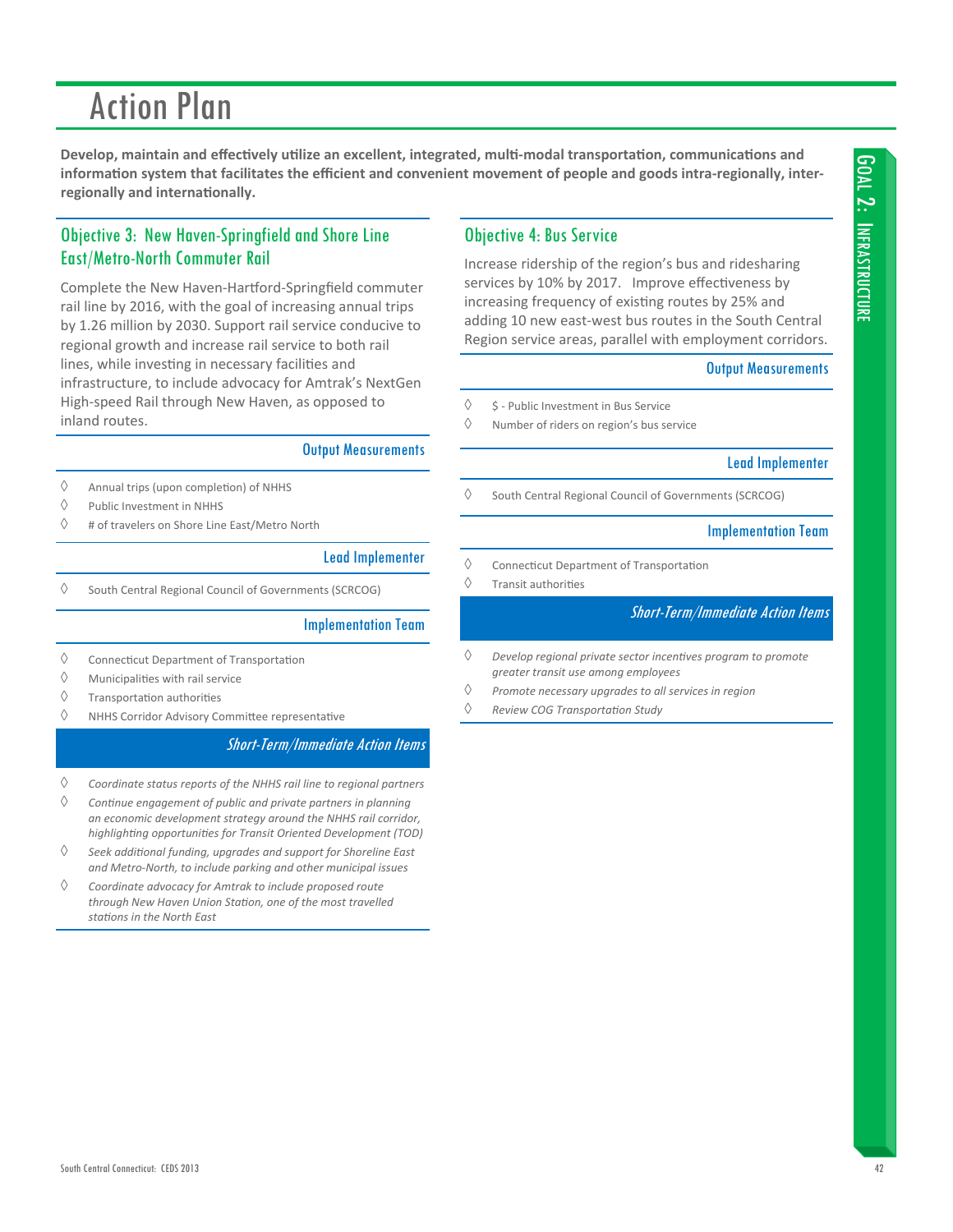Develop, maintain and effectively utilize an excellent, integrated, multi-modal transportation, communications and information system that facilitates the efficient and convenient movement of people and goods intra-regionally, inter**regionally and internationally.** 

# Objective 5: Roadways & Bridges

Ensure adequate investment in the region's roadways and bridges to maintain current infrastructure, improve safety and reduce traffic congestion. More specifically, this goal focuses on the state‐of‐good repair projects and new investments which directly support economic development and job growth.

### Output Measurements

 $\Diamond$  \$ - Public investment in roadways and bridges

|  |  | <b>Lead Implementer</b> |
|--|--|-------------------------|
|  |  |                         |

 $\Diamond$  South Central Regional Council of Governments (SCRCOG)

### Implementation Team

- $\Diamond$  Connecticut Department of Transportation
- $\diamond$  SCRCOG Transportation Committee

### Short-Term/Immediate Action Items

- *Advocate for infrastructure dollars*
- *Maintain balance between local and regional interests in considering approval of infrastructure projects*
- *Coordinate site development projects with transportaƟon improvement plans contained in the region's Long‐Range TransportaƟon Plan*

### Objective 6: Telecommunications

Ensure that the entire region has adequate infrastructure to support 21st century communications and information systems, in order to benefit economic growth and business development.

### Output Measurements

- $\diamond$  % residents with access
- $\Diamond$  # hot spots
- $\Diamond$  Measurement of bandwidth

Lead Implementer

 $\Diamond$  TBD

Implementation Team

 $\Diamond$  TBD

- *Determine access and infrastructure needs throughout the region*
- *Organize partners willing to parƟcipate in the development of regional access*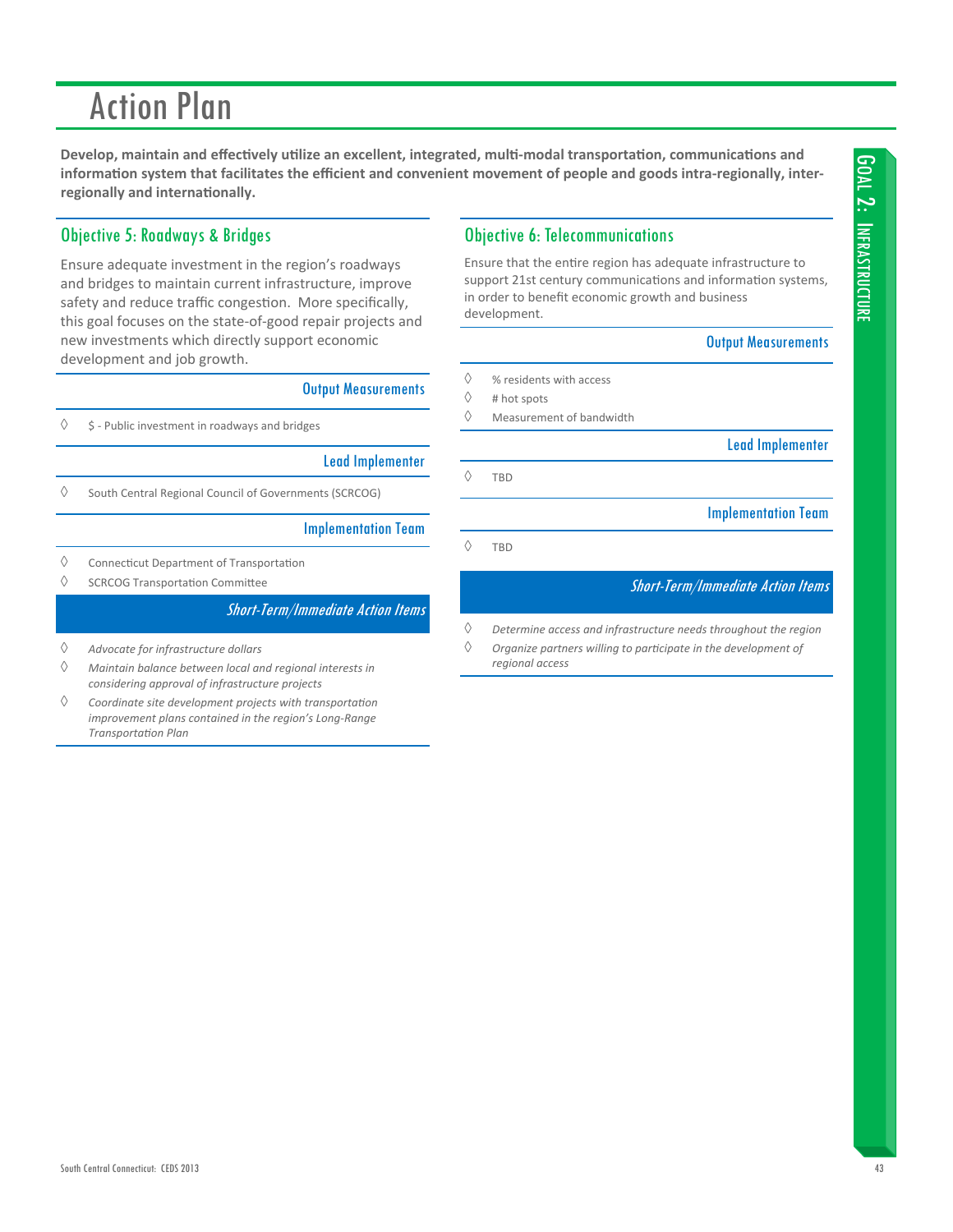Develop, maintain and effectively utilize an excellent, integrated, multi-modal transportation, communications and information system that facilitates the efficient and convenient movement of people and goods intra-regionally, interregionally and internationally.

# **Objective 7: Utilities**

Support the expansion of natural gas mains to commercial/industrial districts over the next five years in order to lower energy costs for commercial customers, create new construction jobs, and to use a domestic fuel that is currently underutilized and safer for the environment.

**Output Measurements** 

- $\Diamond$ # of natural gas conversions
- $\Diamond$ Miles of new gas mains installed

**Lead Implementer** 

- $\Diamond$ United Illuminating/Southern Connecticut Gas
- $\Diamond$ Connecticut Light & Power/Yankee Gas

### **Implementation Team**

- $\Diamond$ **DEEP**
- $\Diamond$ PURA
- $\Diamond$ Wallingford Power representative

- $\Diamond$ Continue to advocate and educate for natural gas use throughout region
- $\Diamond$ Market energy efficiency programs
- $\Diamond$ Initiate the discussion around a regional energy plan, in direct support of the State Plan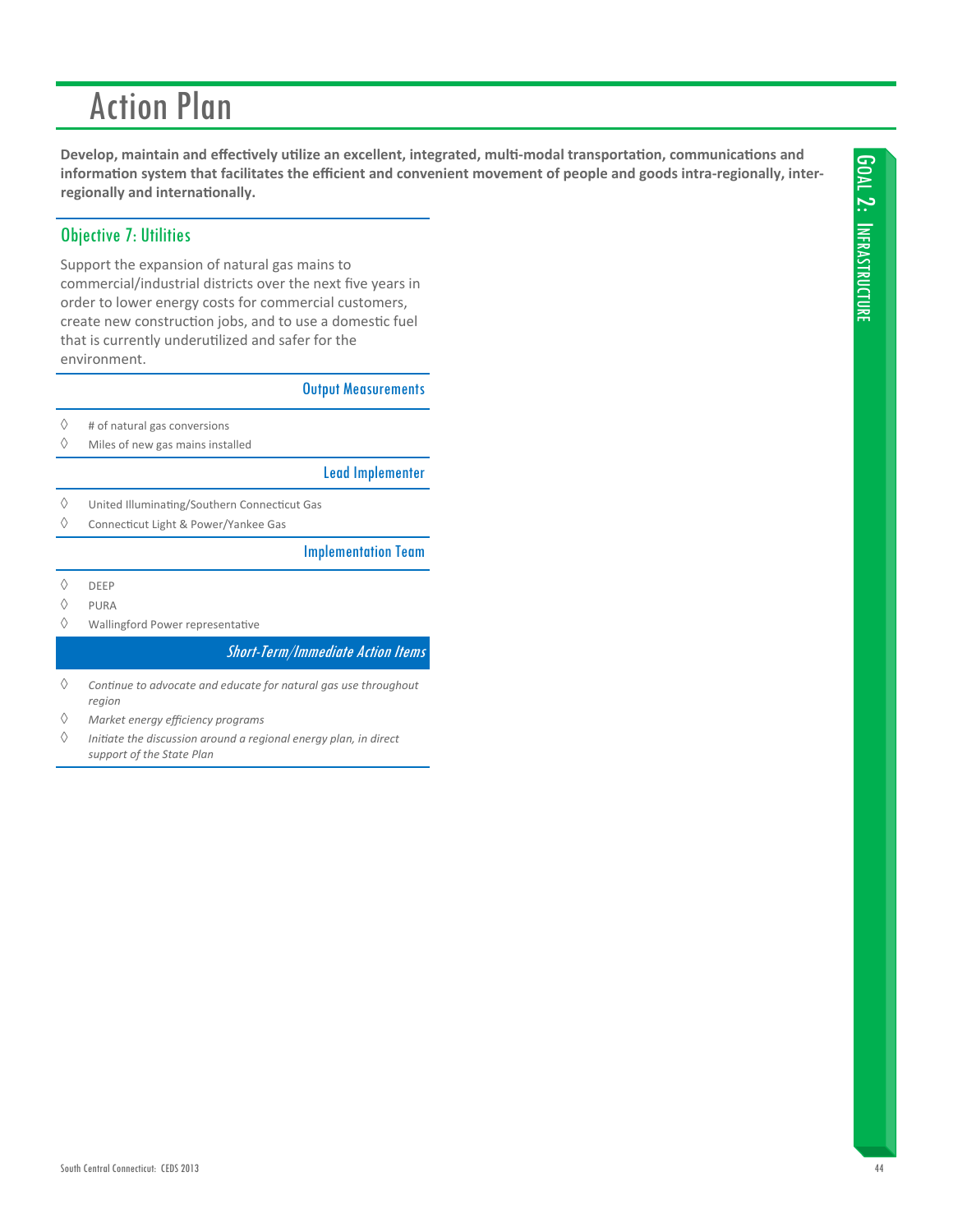|     | <b>Goal 2: Infrastructure</b>                   | <b>Current</b> | 2013 | Change | Rating | 2014 | 2015 | 2016 | 2017 |                               |
|-----|-------------------------------------------------|----------------|------|--------|--------|------|------|------|------|-------------------------------|
| 2.1 | \$ amount of federal<br>investment TWEED        |                |      |        |        |      |      |      |      |                               |
| 2.1 | # of enplanements<br><b>TWEED</b>               |                |      |        |        |      |      |      |      | <b>GOAL 2: INFRASTRUCTURE</b> |
| 2.1 | # of carriers TWEED                             |                |      |        |        |      |      |      |      |                               |
| 2.2 | Depth of Harbor                                 |                |      |        |        |      |      |      |      |                               |
| 2.2 | Width of Harbor                                 |                |      |        |        |      |      |      |      |                               |
| 2.3 | Annual trips of NHHS                            |                |      |        |        |      |      |      |      |                               |
| 2.3 | Public investment<br><b>NHHS</b>                |                |      |        |        |      |      |      |      |                               |
| 2.3 | # travelers on<br>Shoreline<br>East/Metro-North |                |      |        |        |      |      |      |      |                               |
| 2.4 | \$ public investment<br>bus                     |                |      |        |        |      |      |      |      |                               |
| 2.4 | # riders on region<br>bus system                |                |      |        |        |      |      |      |      |                               |
| 2.5 | \$ public<br>transportation<br>investment       |                |      |        |        |      |      |      |      |                               |
| 2.6 | # of residents with<br>broadband access         |                |      |        |        |      |      |      |      |                               |
| 2.6 | # of regional hot<br>spots                      |                |      |        |        |      |      |      |      |                               |
| 2.7 | # of natural gas<br>conversions                 |                |      |        |        |      |      |      |      |                               |

\*Performance measures may be edited on an as needed basis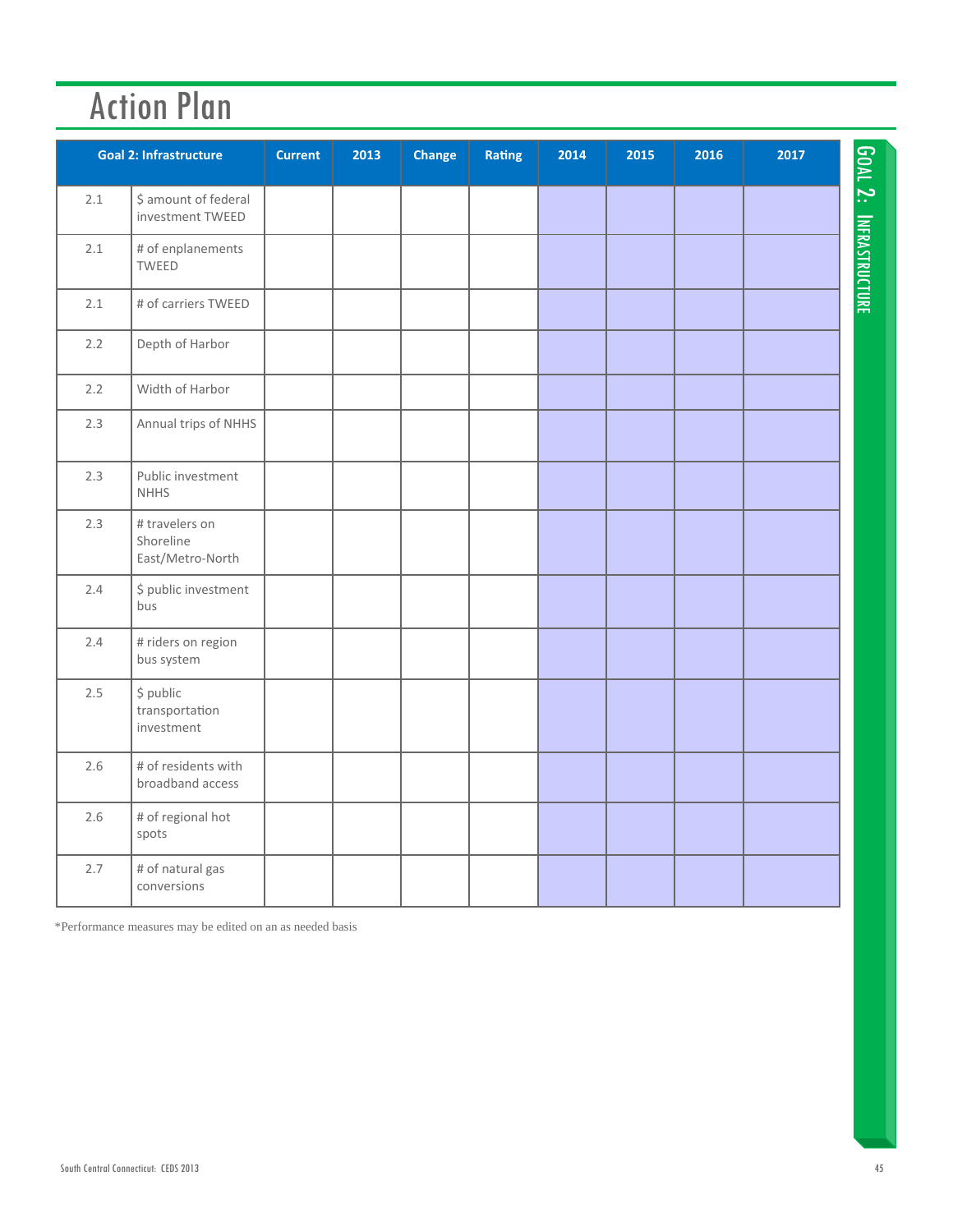On a continuing basis, identify and assist in the development of policies, priority clusters and other businesses that **capitalize on the region's diverse strengths and emerging opportuniƟes.**

| <b>Overall Outcome Indicators</b>                                 | <b>Current</b> | 2013 | Change | Rating | 2014 | 2015 | 2016 | 2017 |
|-------------------------------------------------------------------|----------------|------|--------|--------|------|------|------|------|
| % increase/decrease in overall grand<br>l list                    |                |      |        |        |      |      |      |      |
| % increase/decrease patents                                       |                |      |        |        |      |      |      |      |
| Growth in private sector payroll                                  |                |      |        |        |      |      |      |      |
| Average weekly wage                                               |                |      |        |        |      |      |      |      |
| Manufacturing as % of employment by<br>I number of establishments |                |      |        |        |      |      |      |      |

# Objective 1: Regional Business Assistance Program

Develop and implement an effective regional business assistance and retention strategy by 2014 to help existing businesses grow or remain in the region.

### Output Measurements

- $\Diamond$  # of businesses visited (annually)
- $\Diamond$  # of businesses expanded (annually)
- $\Diamond$  # of jobs created/retained

#### Lead Implementer

 $\Diamond$  REX Development

### Implementation Team

- $\Diamond$  Municipal Economic Development directors
- $\Diamond$  CT DECD
- $\Diamond$  REDFO

### Short-Term/Immediate Action Items

- *ConƟnue the development of the Regional Business RetenƟon and Expansion Task Force*
- *Educate on the importance and significance of a unified business assistance program*
- *Develop a workable plan to be agreed upon by all regional stakeholders*
- *Work with other business assistance strategies throughout the region*

### Objective 2: Entrepreneurs & Start-Ups

Foster innovation and new business development by promoting "The Grid" (innovation ecosystem hub) and continuing to identify and assist prospective companies and entrepreneurs in priority business sectors to start and grow new business ventures in the region.

### Output Measurements

- $\diamond$  # of business start-ups
- $\Diamond$  Amount venture capital (\$
- $\diamond$  # of business utilizing Grid services

### Lead Implementer

 $\Diamond$  Economic Development Corporation of New Haven

#### Implementation Team

- $\Diamond$  The Grid
- $\diamond$  Business subject experts
- $\Diamond$  Connecticut Innovations
- $\Diamond$  Yale Entrepreneurial Institute
- $\Diamond$  Make Haven
- $\Diamond$  YES

- *IniƟate and develop all Grid programs to be successfully launched*
- *ConƟnue to market the Grid program*
- *IdenƟfy addiƟonal support and collaboraƟon among all assistance programs, to include angel, venture and seed capital investments*
- *Study the need for addiƟonal incubators throughout the region and coordinate collaboraƟon among exisƟng incubators/accelerators*
- *Prepare master list of all services available to entrepreneurs in the region*
- *Coordinate technology commercializaƟon programs in the region*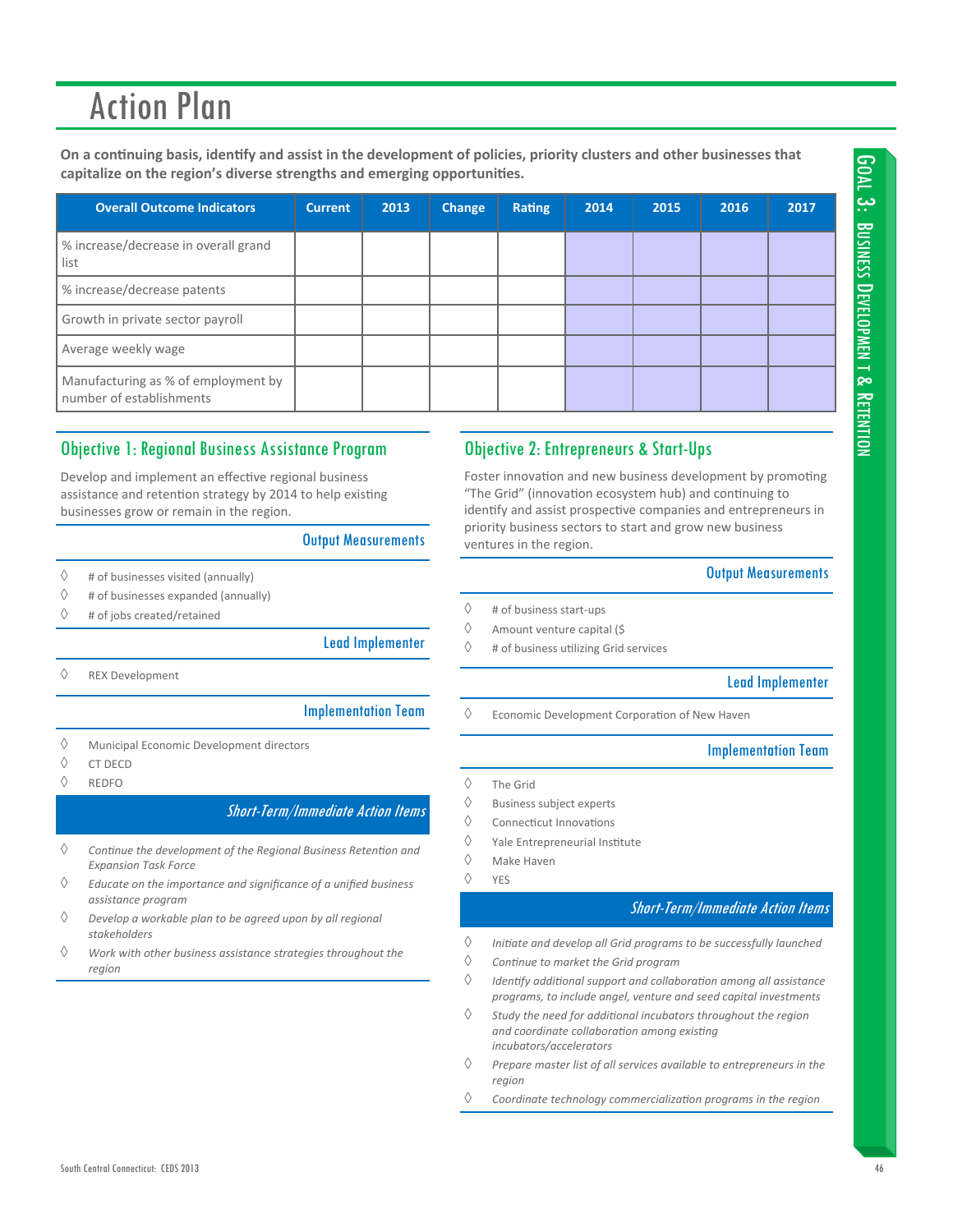On a continuing basis, identify and assist in the development of policies, priority clusters and other businesses that **capitalize on the region's diverse strengths and emerging opportuniƟes.**

# Objective 3: Small Business Development

Increase collaboration and connection of small businesses in the region, and work to provide needed assistance, training and support to small businesses throughout the region, to include better links between business and existing programs.

### Output Measurements

- $\Diamond$  # of small business expansions/relocations)
- $\diamond$  # of chamber members
- $\Diamond$  # of creative class employees

### Lead Implementer

REX Development

### Implementation Team

- $\Diamond$  SCORE
- $\diamond$  Small Business Administration
- $\Diamond$  Small Business Development
- Regional Chambers of Commerce
- $\Diamond$  CEDE
- $\Diamond$  CDA
- $\Diamond$  CTCIC

### Short-Term/Immediate Action Items

 *Ensure access to capital for smaller establishments, to include studying the opportunity for a Revolving Loan Fund*

- *Support Downtown Business Development*
- *Encourage and expand creaƟve and arƟsƟc opportuniƟes throughout the region*
- *Support the coordinaƟon and development of a regional small business network*

## Objective 4: Improve the Regulatory Environment

Continue to advocate for improved policies and procedures that are detrimental to the economic growth of the region, over the next five years to focus on regional permitting processes, cost of doing business, tax structure and a comprehensive energy strategy.

### Output Measurements

 $\Diamond$  N/A

### Lead Implementer

 $\Diamond$  Middlesex and Greater New Haven Chambers of Commerce

### Implementation Team

 $\Diamond$  Chambers of Commerce Governmental Affairs Committees

- *Align Statewide, regional and local policies*
- *Assist and encourage business to take advantage of process improvement iniƟaƟves (i.e. lean manufacturing)*
- *Connect businesses with resources to help them reduce energy usage and associated costs*
- *IniƟate development of a regional energy strategy*
- *Advocate for processes to make the region more "business friendly" and conƟnue to educate local and statewide stakeholders on the value of business on the regional economy and encourage evaluaƟon of current regulaƟons and policies*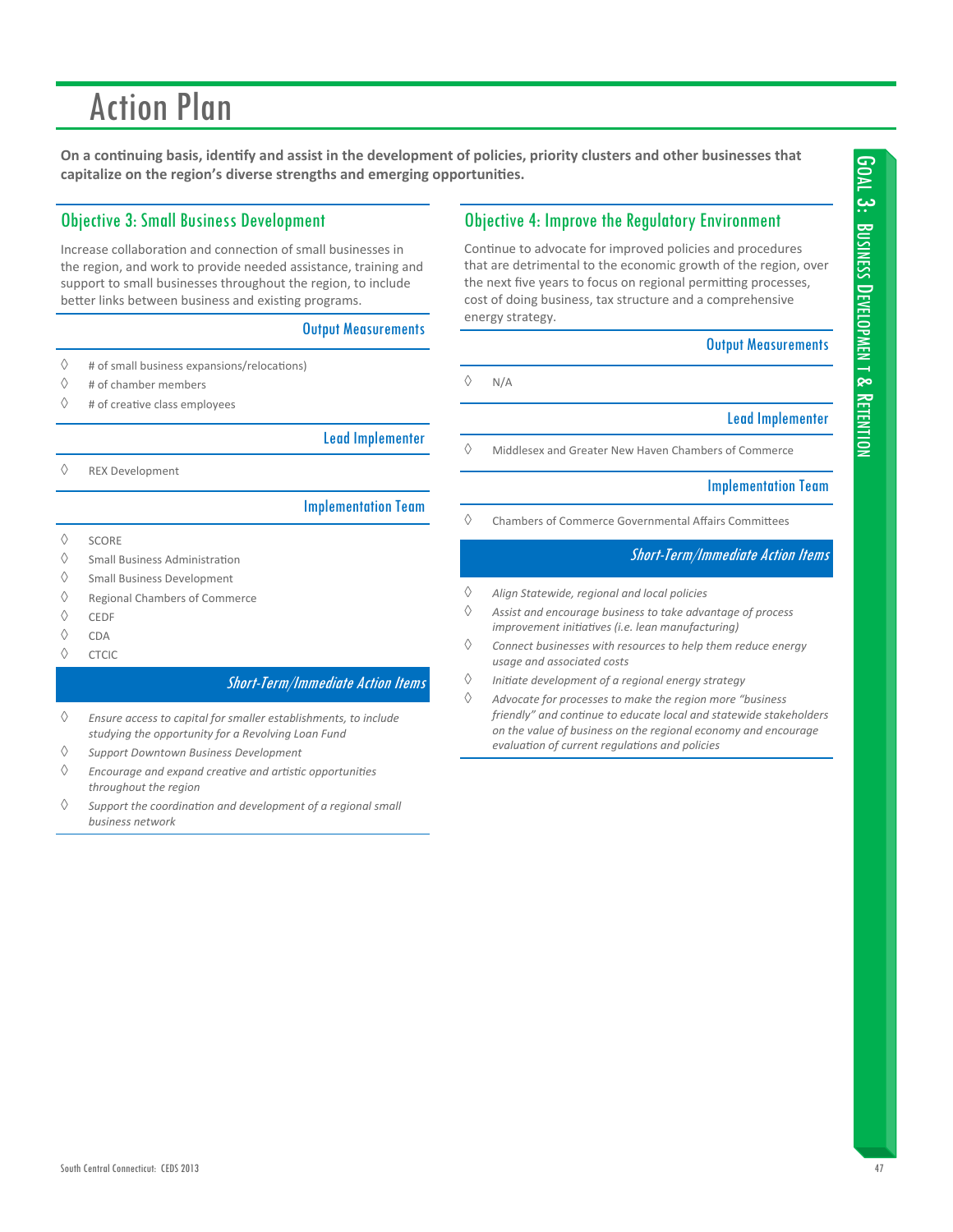On a continuing basis, identify and assist in the development of policies, priority clusters and other businesses that capitalize on the region's diverse strengths and emerging opportunities.

# **Objective 5: Expand Global Opportunities**

Support and develop new opportunities for business to access expanded markets.

**Output Measurements** 

- $\Diamond$ Amount of annual exports (\$)
- $\Diamond$ Amount of annual imports (\$)

**Lead Implementer** 

 $\Diamond$ **REX Development** 

### **Implementation Team**

- $\Diamond$ U.S. Department of Commerce (Middletown)
- $\Diamond$ New Haven Manufacturers Association
- $\Diamond$ Colleges & universities

- ♦ Assist firms in accessing export assistance programs
- $\Diamond$ Educate the region on the significance of export opportunities
- $\Diamond$ Initiate international trade programs for the region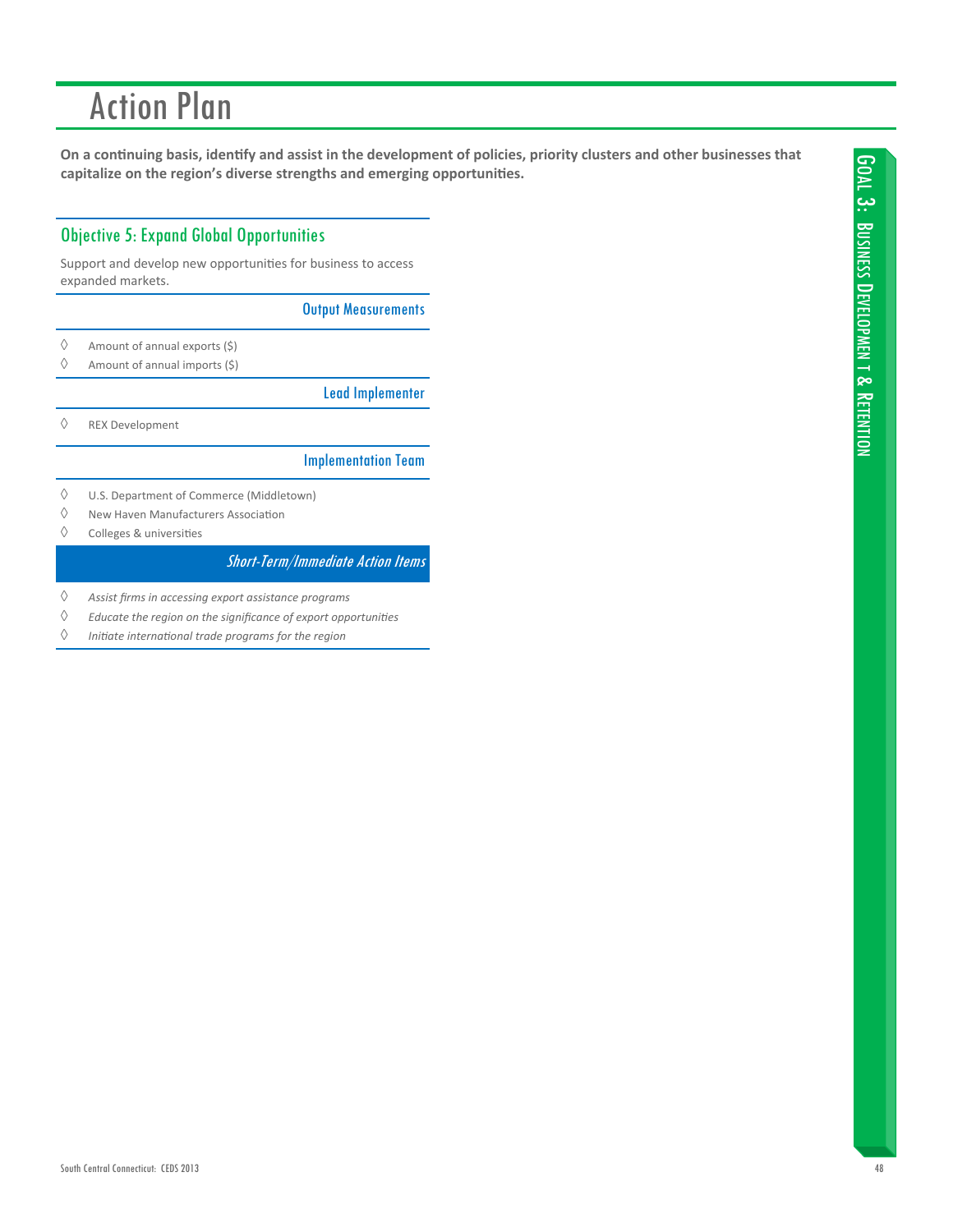|     | <b>Goal 3: Business Development &amp;</b><br><b>Retention</b> | <b>Current</b> | 2013 | <b>Change</b> | <b>Rating</b> | 2014 | 2015 | 2016 | 2017 |
|-----|---------------------------------------------------------------|----------------|------|---------------|---------------|------|------|------|------|
| 3.1 | # of businesses<br>visited (annual)                           |                |      |               |               |      |      |      |      |
| 3.2 | # of start-ups                                                |                |      |               |               |      |      |      |      |
| 3.2 | \$ amount venture<br>capital                                  |                |      |               |               |      |      |      |      |
| 3.2 | # businesses through<br>Grid                                  |                |      |               |               |      |      |      |      |
| 3.3 | # small business<br>expansions/relocatio<br>ns                |                |      |               |               |      |      |      |      |
| 3.3 | # of chamber<br>members (regional)                            |                |      |               |               |      |      |      |      |
| 3.5 | \$ annual exports                                             |                |      |               |               |      |      |      |      |
| 3.5 | \$ annual imports                                             |                |      |               |               |      |      |      |      |

\*Performance measures may be edited on an as needed basis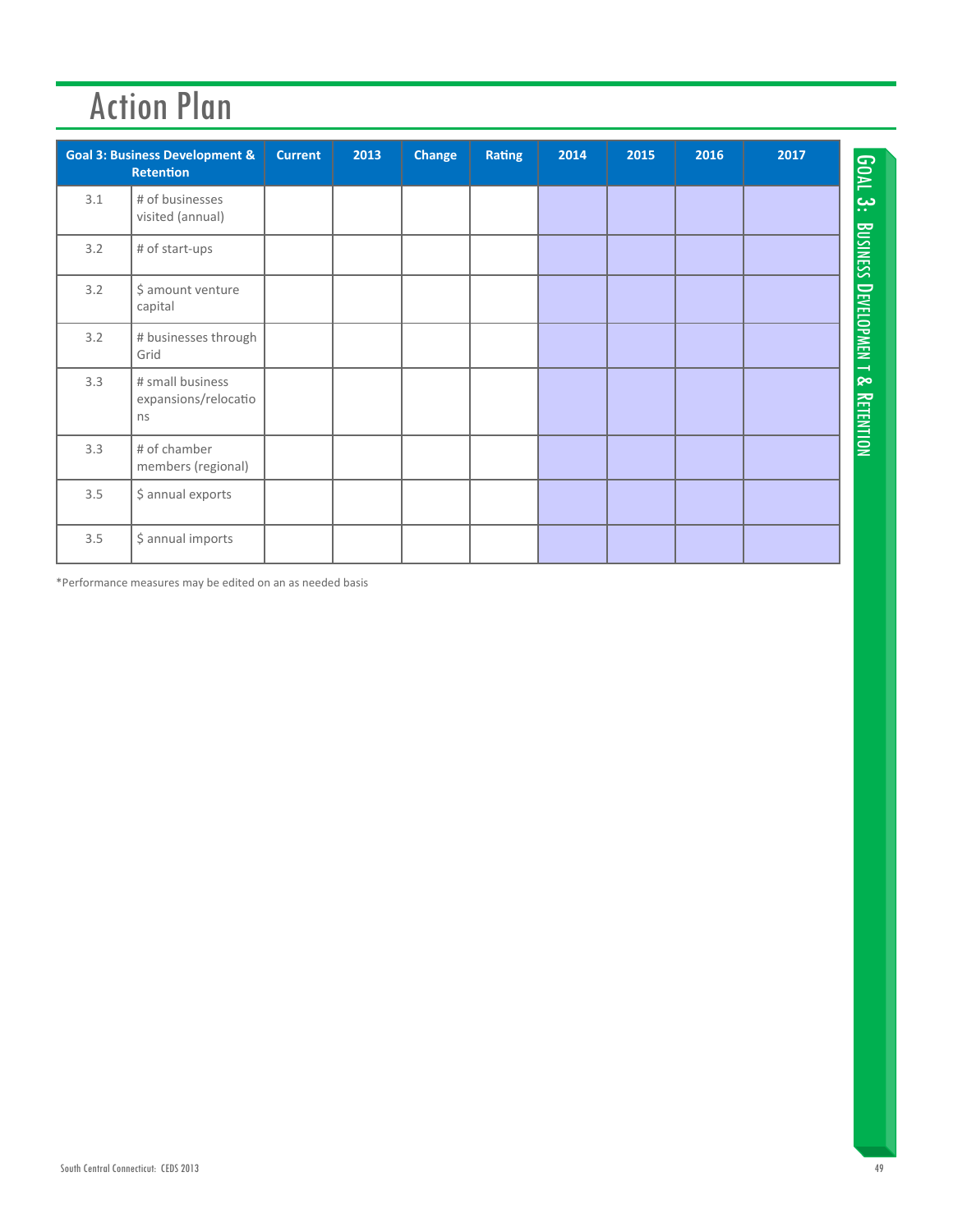Identify, stimulate and, where necessary, coordinate programs, services and initiatives ensuring that the region's residents have affordable access to the high quality training, education and housing opportunities they desire in order to be a productive member of the region's workforce.

| <b>Overall Outcome Indicators</b>                             | <b>Current</b> | 2013 | Change | Rating | 2014 | 2015 | 2016 | 2017 |
|---------------------------------------------------------------|----------------|------|--------|--------|------|------|------|------|
| Dropout rate of high school students                          |                |      |        |        |      |      |      |      |
| % of residents with a bachelor's degree                       |                |      |        |        |      |      |      |      |
| Average age of region workforce (ages<br>$16-64)$             |                |      |        |        |      |      |      |      |
| Percentage of home owners paying<br>more than 30% on mortgage |                |      |        |        |      |      |      |      |
| Percentage of renters paying more than<br>30% on rent         |                |      |        |        |      |      |      |      |
| Median sale price of a single family<br>home                  |                |      |        |        |      |      |      |      |

### **Objective 1: Support Incumbent Worker Training**

Support the need for additional annual funding, mergers or additional training programs for Incumbent Worker Training, to maintain or exceed the \$1,000,000 (\$1.82/capita in region) threshold per year.

### **Output Measurements**

- ♦ Amount of annual funding for IWT
- **Lead Implementer**

 $\Diamond$ Workforce Alliance

### **Implementation Team**

- $\Diamond$ **Gateway Community College**
- ♦ Middlesex Community College
- $\Diamond$ Vo-tech schools
- $\Diamond$ Chambers of Commerce
- $\Diamond$ New Haven Works

### **Short-Term/Immediate Action Items**

- $\Diamond$ Coordinate education and efforts around support and significance of IWT to the region
- Advocate for increased support of IWT

### **Objective 2: Align Education to Business Growth**

Work with State to build collaboration among public and private sector partners to engage in discussion of critical school-to-work issues, and grow STEAM (Science, Technology, Engineering, Arts and Mathematics) related education at all levels.

### **Output Measurements**

**Lead Implementer** 

Chambers of Commerce

### **Implementation Team**

- $\Diamond$ **Gateway Community College**
- $\Diamond$ Middlesex Community College
- ♦ New Haven Manufacturers Association
- $\Diamond$ CONNSTEP

### **Short-Term/Immediate Action Items**

- $\Diamond$ Promote education and training in skilled professions to the region's high school students, and provide career readiness services
- $\Diamond$ Advocate for the importance of STEAM education in school reform
- ♦ Advocate for more innovation and creativity for students in school reform
- ♦ Coordinate and continue support of mentorship and skilled trades training programs at all education levels

### $\Diamond$  $N/A$

 $\Diamond$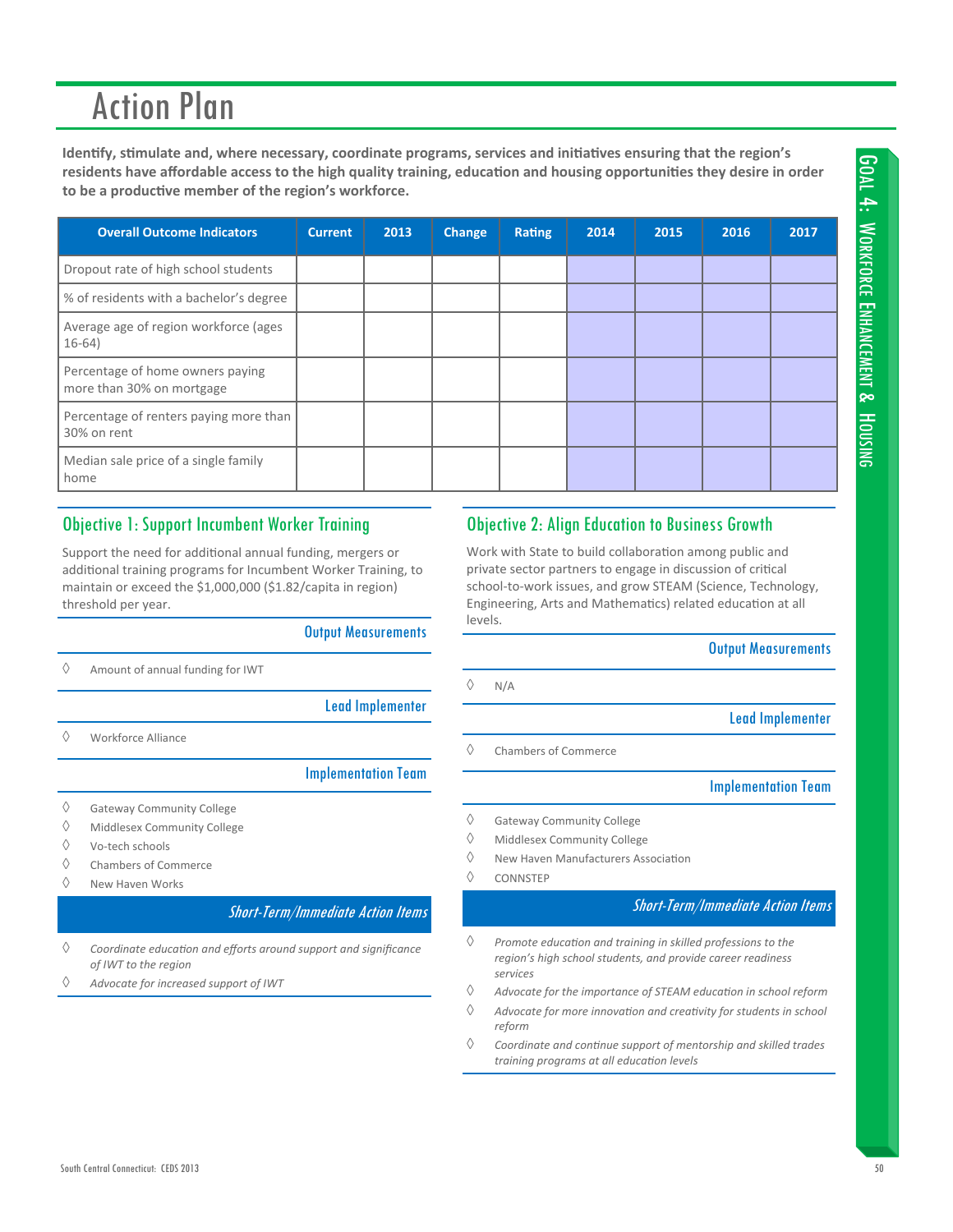Identify, stimulate and, where necessary, coordinate programs, services and initiatives assuring that the region's residents have affordable access to the high quality training, education and housing opportunities they desire in order to be a productive member of the region's workforce.

# **Objective 3: Support Community Colleges and & High School Technical Programs**

Meet emerging workforce needs by supporting innovative workforce development efforts at Gateway Community College, Middlesex Community College and area high schools, including priority cluster specific workforce efforts such as manufacturing technology programs.

|                                                                                       | <b>Output Measurements</b>               |
|---------------------------------------------------------------------------------------|------------------------------------------|
| # of technical skills training programs                                               |                                          |
|                                                                                       | <b>Lead Implementer</b>                  |
| New Haven Manufacturers Association                                                   |                                          |
|                                                                                       | <b>Implementation Team</b>               |
| Workforce Alliance<br><b>Gateway Community College</b><br>Middlesex Community College |                                          |
|                                                                                       | <b>Short-Term/Immediate Action Items</b> |

♦ Continue support and development of CC's workforce development programs and high school technical programs

♦ Coordinate efforts of CC's and technical schools

# Objective 4: Educate Primary/Secondary Students on **Cluster Industries & Entrepreneurship**

Initiate and utilize regional and state programs to educate primary and secondary students on real world work experience, including updating and introducing curriculum and internships.

**Output Measurements** 

**Lead Implementer** 

 $\Diamond$ # of programs

**TBD** 

 $\Diamond$ TRD

 $\Diamond$ 

**Implementation Team** 

- $\Diamond$ Initiate discussion of regional youth summer jobs program
- ♦ Initiate discussion of integrating business and entrepreneurship curriculum into high schools
- ♦ Coordinate innovative approaches to teaching throughout the region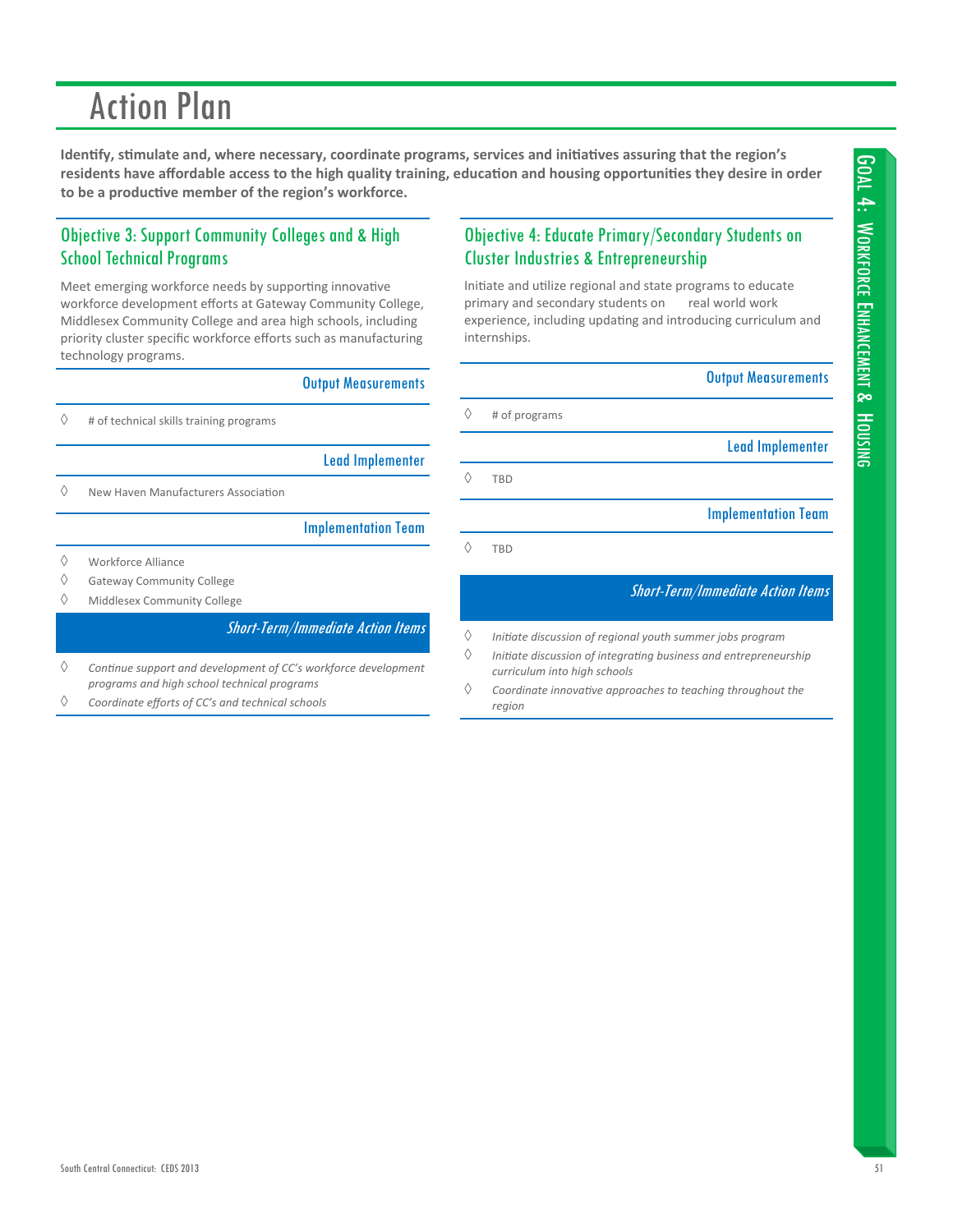Identify, stimulate and, where necessary, coordinate programs, services and initiatives assuring that the region's residents have affordable access to the high quality training, education and housing opportunities they desire in order to be a productive member of the region's workforce.

# **Objective 5: Retain & Attract Young Professionals**

Build upon and promote existing regional young professional organizations and work to develop additional programs, policies and mentorships to attract and retain young professionals to the excellent quality of life in the New Haven Region.

### **Output Measurements**

- $\Diamond$ # of members in young professional organizations
- # of 18-40 year-olds in the region  $\Diamond$

**Lead Implementer** 

 $\Diamond$ **TBD** 

**Implementation Team** 

♦ **TBD** 

### **Short-Term/Immediate Action Items**

- $\Diamond$ Coordinate efforts around young professional attraction and retention, to include the coordination of key groups throughout the reaion
- $\Diamond$ Work with public and private employers to establish and maintain annual/seasonal internship programs
- ♦ Encourage and expand cultural and artistic amenities
- ♦ Improve mobility among downtown districts and improve access to public transportation
- $\Diamond$ Support and promote diversity
- ♦ Educate the importance of creating healthy, vibrant and strong communities
- ♦ Engage young professionals in the municipal development and local legislative processes
- $\Diamond$ Promote and encourage public safety efforts

# **Objective 6: Workforce Housing**

Improve the amount and diversity of workforce housing by offering design and policy resources to the region's communities to help them address the region's critical shortage of housing at price points for middle income families.

### **Output Measurements**

- $\Diamond$ # of affordable housing units
- $\Diamond$ # of foreclosures
- ♦ # of housing permits

**Lead Implementer** 

 $\Diamond$ **TBD** 

**Implementation Team** 

 $\Diamond$ TBD

- $\Diamond$ Identify the need for affordable/workforce housing in the region, to include a feasibility study
- $\Diamond$ Educate, encourage and promote smart growth principles in regards to housing development
- $\Diamond$ Support incentive housing zone programs that encourage construction of affordable housing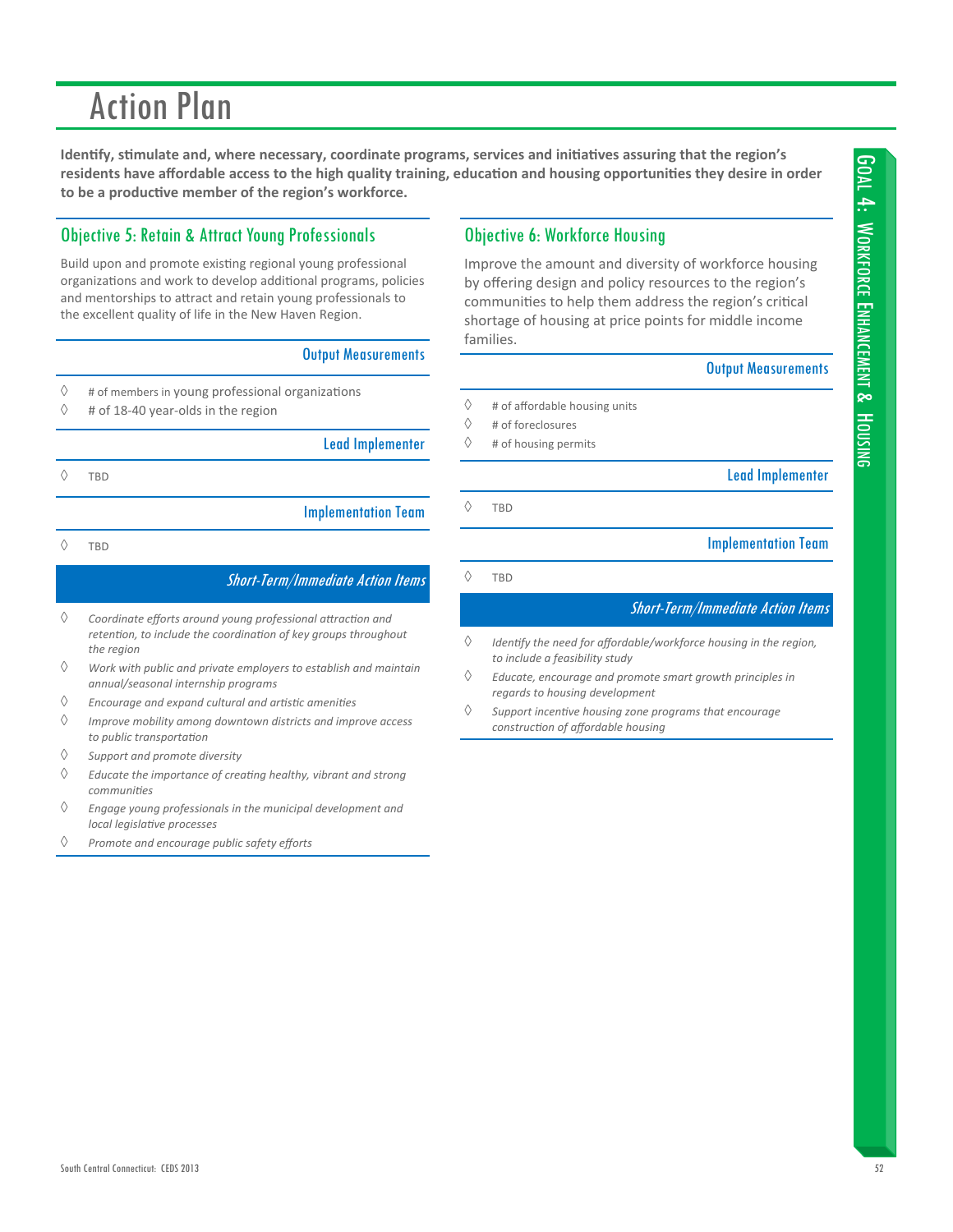|     | <b>Goal 4: WORKFORCE ENHANCEMENT</b><br>& HOUSING    | <b>Current</b> | 2013 | Change | <b>Rating</b> | 2014 | 2015 | 2016 | 2017 |  |
|-----|------------------------------------------------------|----------------|------|--------|---------------|------|------|------|------|--|
| 4.1 | \$ annual funding for<br><b>IWT</b>                  |                |      |        |               |      |      |      |      |  |
| 4.3 | # of technical skills<br>training programs           |                |      |        |               |      |      |      |      |  |
| 4.5 | of members in young<br>professional<br>organizations |                |      |        |               |      |      |      |      |  |
| 4.5 | # of 18-40 year-olds<br>in the region                |                |      |        |               |      |      |      |      |  |
| 4.6 | # affordable housing<br>units                        |                |      |        |               |      |      |      |      |  |
| 4.6 | # foreclosures                                       |                |      |        |               |      |      |      |      |  |
| 4.6 | # of new housing<br>permits                          |                |      |        |               |      |      |      |      |  |

\*Performance measures may be edited on an as needed basis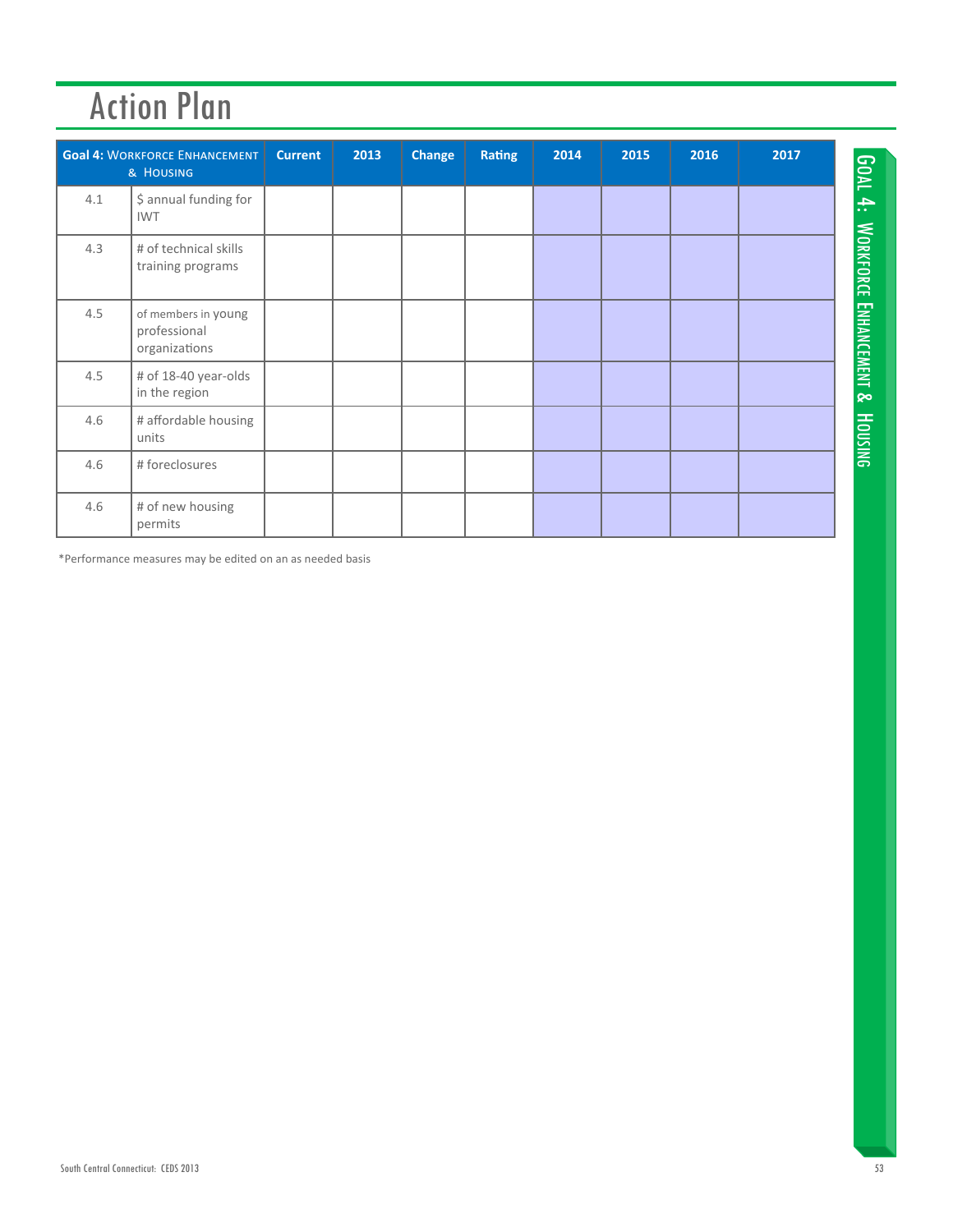Assist and support communities in developing and devising local land use policies and regulations that encourage effective and sustainable development, conducive to a livable region.

| <b>Overall Outcome Indicators</b>                          | <b>Current</b> | 2013 | <b>Change</b> | <b>Rating</b> | 2014 | 2015 | 2016 | 2017 |
|------------------------------------------------------------|----------------|------|---------------|---------------|------|------|------|------|
| # of vacant properties in region                           |                |      |               |               |      |      |      |      |
| % increase in density (if measurable)                      |                |      |               |               |      |      |      |      |
| Average increase/decrease in creative<br>economy workforce |                |      |               |               |      |      |      |      |

# **Objective 1: Brownfields Redevelopment**

Continue the existing REX Brownfields program and expand funding for assessment and redevelopment by 2017, as well as expanding regional brownfields programs to include additional funding and advocacy.

### **Output Measurements**

- $\Diamond$ # of Brownfields redeveloped
- $\Diamond$ # of Brownfields assessed
- Amount of overall funding for regional Brownfields program ♦

### **Lead Implementer**

 $\Diamond$ **REX Development** 

### **Implementation Team**

- $\Diamond$ Regional Economic Development Forum (REDFO)
- ♦ CT Department of Energy and Environmental Protection
- $\Diamond$ EPA

### **Short-Term/Immediate Action Items**

- $\Diamond$ Identify resources and seek out additional funding sources
- ♦ Market the Brownfields program throughout the region
- ♦ Educate the region on the important of Brownfield redevelopment
- $\Diamond$ Coordinate efforts among regional entities conducting Brownfield assessment and remediation, and prioritize sites

# **Objective 2: Transit-Oriented Development & Smart** Growth

Assist the region's communities in developing and implementing land-use policies that employ transit-oriented development and Smart Growth principles to meet local challenges and needs.

### **Output Measurements**

- $\Diamond$ # of new business starts around train/bus stations
- ♦ # of new housing starts around train/bus stations

### **Lead Implementer**

 $\Diamond$ South Central Regional Council of Governments (SCRCOG)

### **Implementation Team**

**RPC** 

### **Short-Term/Immediate Action Items**

- $\Diamond$ Continue to educate municipalities and elected officials on the benefits of TOD and Smart Growth Principles
- ♦ Implement critical TOD projects at Union Station in New Haven
- ♦ Prioritize projects that support downtown, train station and transit corridor development
- $\Diamond$ Prioritize projects at the regional level that make use of existing infrastructure
- ♦ Coordinate discussions and planning processes around these principles

### $\Diamond$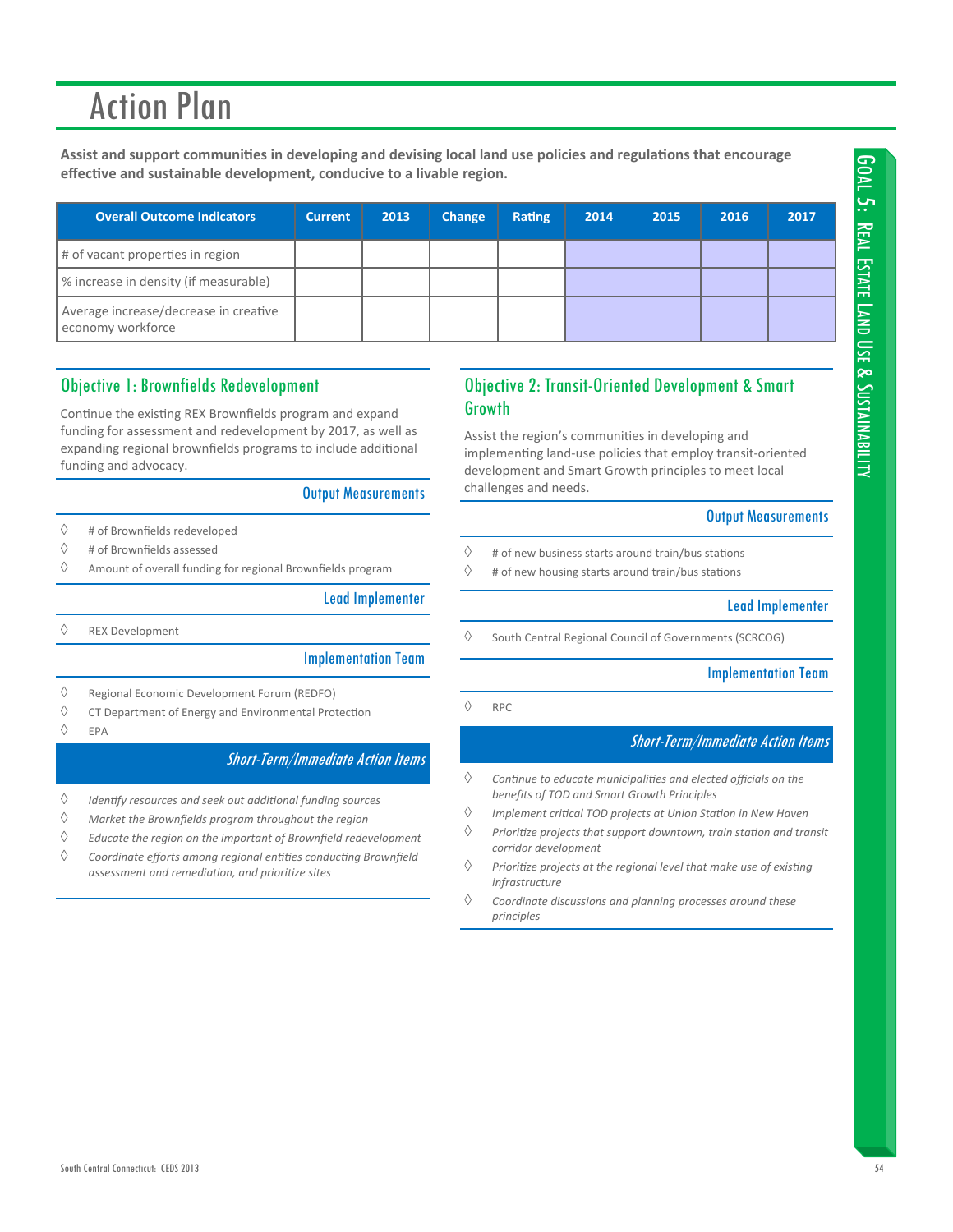Assist and support communities in developing and devising local land use policies and regulations that encourage

# Objective 3: Integrate Arts, Culture and Preservation with Economic Development

Promote community and neighborhood revitalization through artistic, cultural or creative policies, to include the reuse of existing sites, buildings or vacant lots for arts and cultural purposes (i.e. temporary public art).

### Output Measurements

 $\diamond$  # of reused sites for pop up art

Lead Implementer

 $\Diamond$  Arts Council of Greater New Haven

### Implementation Team

- $\Diamond$  All regional arts councils
- $\Diamond$  Historic Preservation Trust
- $\Diamond$  Connecticut Trust
- Local arts agencies

### Short-Term/Immediate Action Items

- *ConƟnue support for Arts funding and educaƟon in regional municipaliƟes and schools*
- *PrioriƟze the creaƟve economy cluster, where in New Haven County it is twice the naƟonal average in overall arts centric businesses (4.49% compared to 2.52% respecƟvely)*
- *Coordinate conversaƟons with the arts, culture and economic development communiƟes in the region*

## Objective 4: Agriculture & Open Space Preservation

Encourage growth while maintaining or increasing agricultural production and open space preservation, to include at least 21% of the region's land area to be preserved as open space by 2017.

### Output Measurements

 $\Diamond$  % of open space land area

### Lead Implementer

- $\Diamond$  South Central Regional Council of Governments
- $\Diamond$  Regional Land Trust
- $\Diamond$  Connecticut Department of Agriculture

### Implementation Team

 $\Diamond$  TBD

- *Coordinate with regional conservaƟon and development planning processes to idenƟfy responsible growth*
- *IniƟate discussion around a regional agriculture plan*
- *Coordinate regional tourism and agricultural plans*
- *Expand the regional farmers market network*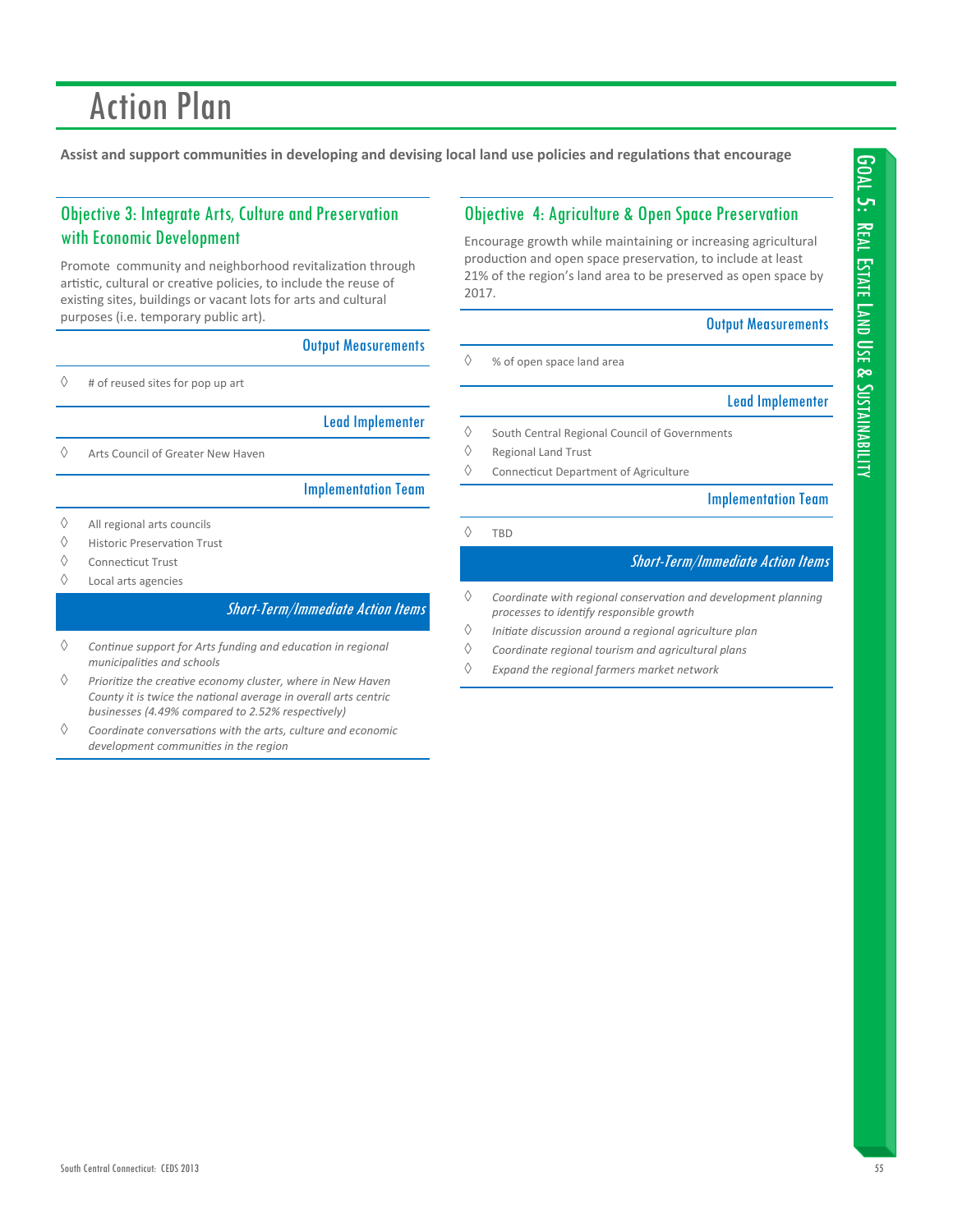| <b>Sustainability</b> | <b>Goal 5: Real Estate Land Use &amp;</b>    | <b>Current</b> | 2013 | <b>Change</b> | <b>Rating</b> | 2014 | 2015 | 2016 | 2017 | <b>GOAL</b>           |
|-----------------------|----------------------------------------------|----------------|------|---------------|---------------|------|------|------|------|-----------------------|
| 5.1                   | # Brownfields<br>redeveloped                 |                |      |               |               |      |      |      |      | بب<br>REAL            |
| 5.1                   | # of Brownfields<br>assessed                 |                |      |               |               |      |      |      |      | <b>ESTATE</b>         |
| 5.1                   | \$ funding regional<br>Brownfields program   |                |      |               |               |      |      |      |      | $L_{\text{MNI}}$      |
| 5.2                   | # new business starts<br>around train/bus    |                |      |               |               |      |      |      |      | 區<br>ଚ୍ଚ              |
| 5.2                   | # new housing<br>permits around<br>train/bus |                |      |               |               |      |      |      |      | <b>SUSTAINABILITY</b> |
| 5.3                   | # of reused sites (art)                      |                |      |               |               |      |      |      |      |                       |
| 5.4                   | % open space land<br>area                    |                |      |               |               |      |      |      |      |                       |

\*Performance measures may be edited on an as needed basis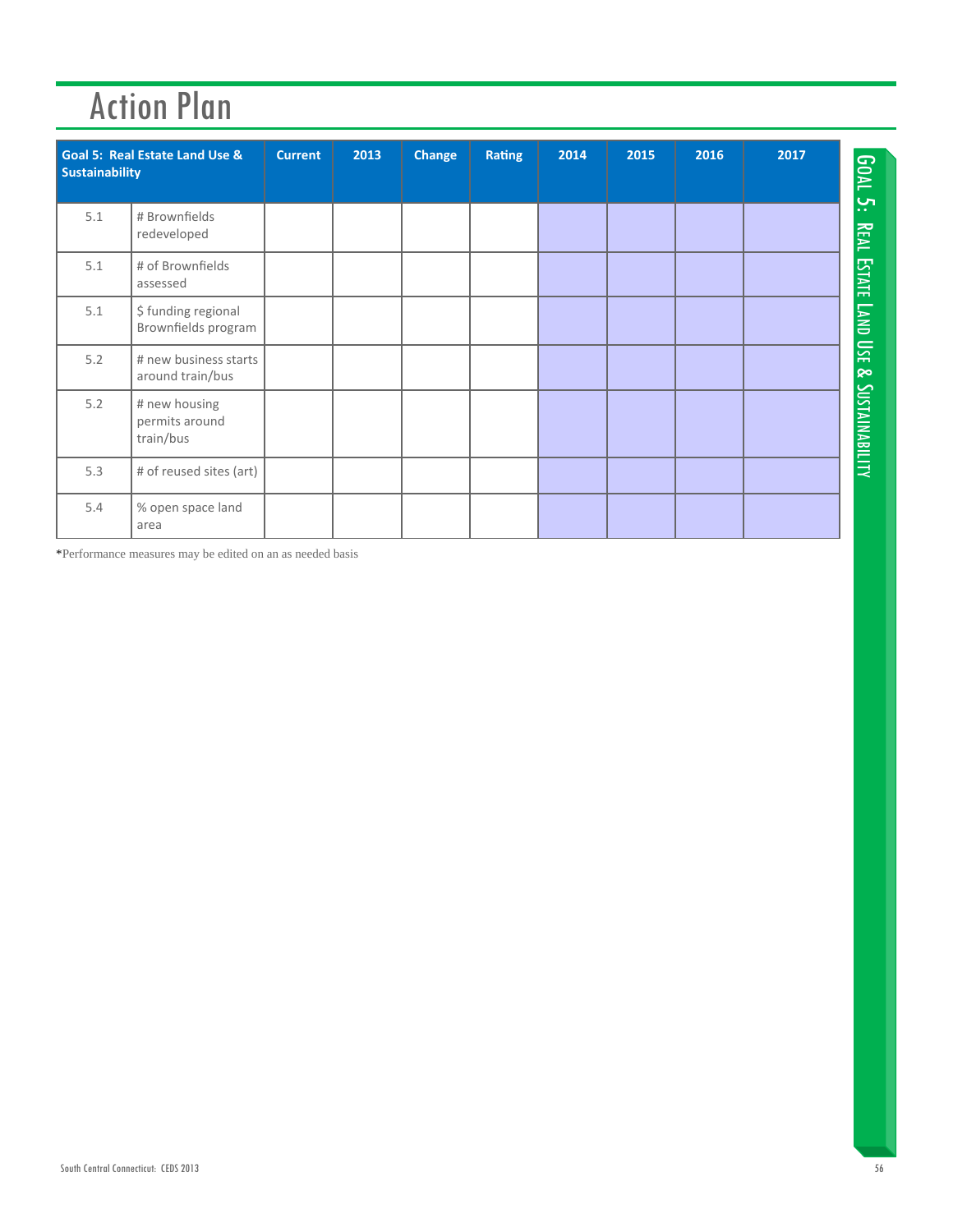**Secure adequate funding to implement the objecƟves proposed by this CEDS.**

## Objective 1: Implementation Funding

Establish a multi-year funding commitment to support implementation of the Goals and Objectives of this Strategic Plan.

### Output Measurements

 $\diamond$  \$ amount of institutional funding levels for regional coordination

Lead Implementer

REX Development

Implementation Team

# $\Diamond$  TBD

### Short-Term/Immediate Action Items

- *Increase support for regional economic development and collaboraƟon*
- *Research and idenƟfy addiƟonal funding streams and concepts*

## Objective 2: Implementation Teams

Develop implementation teams and committees to supervise the implementation progress of these objectives over the next five years.

### Output Measurements

 $\diamond$  # of Lead Implementers signing MOUs

Lead Implementer

REX Development

Implementation Team

 $\Diamond$  REX Development Board of Directors

- *ConƟnue to garner support for CEDS and CEDS process*
- *Conduct outreach to lead implementers*